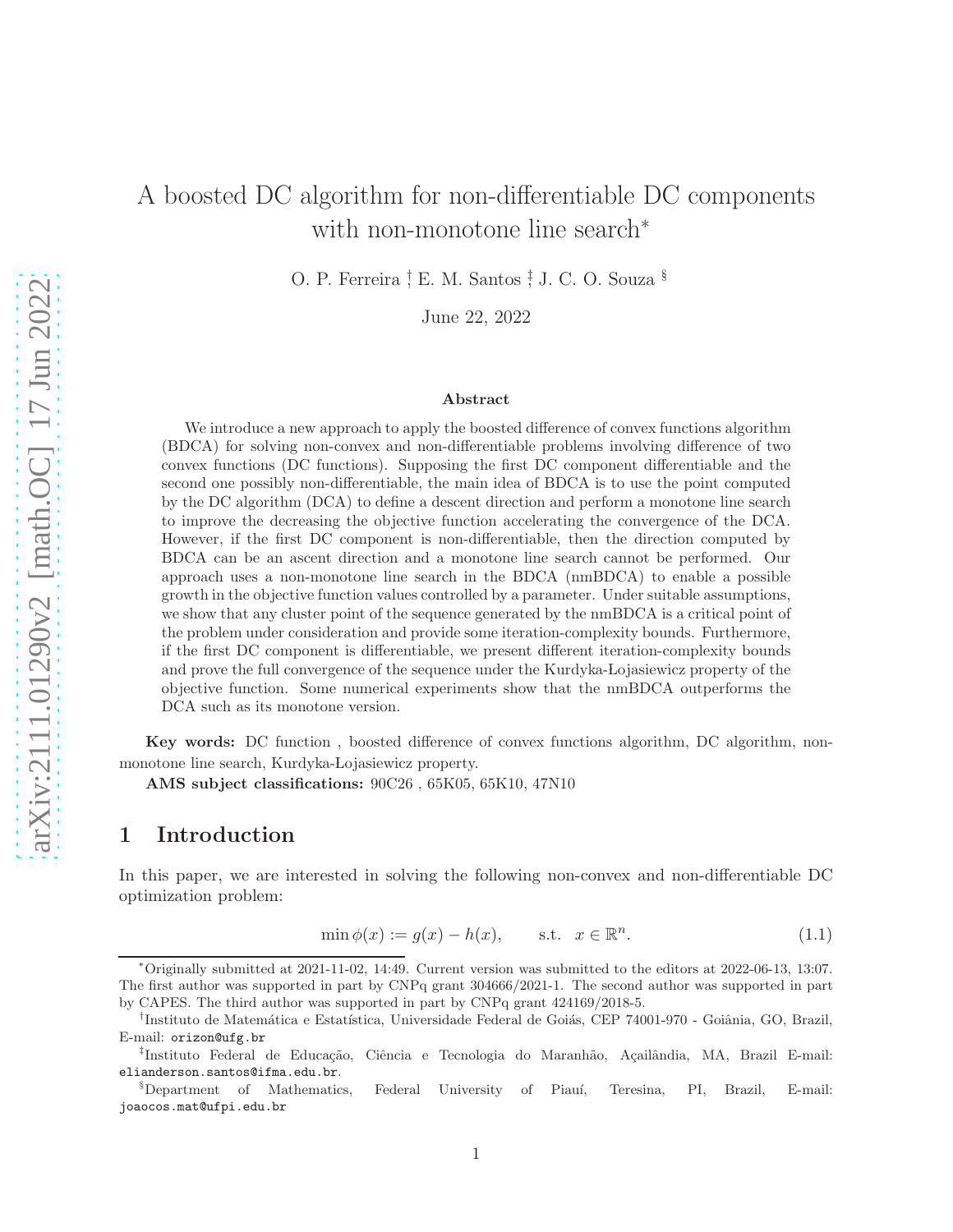where  $g, h : \mathbb{R}^n \to \mathbb{R}$  are convex functions possibly non-differentiable. DC programming has been developed and studied in the last decades and successfully applied in different fields including but not limited to image processing [\[32\]](#page-30-0), compressed sensing [\[43\]](#page-30-1), location problems [\[2,](#page-27-0) [12,](#page-28-0) [14\]](#page-28-1), sparse optimization problems [\[22\]](#page-29-0), the minimum sum-of-squares clustering problem [\[4,](#page-28-2)[16,](#page-29-1)[36\]](#page-30-2), the bilevel hierarchical clustering problem [\[35\]](#page-30-3), clusterwise linear regression [\[8\]](#page-28-3), the multicast network design problem [\[21\]](#page-29-2) and multidimensional scaling problem [\[1,](#page-27-1) [4,](#page-28-2) [10\]](#page-28-4).

To the best of our knowledge, DCA was the first algorithm directly designed to solve [\(1.1\)](#page-0-0); see [\[40,](#page-30-4) [41\]](#page-30-5). Since then, several variants of DCA have arisen and its theoretical and practical properties have been investigated over the years, resulting in a wide literature on the subject; see [\[19,](#page-29-3) [30\]](#page-30-6). Algorithmic aspects of DC programming have received significant attention lately such as subgradient-type (see [\[10,](#page-28-4) [29\]](#page-30-7)), proximal-subgradient [\[15,](#page-28-5) [34,](#page-30-8) [38,](#page-30-9) [39\]](#page-30-10), proximal bundle [\[18\]](#page-29-4), double bundle [\[28\]](#page-29-5), codifferential [\[7\]](#page-28-6) and inertial method [\[20\]](#page-29-6). Nowadays, DC programming plays an important role in high dimension non-convex programming and DCA (and its variants) is commonly used due to its simplicity, inexpensiveness and efficiency.

Recently, [\[3,](#page-28-7) [4\]](#page-28-2) proposed a boosted DC algorithm (BDCA) for solving [\(1.1\)](#page-0-0) which has the property of accelerating the convergence of DCA. In [\[3\]](#page-28-7), the convergence of BDCA is proved if both functions g and h are differentiable, and the non-differentiable case is considered in  $[4]$ but still supposing that g is differentiable and h is possibly non-differentiable. Although DCA is a decent method, the main idea of BDCA is to define a descent direction using the point computed by DCA and a line search to take a longer step than the DCA obtaining in this way a larger decreasing of the objective value per iteration. In addition to accelerating the convergence of DCA, we have been noticed that BDCA escapes from bad local solutions thanks to the line search, and hence, BDCA can be used to either accelerate DCA and provide better solutions. The differentiability of the DC component  $g$  is needed to guarantee a descent direction from the point computed by DCA, otherwise such direction can be an ascent direction; see [\[3,](#page-28-7) Remark 1] and [\[4,](#page-28-2) Example 3.4].

The aim of this paper is to provide a version of BDCA which can still be applied if both DC components are non-differentiable. The key idea is to use a non-monotone line search allowing some growth in the objective function values controlled by a parameter. We study the convergence analysis of the non-monotone BDCA (nmBDCA) as well as iteration-complexity bounds. Therefore, nmBDCA enlarges the applicability of BDCA to a broader class of non-smooth functions keeping up with its efficiency and simplicity. The concept of non-monotone line search, that we use here as a synonym for inexact line search, was firstly proposed by [\[25\]](#page-29-7), and later a new non-monotone search was considered by [\[44\]](#page-31-0). In [\[37\]](#page-30-11), an interesting general framework for non-monotone line research was proposed and more recently some variants have been considered; see for instance [\[23,](#page-29-8) [24\]](#page-29-9).

Furthermore, we prove the global convergence under the Kurdyka-Lojasiewicz property as well as different iteration-complexity bounds for the case where the DC component  $q$  is differentiable. We present some numerical experiments involving academic test functions to show the efficiency of the method comparing its performance with DCA.

The rest of this paper is organized as follows. In Section [2,](#page-2-0) we recall some definitions and preliminary results used throughout the paper. The methods DCA, BDCA and nmBDCA are presented in Section [3.](#page-3-0) In Section [4,](#page-8-0) we show the convergence analysis and iteration-complexity analysis of nmBDCA for a possible non-differentiable  $q$ . In Section [5](#page-12-0) we established some iteration-complexity bounds for the sequence generated by nmBDCA under the assumption that the function  $g$  is differentiable and a full convergence of sequence is also established under Kurdyka- Lojasiewicz property. In Section [6,](#page-18-0) we present some numerical experiments to illustrate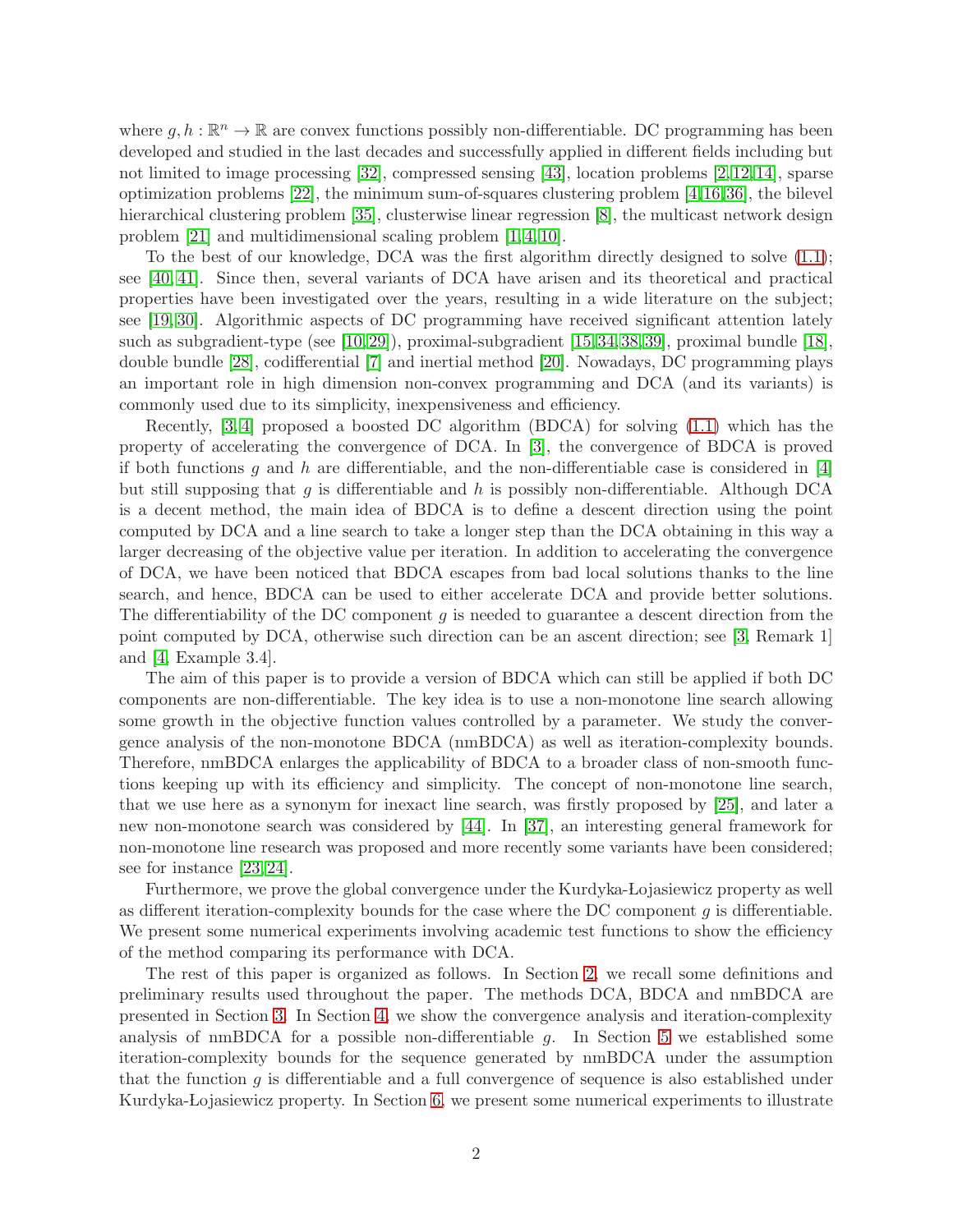the performance of the method. The last section contains some remarks and future research directions are presented.

# <span id="page-2-0"></span>2 Preliminaries

In this section we present some notations, definitions and results that will be used throughout the paper which can be found in [\[9,](#page-28-8) [13,](#page-28-9) [26\]](#page-29-10).

Definition 2.1 ( [\[26,](#page-29-10) Definition 1.1.1, p. 144, and Proposition 1.1.2, p. 145]). A function  $f: \mathbb{R}^n \to \mathbb{R}$  is said to be convex if  $f(\lambda x + (1 - \lambda)y) \leq \lambda f(x) + (1 - \lambda)f(y)$ , for all  $x, y \in \mathbb{R}^n$  and  $\lambda \in ]0,1[$ . Moreover, f is said to be strongly convex with modulus  $\sigma > 0$  if  $f(\lambda x + (1 - \lambda)y) \le$  $\lambda f(x) + (1 - \lambda)f(y) - \frac{\sigma}{2}$  $\frac{\sigma}{2}\lambda(1-\lambda)\|x-y\|^2$ , for all  $x, y \in \mathbb{R}^n$  and  $\lambda \in ]0,1[$ .

If in the above definition f is strongly convex with modulus  $\sigma = 0$ , then f is convex.

**Definition 2.2** ([13, p. 25]). We say that  $f: \mathbb{R}^n \to \mathbb{R}$  is locally Lipschitz if, for all  $x \in \mathbb{R}^n$ , there exist a constant  $K_x > 0$  and a neighborhood  $U_x$  of x such that  $|f(u) - f(y)| \le K_x ||u - y||$ , for all  $u, y \in U_x$ .

If  $f: \mathbb{R}^n \to \mathbb{R}$  is convex, then f is locally Lipschitz; see [\[13,](#page-28-9) p. 34].

**Definition 2.3** ( [\[13,](#page-28-9) p. 27]). Let  $f: \mathbb{R}^n \to \mathbb{R}$  be a locally Lipschitz function. The Clarke's subdifferential of f at  $x \in \mathbb{R}^n$  is given by  $\partial_c f(x) = \{v \in \mathbb{R}^n \mid f^{\circ}(x; d) \ge \langle v, d \rangle, \ \forall d \in \mathbb{R}^n \}$ , where  $f^{\circ}(x; d)$  is the generalized directional derivative of f at x in the direction d given by  $f^{\circ}(x; d) =$  $\limsup_{u\to x,t\downarrow 0}(f(u+td)-f(u))/t.$ 

If f is convex, then  $\partial_c f(x)$  coincides with the subdifferential  $\partial f(x)$  in the sense of convex analysis and  $f^{\circ}(x; d)$  coincides with the usual directional derivative  $f'(x; d)$ ; see [\[13,](#page-28-9) p. 36].

**Theorem 2.4** ( [\[13,](#page-28-9) Proposition 2.1.2, p. 27]). Let  $f: \mathbb{R}^n \to \mathbb{R}$  be a locally Lipschitz function. Then, for all  $x \in \mathbb{R}^n$ ,  $\partial_c f(x)$  is a non-empty, convex, compact subset of  $\mathbb{R}^n$  and  $||v|| \leq K_x$ , for all  $v \in \partial_c f(x)$ , where  $K_x > 0$  is the Lipschitz constant of f around x.

<span id="page-2-4"></span>**Proposition 2.5.** Let  $f: \mathbb{R}^n \to \mathbb{R}$  be convex and  $(x^k)_{k \in \mathbb{N}}$  such that  $\lim_{k \to \infty} x^k = x^*$ . If  $(y^k)_{k \in \mathbb{N}}$ is a sequence such that  $y^k \in \partial f(x^k)$  for every  $k \in \mathbb{N}$ , then  $(y^k)_{k \in \mathbb{N}}$  is bounded and its cluster points belong to  $\partial f(x^*)$ .

**Theorem 2.6** ( [\[9,](#page-28-8) Theorem 5.25, p. 122 and Corollary 3.68, p. 76]). Let  $f: \mathbb{R}^n \to \mathbb{R}$  be a strongly convex function. Then, f has a unique minimizer  $x^* \in \mathbb{R}^n$ , and  $0 \in \partial f(x^*)$ .

**Lemma 2.7** ( [\[9,](#page-28-8) Lemma 5.20, p. 119]). Let  $f: \mathbb{R}^n \to \mathbb{R}$  be a strongly convex function with modulus  $\sigma > 0$ , and let  $\bar{f} : \mathbb{R}^n \to \mathbb{R}$  be convex. Then  $f + \bar{f}$  is strongly convex function with modulus  $\sigma > 0$ .

<span id="page-2-1"></span>**Theorem 2.8** ( [\[9,](#page-28-8) Theorem 5.24, p. 119]). Let  $f: \mathbb{R}^n \to \mathbb{R}$  be a convex function. Then, for a given  $\sigma > 0$ , the following statements are equivalent:

<span id="page-2-2"></span>(i) f is a strongly convex function with modulus  $\sigma > 0$ .

<span id="page-2-3"></span>(ii) 
$$
f(y) \ge f(x) + \langle v, y - x \rangle + \frac{\sigma}{2} ||y - x||^2
$$
, for all  $x, y \in \mathbb{R}^n$  and all  $v \in \partial f(x)$ .

(iii)  $\langle w - v, x - y \rangle \ge \sigma ||y - x||^2$ , for all  $x, y \in \mathbb{R}^n$ , all  $w \in \partial f(x)$  and all  $v \in \partial f(y)$ .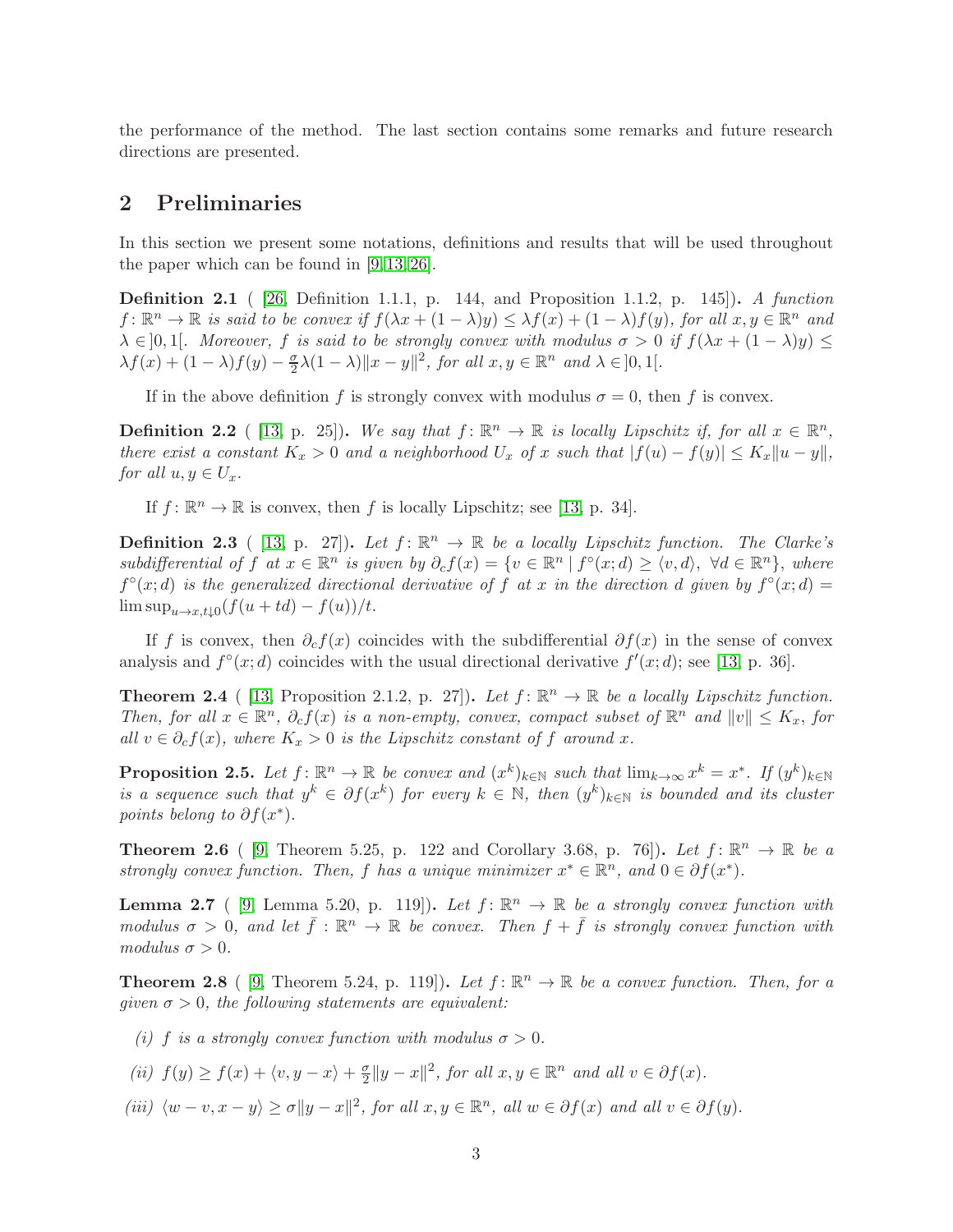<span id="page-3-1"></span>**Definition 2.9** ( [\[9,](#page-28-8) p. 107]). A differentiable function  $f: \mathbb{R}^n \to \mathbb{R}$  has gradient Lipschitz continuous with constant  $L > 0$  whenever  $\|\nabla f(x) - \nabla f(y)\| \le L \|x - y\|$ , for all  $x, y \in \mathbb{R}^n$ .

<span id="page-3-6"></span>Lemma 2.10 (Descent lemma [\[9,](#page-28-8) Lemma 5.7, p. 109]). Assume that f satisfies Definition [2.9.](#page-3-1) Then, for all  $x, d \in \mathbb{R}^n$  and all  $\lambda \in \mathbb{R}$ , there holds  $f(x + \lambda d) \le f(x) + \lambda \langle \nabla f(x), d \rangle + L\lambda^2 ||d||^2/2$ .

<span id="page-3-7"></span>**Theorem 2.11** ( [\[13,](#page-28-9) p. 38-39]). Let  $g : \mathbb{R}^n \to \mathbb{R}$  be a locally Lipschitz and differentiable function and  $h: \mathbb{R}^n \to \mathbb{R}$  be a convex function. Then, for every  $x \in \mathbb{R}^n$ , we have  $\partial_c(g-h)(x) =$  ${\nabla g(x) } - \partial h(x)$ 

## <span id="page-3-0"></span>3 Non-monotone BDCA

<span id="page-3-2"></span>In this section we introduce the non-monotone boosted DC algorithm (nmBDCA) to solve [\(1.1\)](#page-0-0). Throughout the paper we need the following two assumptions:

<span id="page-3-3"></span>(H1)  $g, h : \mathbb{R}^n \to \mathbb{R}$  are both strongly convex functions with modulus  $\sigma > 0$ ;

(**H2**)  $\phi^* := \inf_{x \in \mathbb{R}^n} {\{\phi(x) = g(x) - h(x)\}} > -\infty.$ 

Before proceeding with our study let us first discuss the assumptions [\(H1\)](#page-3-2) and [\(H2\)](#page-3-3) in next remark.

<span id="page-3-8"></span>**Remark 3.1.** We first note that  $(H1)$  is not restrictive. Indeed, given two convex functions g and h we can add to both a strongly convex term  $(\sigma/2) ||x||^2$  to obtain  $\phi(x) := (g(x) + \sigma/2||x||^2) (h(x) + \sigma/2||x||^2)$ . Hence,  $\phi$  is rewritten as a difference of two strongly convex functions with modulus  $\sigma > 0$ . Assumption [\(H2\)](#page-3-3) is usual in the context of DC programming, see e.g. [\[3,](#page-28-7) [4,](#page-28-2) [15\]](#page-28-5).

Let us present the conceptual statement of BDCA, but first we recall the DCA given in Algorithm [1.](#page-3-4)

# <span id="page-3-4"></span>Algorithm 1: The DC Algorithm (DCA)

- 1: Choose an initial point  $x^0 \in \mathbb{R}^n$ . Set  $k = 0$ .
- 2: Choose  $w^k \in \partial h(x^k)$  and compute  $y^k$  the solution of the following problem

<span id="page-3-5"></span>
$$
\min_{x \in \mathbb{R}^n} g(x) - \langle w^k, x - x^k \rangle.
$$
\n(3.1)

3: If  $y^k = x^k$ , then STOP and return  $x^k$ . Otherwise, set  $x^{k+1} := y^k$ ,  $k \leftarrow k+1$  and go to Step 2.

Note that, in the DCA, if  $d^k \neq 0$ , then the next iterate is  $x^{k+1} = y^k$ . In this case, under the as-sumption [\(H1\),](#page-3-2) it can be proved that  $\phi(y^k) < \phi(x^k) - \sigma ||d^k||^2$ , see for example [\[4,](#page-28-2) Proposition 3.1]. The conceptual monotone BDCA is given in Algorithm [2.](#page-4-0)

It is known that a necessary condition for a point x to be local minimizer of  $\phi$  is that  $\partial h(x) \subseteq$  $\partial g(x)$ ; see [\[42\]](#page-30-12). In this case, x is called inf-stationary. Such a condition is not easy to verify and hence a relaxed form of inf-stationary has been considered in DC literature.

**Definition 3.2.** A point  $x^* \in \mathbb{R}^n$  is critical of  $\phi(x) = g(x) - h(x)$  as in [\(1.1\)](#page-0-0) if

$$
\partial g(x^*) \cap \partial h(x^*) \neq \emptyset.
$$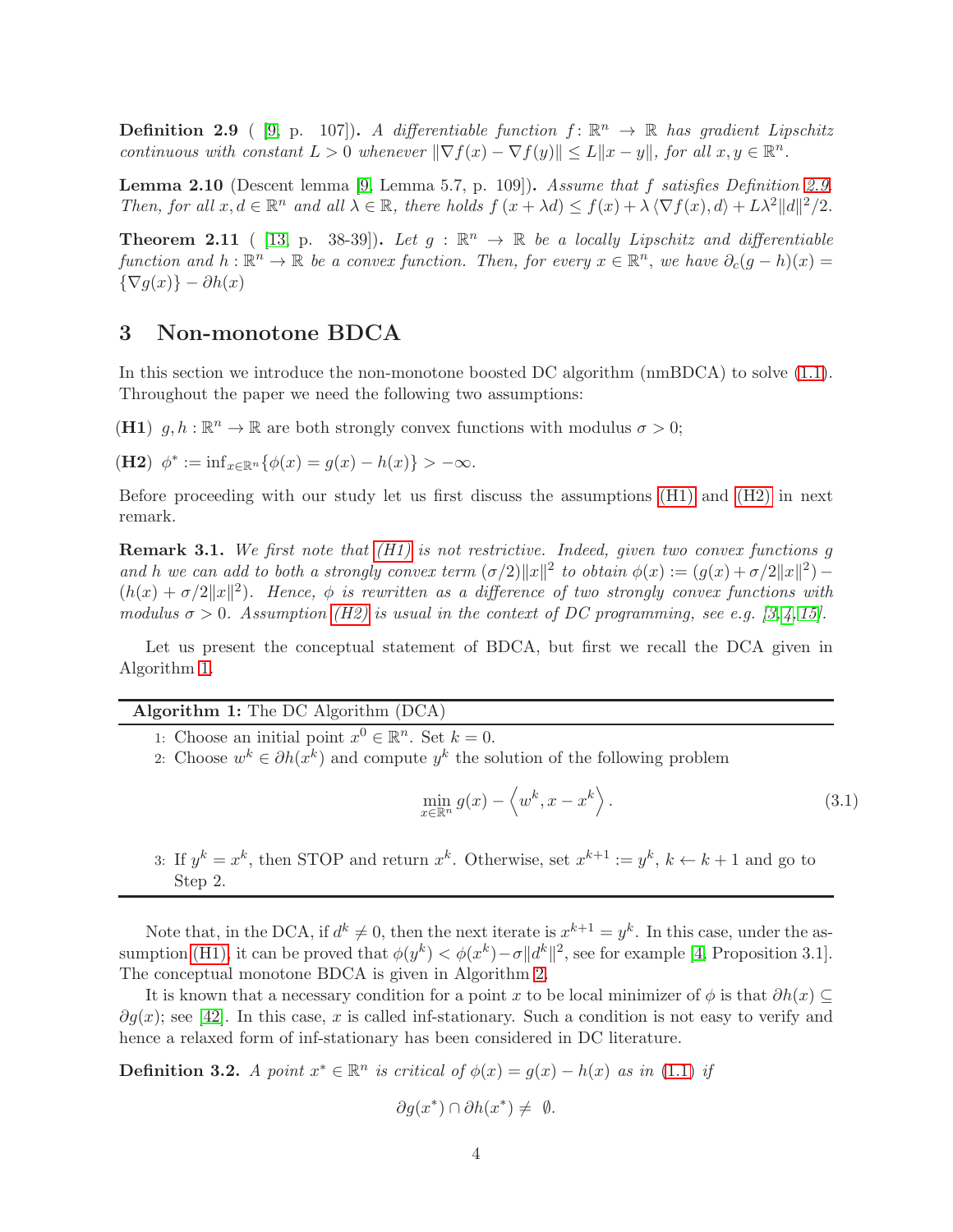### <span id="page-4-0"></span>Algorithm 2: The monotone boosted DC Algorithm (BDCA)

1: Fix  $\lambda_{-1} > 0$ ,  $\rho > 0$  and  $\zeta \in (0,1)$ . Choose an initial point  $x^0 \in \mathbb{R}^n$ . Set  $k = 0$ .

2: Select  $w^k \in \partial h(x^k)$  and compute  $y^k$  the solution of the following problem

<span id="page-4-5"></span>
$$
\min_{x \in \mathbb{R}^n} g(x) - \langle w^k, x - x^k \rangle. \tag{3.2}
$$

3: Set  $d^k := y^k - x^k$ . If  $d^k = 0$ , then STOP and return the point  $x^k$ . Otherwise, set  $\lambda_k := \zeta^{j_k} \lambda_{k-1}$ , where

<span id="page-4-3"></span>
$$
j_k := \min \left\{ j \in \mathbb{N} : \ \phi(y^k + \zeta^j \lambda_{k-1} d^k) \le \phi(y^k) - \rho \left(\zeta^j \lambda_{k-1}\right)^2 ||d^k||^2 \right\}.
$$
 (3.3)

4: Set  $x^{k+1} := y^k + \lambda_k d^k$ ; set  $k \leftarrow k+1$  and go to Step 2.

From subdifferential calculus, we have that  $\partial_c \phi(x) \subseteq \partial g(x) - \partial h(x)$ ; see [\[13\]](#page-28-9). Thus, criticality is a weaker condition than Clarke stationary, i.e.,  $0 \in \partial_c \phi(x)$ . Reference [\[28\]](#page-29-5) pointed out some interesting relationships between inf-stationary, Clarke stationary and critical points. Namely, inf-stationarity implies Clarke stationarity and Clarke stationary implies critical point. However, the converse of these implications do not hold without some extra assumptions. In other words, it is possible that a critical point is neither a local optimum nor a saddle point of the objective  $\phi$ . Therefore, the quality of the solution found by an algorithm is something that must to be discussed.

### 3.1 The algorithm

Next, we formally introduce our non-monotone version of BDCA to solve [\(1.1\)](#page-0-0).

### Algorithm 3: Non-monotone boosted DC Algorithm (nmBDCA)

<span id="page-4-1"></span>1: Fix  $\lambda_{-1} > 0$ ,  $\rho > 0$  and  $\zeta \in (0,1)$ . Choose an initial point  $x^0 \in \mathbb{R}^n$ . Set  $k = 0$ . 2: Select  $w^k \in \partial h(x^k)$  and compute  $y^k$  the solution of the following problem

<span id="page-4-4"></span><span id="page-4-2"></span>
$$
\min_{x \in \mathbb{R}^n} \psi_k(x) := g(x) - \left\langle w^k, x - x^k \right\rangle. \tag{3.4}
$$

3: Set  $d^k := y^k - x^k$ . If  $d^k = 0$ , then STOP and return  $x^k$ . Otherwise, take  $\nu_k \in \mathbb{R}_+$  (to be specified later) and set  $\lambda_k := \zeta^{j_k} \lambda_{k-1}$ , where

$$
j_k := \min \left\{ j \in \mathbb{N} : \ \phi(y^k + \zeta^j \lambda_{k-1} d^k) \le \phi(y^k) - \rho \left(\zeta^j \lambda_{k-1}\right)^2 \|d^k\|^2 + \nu_k \right\}.
$$
 (3.5)

4: Set  $x^{k+1} := y^k + \lambda_k d^k$ ; set  $k \leftarrow k+1$  and go to Step 2.

From now on, we denote by  $(x^k)_{k\in\mathbb{N}}$  the sequence generated by Algorithm [3](#page-4-1) which is a nonmonotone version of BDCA for solving [\(1.1\)](#page-0-0) with both DC components possibly non-differentiable. It is worth to mention that we will study the convergence analysis of Algorithm [3](#page-4-1) for both cases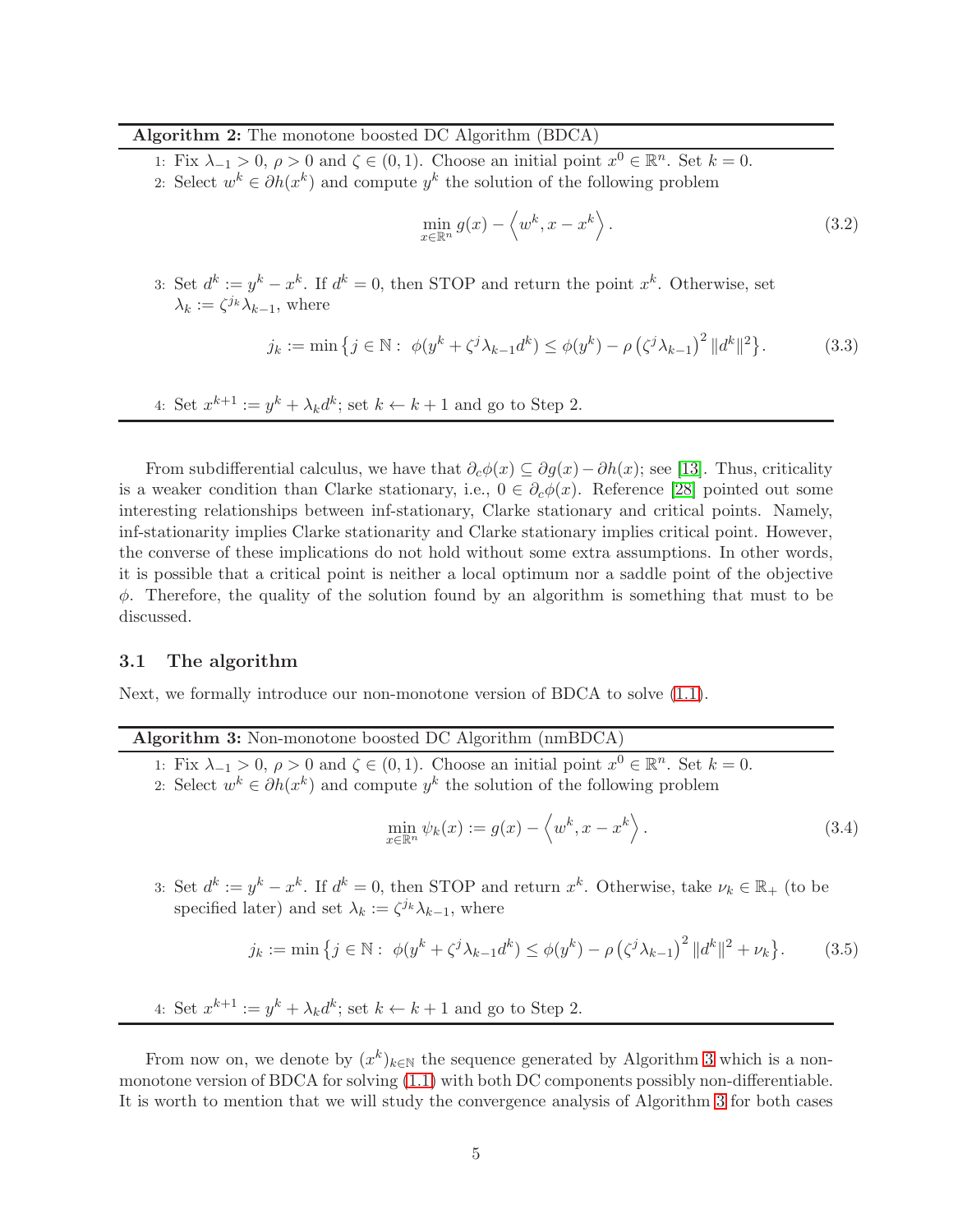where g is differentiable and non-differentiable. If g is non-differentiable, we will suppose that  $\nu_k > 0$ , for all  $k \in \mathbb{N}$ , and hence, we will extend the results of BDCA [\[3,](#page-28-7)[4\]](#page-28-2) to the non-differentiable setting. If g is differentiable, we will suppose that  $\nu_k \geq 0$ , for all  $k \in \mathbb{N}$ . In this case, if  $\nu_k = 0$ , for all  $k \in \mathbb{N}$ , then the non-monotone line search  $(3.5)$  coincides with the monotone line search [\(3.3\)](#page-4-3). Otherwise, if  $\nu_k > 0$ , for all  $k \in \mathbb{N}$ , then nmBDCA can be viewed as an inexact version of BDCA.

Before, recall that  $(3.4)$  always has a unique solution  $y<sup>k</sup>$ , which is characterized by

<span id="page-5-1"></span>
$$
w^k \in \partial g(y^k), \qquad \forall k \in \mathbb{N}.\tag{3.6}
$$

It is remarked in [\[3,](#page-28-7) Remark 1] (differentiable case) and [\[4,](#page-28-2) Example 3.4] (non-differentiable case) that the differentiability of the DC component  $g$  is necessary to apply the boosted technique proposed by the authors. The next example shows that the search direction  $d^k \neq 0$  used by Algorithm [3](#page-4-1) can be an ascent direction at the point  $y<sup>k</sup>$ . Consequently, the line search in usual BDCA proposed in [\[3,](#page-28-7) [4\]](#page-28-2) cannot be performed. However, the non-monotone line search proposed in Algorithm [3](#page-4-1) overcome this drawback as we will illustrate in the sequel.

<span id="page-5-0"></span>**Example 3.3.** [\[4,](#page-28-2) Example 3.4] Consider the problem  $(1.1)$ , where the functions q and h are given, respectively, by

$$
g(x_1, x_2) = -\frac{5}{2}x_1 + x_1^2 + x_2^2 + |x_1| + |x_2|, \qquad h(x_1, x_2) = \frac{1}{2}(x_1^2 + x_2^2).
$$

The function  $\phi(x_1, x_2) = g(x_1, x_2) - h(x_1, x_2) = \frac{1}{2}(x_1^2 + x_2^2) + |x_1| + |x_2| - \frac{5}{2}x_1$  has only one critical point (global minimum) at  $x^* = (1.5, 0)$ . Clearly, g is a non-differentiable function. Some calculations show that, letting  $x^0 = (\frac{1}{2}, 1)$ , we have that  $w^0 = (\frac{1}{2}, 1)$ ,  $y^0 = (1, 0)$  is the solution of [\(3.4\)](#page-4-4) and  $d^0 = (\frac{1}{2}, -1)$ . We can check that the directional derivative of  $\phi$  at  $y^0$  in the direction of  $d^0$  is  $\phi'(y^0, d^0) = \frac{3}{4}$ . Thus,  $d^0$  is not a descent direction for  $\phi$  at  $y^0$ . Indeed, due to  $\phi(y^0) = -1$ and  $\phi(y^0 + \lambda d^0) = -1 + \frac{3}{4}\lambda + \frac{5}{8}\lambda^2$ , we conclude that  $\phi(y^0 + \lambda d^0) > \phi(y^0)$ , for all  $\lambda > 0$ . Hence, a usual monotone line search cannot be performed. On the other hand,

$$
\phi(y^{0} + \lambda d^{0}) - \phi(y^{0}) + \rho \lambda^{2} ||d^{0}||^{2} = \frac{3}{4}\lambda + \frac{5}{8}\lambda^{2} + \frac{5}{4}\rho \lambda^{2},
$$

and  $\lim_{\lambda\to 0^+} \left(\frac{3}{4}\right)$  $\frac{3}{4}\lambda + \frac{5}{8}\lambda^2 + \frac{5}{4}\rho\lambda^2$  = 0. Thus, for  $\nu_0 > 0$  there exists  $\delta_0 > 0$  such that  $\phi(y^0 +$  $\lambda d^0$ ) –  $\phi(y^0) + \rho \lambda^2 ||d^0||^2 < \nu_0$ , for all  $\lambda \in (0, \delta_0)$ . Therefore, the non-monotone line search [\(3.5\)](#page-4-2) can be performed; see Figure [1a.](#page-6-0) Using  $\lambda_{-1} = 1$ ,  $\rho = 0.1$  and  $\zeta = 0.5$  one has that although  $f(x^{k+1})$  does not decrease the corresponding iteration in DCA (namely,  $f(y^k)$ ), for all k (see Figure [1b\)](#page-6-1), Algorithm [3](#page-4-1) still has a better performance than DCA as we can see in Figure [1c.](#page-6-2) Both algorithms return the global minimum  $x^* = (1.5, 0)$  with Algorithm [3](#page-4-1) requiring 6 iterates while DCA computing 17 iterates until the stopping rule is satisfied. We will return to this example with more details in Section [6.](#page-18-0)

In the previous example, we illustrated how a non-monotone line search [\(3.5\)](#page-4-2) can be performed in BDCA. In fact, in next section, we will show that in general the non-monotone line search [\(3.5\)](#page-4-2) can be performed. We end this section with a basic result in the study of DCA, see for example [\[40,](#page-30-4) Proposition 2]. In particular, it shows that the solution of Problem [\(3.4\)](#page-4-4), which coincides with the solution of Problems [\(3.1\)](#page-3-5) and [\(3.2\)](#page-4-5) in Algorithms [1](#page-3-4) and [2](#page-4-0) respectively, provides a decrease in the value of the objective function  $\phi$ . For the sake of completeness, we include its proof here.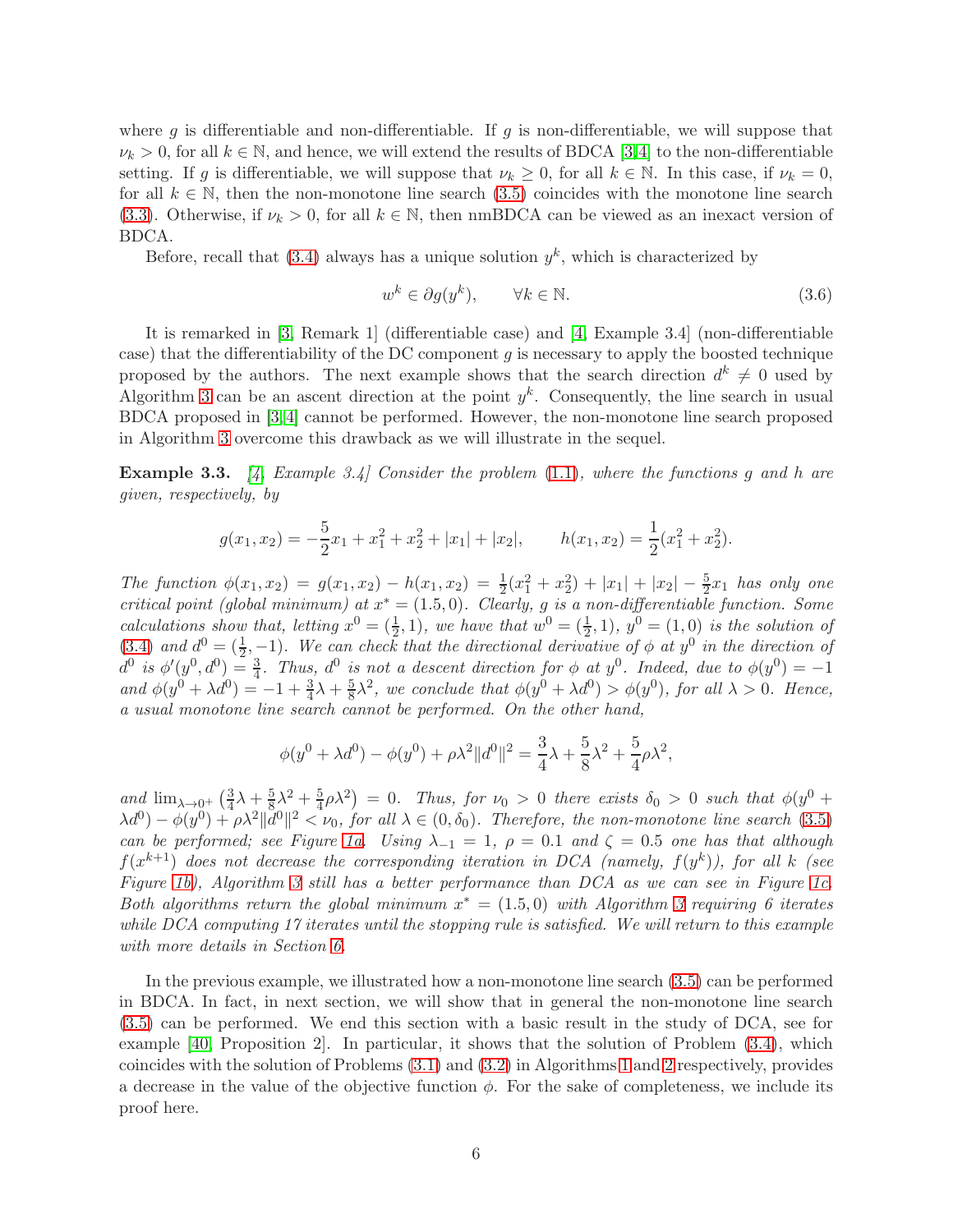<span id="page-6-0"></span>

<span id="page-6-1"></span>Figure 1: Illustration of Example [3.3](#page-5-0) for both DCA (Algorithm [1\)](#page-3-4) and nmBDCA (Algorithm [3\)](#page-4-1).

<span id="page-6-9"></span><span id="page-6-3"></span>**Proposition 3.4.** For each  $k \in \mathbb{N}$ , the following statements hold:

- <span id="page-6-4"></span>(i) If  $d^k = 0$ , then  $x^k$  is a critical point of  $\phi$ ;
- (*ii*) There holds  $\phi(y^k) \leq \phi(x^k) \sigma ||d^k||^2$ .

*Proof.* Before starting the proof, we remind that  $d^k = y^k - x^k$ . To prove item [\(i\)](#page-6-3) recall that due to  $y^k$  being the solution of [\(3.4\)](#page-4-4), it satisfies [\(3.6\)](#page-5-1). Thus, if  $d^k = 0$ , then  $y^k = x^k$  and  $w^k \in \partial g(x^k) \cap \partial h(x^k) \neq \emptyset$ . Consequently,  $x^k$  is a critical point of  $\phi$ . To prove item [\(ii\),](#page-6-4) take  $w^k \in \partial h(x^k)$ . Now, we use the strong convexity of g with modulus  $\sigma > 0$  and Theorem [2.8](#page-2-1) [\(ii\)](#page-2-2) to conclude that

<span id="page-6-2"></span>
$$
g(x^k) \ge g(y^k) - \langle v, d^k \rangle + \frac{\sigma}{2} ||d^k||^2, \qquad \forall v \in \partial g(y^k).
$$

Thus, due to  $y^k$  being the solution of Problem  $(3.4)$ ,  $(3.6)$  and the last inequality, we have

<span id="page-6-5"></span>
$$
g(x^k) \ge g(y^k) - \langle w^k, d^k \rangle + \frac{\sigma}{2} \| d^k \|^2.
$$
\n(3.7)

We also know that h satisfies [\(H1\),](#page-3-2) i.e., h is strong convex with modulus  $\sigma > 0$ . Thus, since  $w^k \in \partial h(x^k)$ , it follows from Theorem [2.8](#page-2-1) [\(ii\)](#page-2-2) that

<span id="page-6-6"></span>
$$
h(y^k) \ge h(x^k) + \langle w^k, d^k \rangle + \frac{\sigma}{2} \| d^k \|^2.
$$
\n(3.8)

Thus, adding [\(3.7\)](#page-6-5) and [\(3.8\)](#page-6-6) we have that  $g(x^k) + h(y^k) \ge g(y^k) + h(x^k) + \sigma ||d^k||^2$ . Hence, using the definition of  $\phi$  in [\(1.1\)](#page-0-0) we conclude that  $\phi(x^k) \ge \phi(y^k) + \sigma ||d^k||^2$ , which is equivalente to the desired inequality finishing the proof of item [\(ii\).](#page-6-4)  $\Box$ 

### 3.2 Strategies to choose  $\nu_k$

Next, we discuss some strategies to choose the sequence of parameters  $(\nu_k)_{k\in\mathbb{N}}$ . We emphasize that throughout the paper each one of the following strategies will be used separately and only when explicitly stated:

<span id="page-6-8"></span>(S1) Given  $\delta_{min} \in [0,1)$ , the sequence  $(\nu_k)_{k \in \mathbb{N}} \subset \mathbb{R}_+$  is defined as follows:  $\nu_0 \geq 0$  and  $\nu_{k+1}$ , for each  $\delta_{k+1} \in [\delta_{min}, 1]$ , satisfies the following condition

<span id="page-6-7"></span>
$$
0 \le \nu_{k+1} \le (1 - \delta_{k+1})(\phi(x^k) - \phi(x^{k+1}) + \nu_k), \quad \forall k \in \mathbb{N}.
$$
 (3.9)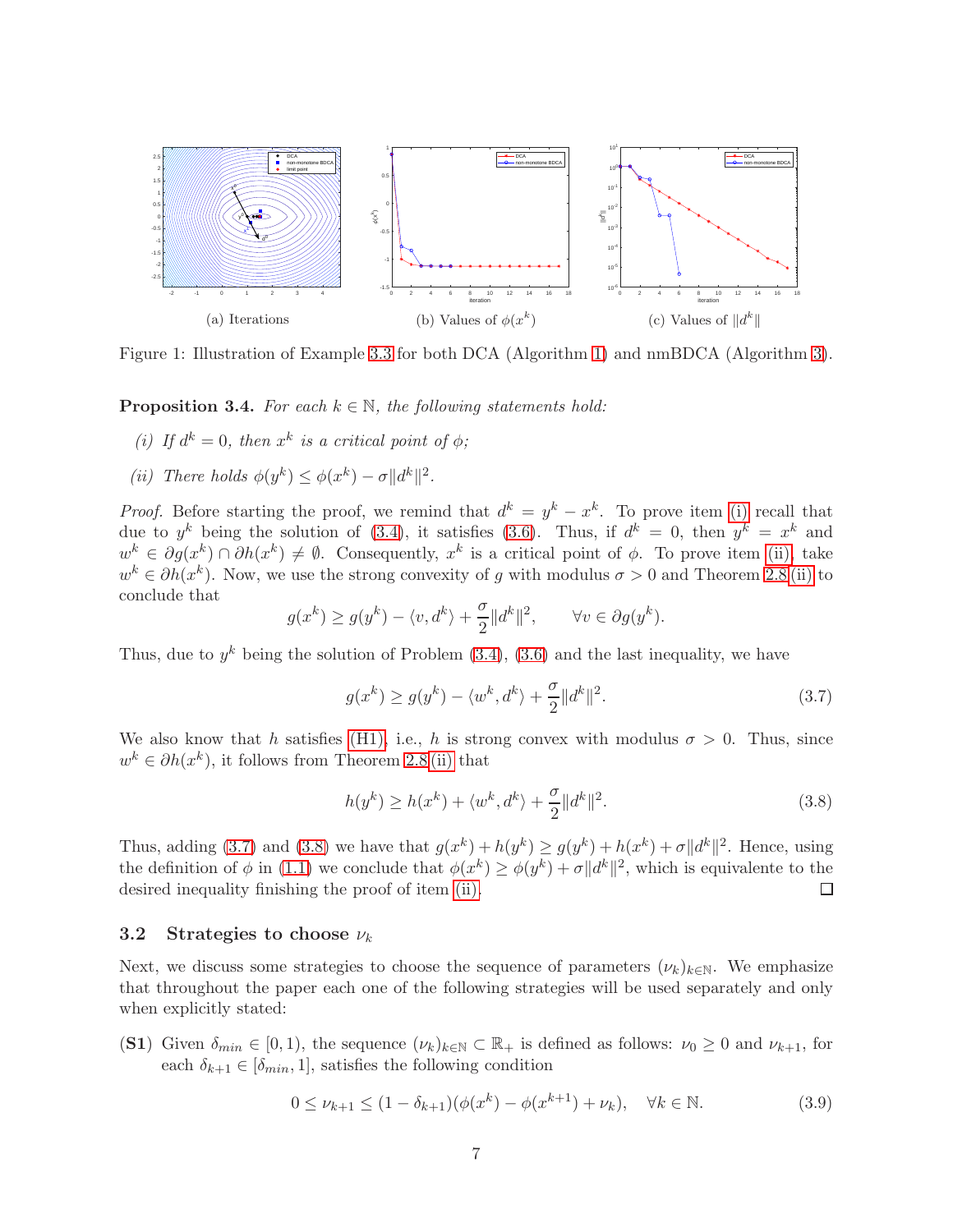- <span id="page-7-1"></span><span id="page-7-0"></span>(S2)  $(\nu_k)_{k \in \mathbb{N}} \subset \mathbb{R}_+$  is such that  $\sum_{k=0}^{+\infty} \nu_k < +\infty$ ;
- (S3)  $(\nu_k)_{k \in \mathbb{N}} \subset \mathbb{R}_+$  is such that for every  $\delta > 0$ , there exists  $k_0 \in \mathbb{N}$  such that  $\nu_k \leq \delta ||d^k||^2$ , for all  $k \geq k_0$ .

<span id="page-7-5"></span>**Remark 3.5.** First note that, by using Proposition [4.1](#page-8-1) [\(ii\),](#page-8-2) we have  $0 \le \sigma ||d^k||^2 \le \phi(x^k) \phi(x^{k+1}) + \nu_k$ , for all  $k \in \mathbb{N}$ . Thus, we can take  $\nu_{k+1} \geq 0$  satisfying [\(3.9\)](#page-6-7). Furthermore, if  $(\nu_k)_{k \in \mathbb{N}}$ satisfies [\(S1\)](#page-6-8) with  $\delta_{min} > 0$ , then  $(\nu_k)_{k \in \mathbb{N}}$  also satisfies [\(S2\).](#page-7-0) Indeed, it follows from [\(3.9\)](#page-6-7) that

<span id="page-7-4"></span>
$$
0 \le \delta_{k+1}(\phi(x^k) - \phi(x^{k+1}) + \nu_k) \le (\phi(x^k) + \nu_k) - (\phi(x^{k+1}) + \nu_{k+1}).
$$
\n(3.10)

Since  $\delta_{k+1} \geq \delta_{min} > 0$ ,  $\phi(x^k) - \phi(x^{k+1}) + \nu_k \geq 0$ , for all  $k \in \mathbb{N}$ , and  $\phi$  satisfies [\(H2\)](#page-3-3) we obtain  $\delta_{min} \sum_{k=0}^{N} (\phi(x^k) - \phi(x^{k+1}) + \nu_k) \leq \phi(x^0) - \phi^* + \nu_0 < \infty$ . Hence, due to  $\nu_{k+1} \leq (1 - \delta_{min})(\phi(x^k) - \nu_k)$  $\phi(x^{k+1}) + \nu_k$ ) for all  $k \in \mathbb{N}$ , we have  $\sum_{k=0}^{+\infty} \nu_k < \nu_0 + ((1 - \delta_{min})/\delta_{min})(\phi(x^0) - \phi^* + \nu_0) < \infty$ . Therefore,  $(\nu_k)_{k \in \mathbb{N}}$  satisfies [\(S2\)](#page-7-0) and the claim is proved.

Although strategy [\(S1\)](#page-6-8) seems to be theoretical, we will see in the sequel a practical and efficient example satisfying this condition. A sequence  $(\nu_k)_{k\in\mathbb{N}}$  satisfying [\(S2\)](#page-7-0) is simple and exogenous, i.e., it can be taken a priori. Finally, at a first glance, strategy [\(S3\)](#page-7-1) seems to be a strong condition, but actually there are simple examples of sequences  $(\nu_k)_{k\in\mathbb{N}}$  satisfying [\(S3\)](#page-7-1) which are easy to implement numerically.

<span id="page-7-6"></span>Alternatively, we can consider the following strategy:

(S3') Fix  $\bar{\delta} \in (0, \sigma)$ . There exists  $k_0 \in \mathbb{N}$  such that  $\nu_k \leq \bar{\delta} ||d^k||^2$ , for all  $k \geq k_0$ .

Since it changes according to  $d^k$ , in our point of view, it makes this strategy very interesting. Next, we present some examples of sequences  $(\nu_k)_{k\in\mathbb{N}}$  according to the above strategies.

**Example 3.6.** Let us first recall the definition of the sequence of "cost updates"  $(C_k)_{k\in\mathbb{N}}$  that characterizes the non-monotone line search proposed in [\[44\]](#page-31-0). Consider  $0 \le \eta_{min} \le \eta_{max} < 1$ ,  $C_0 > \phi(x^0)$  and  $Q_0 = 1$ . Choose  $\eta_k \in [\eta_{min}, \eta_{max}]$  and set

<span id="page-7-2"></span>
$$
Q_{k+1} := \eta_k Q_k + 1, \qquad C_{k+1} := (\eta_k Q_k C_k + \phi(x^{k+1})) / Q_{k+1}, \qquad \forall k \in \mathbb{N}.
$$
 (3.11)

Note that, after some algebraic manipulations, we can show that [\(3.11\)](#page-7-2) is equivalent to  $C_{k+1} =$  $(1-1/Q_{k+1})C_k+\phi(x^{k+1})/Q_{k+1}$ , for all  $k \in \mathbb{N}$ . Thus, setting  $\nu_k = C_k-\phi(x^k)$  and  $\delta_{k+1} = 1/Q_{k+1}$ , we conclude that  $\nu_{k+1} = (1 - \delta_{k+1})(\phi(x^k) - \phi(x^{k+1}) + \nu_k)$ , for all  $k \in \mathbb{N}$ . Moreover, from [\(3.11\)](#page-7-2) we have  $Q_{k+1} > 1$ , for all  $k \in \mathbb{N}$ , and then  $(1 - \delta_{k+1}) > 0$  for all  $k \in \mathbb{N}$ . Since  $\nu_0 = C_0 - \phi(x^0) >$ 0, induction argument combined with Proposition [4.1](#page-8-1) [\(ii\)](#page-8-2) imply that  $\nu_{k+1} > 0$  for all  $k \in \mathbb{N}$ . Moreover,  $(\nu_k)_{k\in\mathbb{N}}$  satisfies [\(S1\).](#page-6-8) It is worth noting that the non-monotone line search technique proposed in  $\left[44\right]$  outperforms the one proposed in  $\left[25\right]$  in many problems; see  $\left[44,$  Section 4.

**Example 3.7.** Take any  $\nu_0 > 0$ , and define  $\delta_{k+1}$  and  $\nu_k$  as follows

<span id="page-7-3"></span>
$$
0 < \delta_{\min} \le \delta_{k+1} < 1, \qquad 0 < \nu_{k+1} := (1 - \delta_{k+1})(\sigma + \rho \lambda_k^2) \|d^k\|^2, \qquad \forall k \in \mathbb{N}. \tag{3.12}
$$

Then Proposition [4.1](#page-8-1) [\(ii\)](#page-8-2) yields  $(\sigma + \rho \lambda_k^2) ||d^k||^2 \leq \phi(x^k) - \phi(x^{k+1}) + \nu_k$ . Thus, whenever  $d^k \neq 0$ , we have  $0 < \nu_{k+1} \leq (1 - \delta_{k+1})(\phi(x^k) - \phi(x^{k+1}) + \nu_k)$ . Therefore,  $(\nu_k)_{k \in \mathbb{N}}$  defined in [\(3.12\)](#page-7-3) satisfies [\(S1\).](#page-6-8)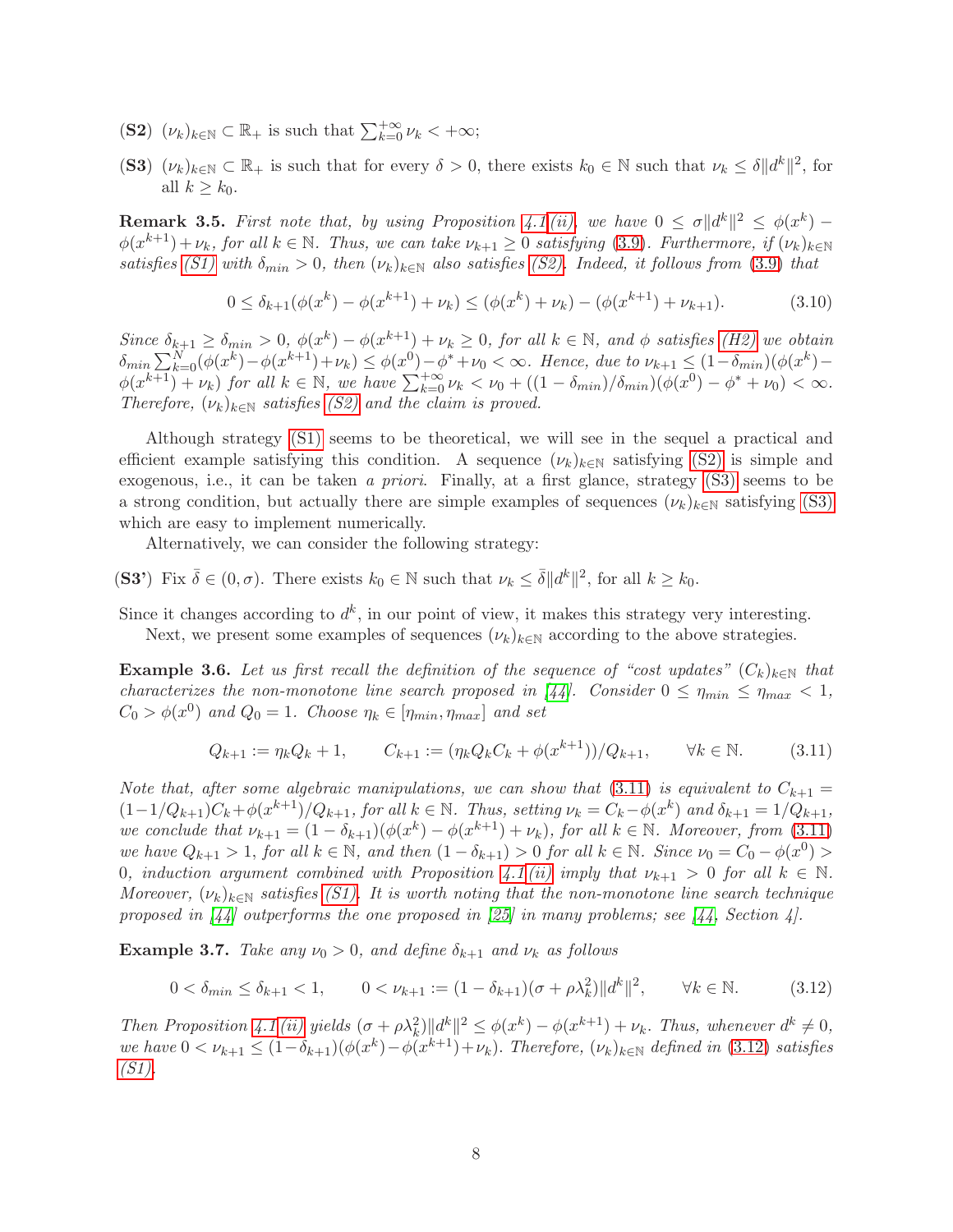<span id="page-8-5"></span>**Example 3.8.** Let  $\omega > 0$  be a constant. Then, the sequence  $(\nu_k)_{k \in \mathbb{N}} \subset \mathbb{R}_{++}$  defined by  $\nu_k :=$  $\omega \|d^k\|^2/(k+1)$ , for all  $k \in \mathbb{N}$ , satisfies [\(S3\).](#page-7-1) Indeed, due to  $\lim_{k\to\infty} \omega/(k+1) = 0$ , for every  $\delta > 0$ , there exists  $k_0 \in \mathbb{N}$  such that  $k \geq k_0$  implies that  $\omega/(k+1) \leq \delta$ . Thus, we have that  $\nu_k \leq \delta \|d^k\|^2$ . Similarly, we can show that  $(\nu_k)_{k \in \mathbb{N}} \subset \mathbb{R}_{++}$  defined by  $\nu_k := \omega \|d^k\|^2 / \ln(k+2)$ , for all  $k \in \mathbb{N}$ , also satisfies [\(S3\).](#page-7-1)

Example 3.9. Take an integer  $M > 0$ , set  $m_0 = 0$  and for  $k > 0$  take  $0 \le m_k \le \min\{m_{k-1} +$  $1, M$ }. Setting  $\phi(x^{\ell(k)}) := \max_{0 \leq j \leq m_k} \phi(x^{k-j})$  and

<span id="page-8-3"></span>
$$
\nu_k := \phi(x^{\ell(k)}) - \phi(x^k), \qquad 0 = \delta_{min} \le \delta_{k+1} \le \frac{\phi(x^{\ell(k)}) - \phi(x^{\ell(k+1)})}{\phi(x^{\ell(k)}) - \phi(x^{k+1})},\tag{3.13}
$$

the definitions of  $\nu_k$  and  $\delta_{k+1}$  in [\(3.13\)](#page-8-3) satisfies [\(S1\)](#page-6-8) with  $\delta_{min} = 0$ . In fact, from the definition of  $\phi(x^{\ell(k)})$  it follows that  $\nu_0 = 0$  and  $\phi(x^k) \leq \phi(x^{\ell(k)})$ , for all  $k \in \mathbb{N}$ , which ensures that  $\nu_k \geq 0$ . From Proposition [4.1](#page-8-1) [\(ii\)](#page-8-2) and definition of  $\nu_k$  in [\(3.13\)](#page-8-3) it follows that  $\phi(x^{k+1}) < \phi(x^{\ell(k)})$ . Since  $m_{k+1} \leq m_k + 1$ , we conclude that  $\phi(x^{\ell(k+1)}) \leq \phi(x^{\ell(k)})$ . Thus, we have  $\phi(x^{\ell(k)}) - \phi(x^{\ell(k+1)}) \leq$  $\phi(x^{\ell(k)}) - \phi(x^{k+1})$ , which shows that  $\delta_{k+1} \in [0,1]$ . By using the definitions of  $\nu_k$  and  $\delta_{k+1}$  in [\(3.13\)](#page-8-3), we have

$$
\nu_{k+1} = \frac{\phi(x^{\ell(k)}) - \phi(x^{k+1}) - (\phi(x^{\ell(k)}) - \phi(x^{\ell(k+1)}))}{\phi(x^{\ell(k)}) - \phi(x^{k+1})} (\phi(x^k) - \phi(x^{k+1}) + \nu_k)
$$
  
= 
$$
\left(1 - \frac{\phi(x^{\ell(k)}) - \phi(x^{\ell(k+1)})}{\phi(x^{\ell(k)}) - \phi(x^{k+1})}\right) (\phi(x^k) - \phi(x^{k+1}) + \nu_k)
$$
  

$$
\leq (1 - \delta_{k+1}) (\phi(x^k) - \phi(x^{k+1}) + \nu_k),
$$

which shows that  $\nu_{k+1}$  satisfies [\(3.9\)](#page-6-7). Therefore, the strategy defined in [\(3.13\)](#page-8-3) is a particular instance of [\(S1\)](#page-6-8) which turns Algorithm [3](#page-4-1) into a non-monotone boosted version of the DCA employing the non-monotone line search proposed in [\[25\]](#page-29-7). It worth to mention that, since the non-monotone rule [\(3.13\)](#page-8-3) does not satisfy the condition  $\nu_k > 0$  for all  $k \in \mathbb{N}$ , it can not be used to boost the DCA in the case of g is non-differentiable (see Proposition [4.1](#page-8-1) in the sequel). Therefore, such rule will be used only in the case of  $g$  is continuously differentiable.

### <span id="page-8-0"></span>4 Convergence analysis: g possibly non-differentiable

The aim of this section is to present convergence results and iteration-complexity analysis of nmBDCA when the function  $q$  is possibly non-differentiable. It is worth to mention that in the next result we need to assume that  $\nu_k > 0$ . We begin by showing that Algorithm [3](#page-4-1) is well-defined.

<span id="page-8-1"></span>**Proposition 4.1.** Let  $(x^k)_{k\in\mathbb{N}}$  be the sequence generated by Algorithm [3.](#page-4-1) For each  $k \in \mathbb{N}$ , assume that  $d^k \neq 0$  and  $\nu_k > 0$ . Then, the following statements hold:

<span id="page-8-4"></span>(i) There holds  $\hat{\delta}_k := \nu_k / (g(y^k + d^k) + g(x^k) - 2g(y^k)) > 0$ , and

$$
\phi(y^k + \lambda d^k) \le \phi(y^k) - \rho \lambda^2 \|d^k\|^2 + \nu_k, \qquad \forall \lambda \in (0, \delta_k],
$$

where  $\delta_k := \min\{\hat{\delta}_k, 1, (3\sigma)/(2\rho)\}\$ . Consequently, the line search in Step 3 is well-defined.

<span id="page-8-2"></span>(*ii*)  $\phi(x^{k+1}) \leq \phi(x^k) - (\sigma + \rho \lambda_k^2) ||d^k||^2 + \nu_k.$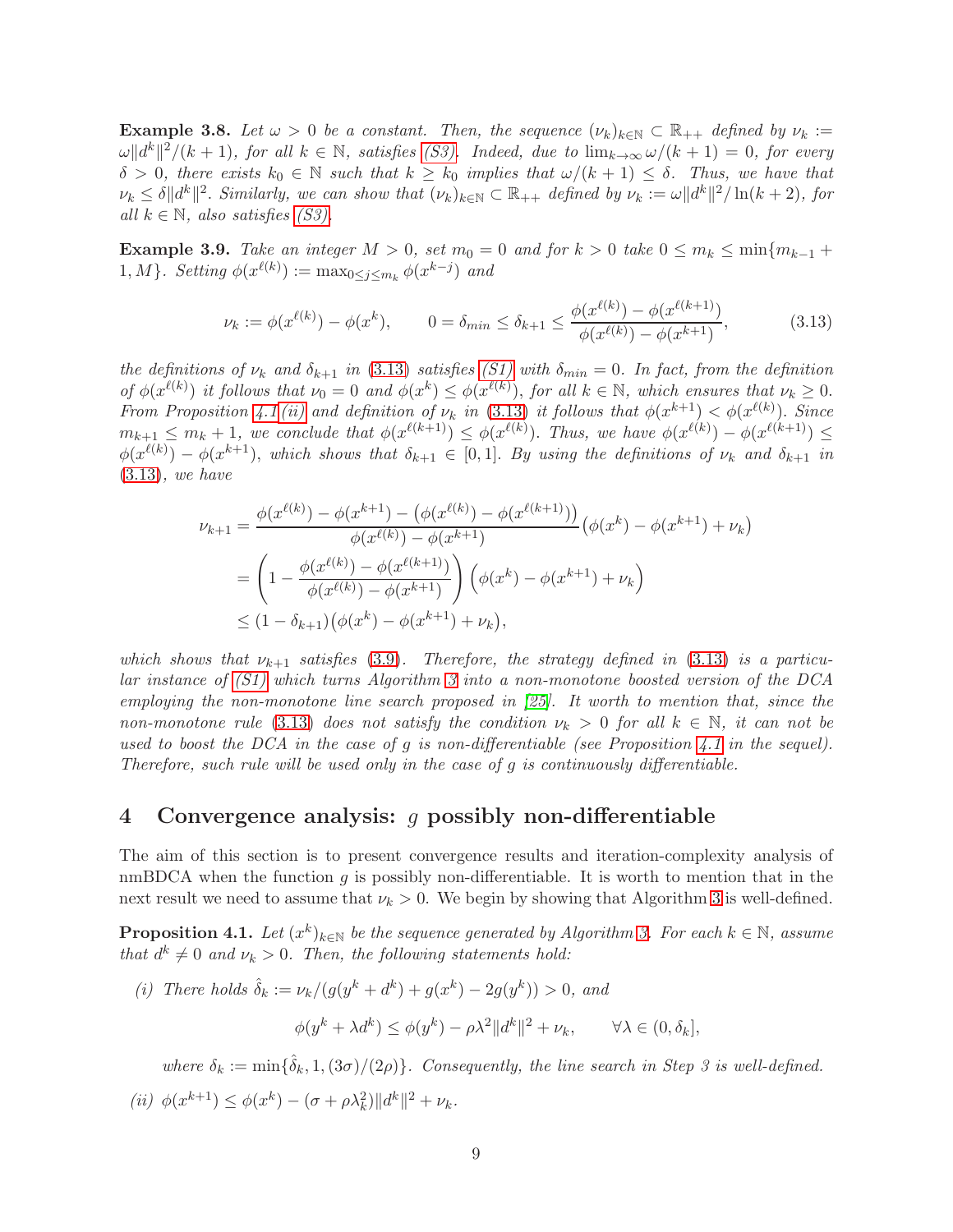*Proof.* Before starting the proof, we remind that  $d^k = y^k - x^k$ . To prove item [\(i\),](#page-8-4) assume that  $d^k \neq 0$  and take  $w^k \in \partial h(x^k)$ . Since h is strongly convex with modulus  $\sigma > 0$ , it follows from Theorem [2.8](#page-2-1) [\(ii\)](#page-2-2) that

<span id="page-9-0"></span>
$$
h(y^k + \lambda d^k) \ge h(y^k) + \lambda \langle s, d^k \rangle + \frac{\sigma}{2} \lambda^2 \| d^k \|^2, \qquad \forall s \in \partial h(y^k). \tag{4.1}
$$

Moreover, taking into account that  $w^k \in \partial h(x^k)$ , we can apply Theorem [2.8](#page-2-1) [\(iii\)](#page-2-3) to obtain that  $\langle s, d^k \rangle \ge \langle w^k, d^k \rangle + \sigma ||d^k||^2$ . Hence, [\(4.1\)](#page-9-0) becomes

<span id="page-9-1"></span>
$$
h(y^k + \lambda d^k) \ge h(y^k) + \lambda \langle w^k, d^k \rangle + \sigma \lambda \| d^k \|^2 + \frac{\sigma}{2} \lambda^2 \| d^k \|^2. \tag{4.2}
$$

Considering that  $y^k$  is the solution of [\(3.4\)](#page-4-4) we have that  $g(y^k) - \langle w^k, d^k \rangle \le g(x^k)$ , which combining with [\(4.2\)](#page-9-1) yields

<span id="page-9-2"></span>
$$
-(h(y^k + \lambda d^k) - h(y^k)) \le \lambda \left( g(x^k) - g(y^k) \right) - \sigma \lambda \| d^k \|^2 - \frac{\sigma}{2} \lambda^2 \| d^k \|^2. \tag{4.3}
$$

On the other hand, by using the strong convexity of q with modulus  $\sigma > 0$  we have

$$
g(y^{k} + \lambda d^{k}) - g(y^{k}) = g(\lambda(y^{k} + d^{k}) + (1 - \lambda)y^{k}) - g(y^{k})
$$
  
\n
$$
\leq \lambda g(y^{k} + d^{k}) + (1 - \lambda)g(y^{k}) - \frac{\sigma}{2}\lambda(1 - \lambda)||d^{k}||^{2} - g(y^{k})
$$
  
\n
$$
= \lambda \left( g(y^{k} + d^{k}) - g(y^{k}) \right) - \frac{\sigma}{2}\lambda(1 - \lambda)||d^{k}||^{2}, \qquad (4.4)
$$

for all  $\lambda \in (0,1]$ . Combining the definition of  $\phi$  in [\(1.1\)](#page-0-0) with [\(4.3\)](#page-9-2) and [\(4.4\)](#page-9-3), we obtain

<span id="page-9-3"></span>
$$
\phi(y^{k} + \lambda d^{k}) - \phi(y^{k}) = g(y^{k} + \lambda d^{k}) - g(y^{k}) - (h(y^{k} + \lambda d^{k}) - h(y^{k}))
$$
  

$$
\leq -\frac{3\sigma}{2}\lambda \|d^{k}\|^{2} + \lambda \left(g(y^{k} + d^{k}) + g(x^{k}) - 2g(y^{k})\right).
$$
 (4.5)

Moreover, it follows from Theorem [2.8](#page-2-1) [\(ii\)](#page-2-2) that

$$
g(y^k + d^k) \ge g(y^k) + \langle w, d^k \rangle + \frac{\sigma}{2} ||d^k||^2, \qquad g(x^k) \ge g(y^k) - \langle w, d^k \rangle + \frac{\sigma}{2} ||d^k||^2,
$$

for all  $w \in \partial g(y^k)$ , which implies that  $g(y^k + d^k) + g(x^k) - 2g(y^k) \ge \sigma ||d^k||^2 > 0$ . Thus, due to  $\nu_k > 0$ , we have  $0 < \hat{\delta}_k := \nu_k/(g(y^k + d^k) + g(x^k) - 2g(y^k))$ , which proves the first statement of item [\(i\).](#page-8-4) Moreover, we have

<span id="page-9-4"></span>
$$
0 < \lambda \left( g(y^k + d^k) + g(x^k) - 2g(y^k) \right) \le \nu_k, \qquad \lambda \in (0, \hat{\delta}_k].
$$

Set  $\delta_k := \min\{\hat{\delta}_k, 1, (3\sigma)/(2\rho)\}\.$  Hence, the last inequality together with [\(4.5\)](#page-9-4) implies

$$
\phi(y^k + \lambda d^k) - \phi(y^k) \le -\rho \lambda^2 \|d^k\|^2 + \nu_k, \qquad \forall \lambda \in (0, \delta_k],
$$

which concludes the second statement of the item [\(i\).](#page-8-4) Finally, considering that  $\lim_{j\to\infty} \zeta^j \lambda_{k-1} =$ 0, it follows from the last inequality that the line search in Step 3 is well-defined, and the proof of item [\(i\)](#page-8-4) is concluded. To prove item [\(ii\),](#page-8-2) we first note that item [\(i\)](#page-8-4) implies that Step 4 is welldefined for  $\nu_k > 0$ . Thus, [\(3.5\)](#page-4-2) implies  $\phi(y^k + \lambda_k d^k) \leq \phi(y^k) - \rho \lambda_k^2 ||d^k||^2 + \nu_k$ , which combined with Proposition [3.4](#page-6-9) [\(ii\)](#page-8-2) implies item (ii) and the proof of the proposition is completed.  $\Box$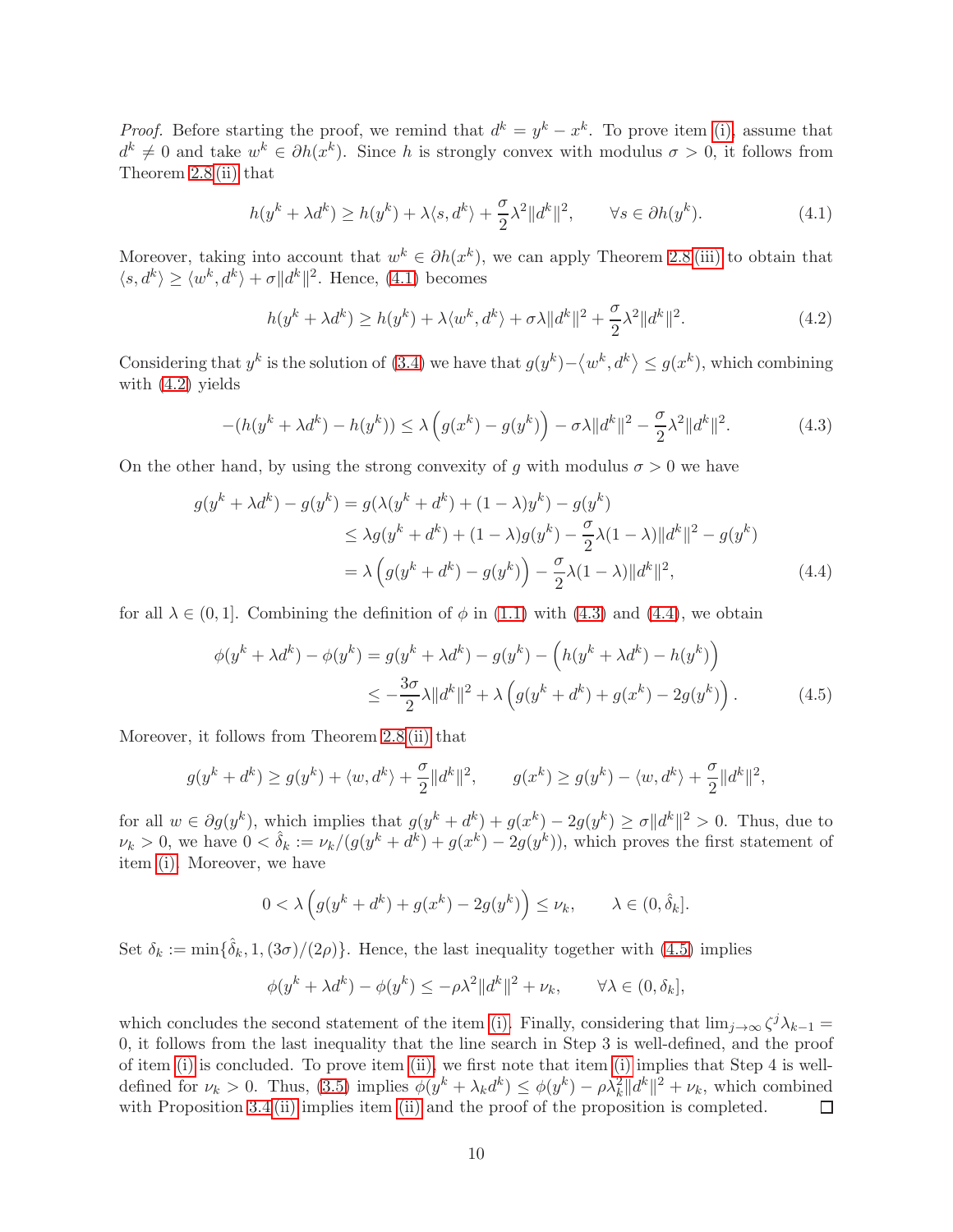Note that if  $x^{k+1} = x^k$ , then from the definition of Algorithm [3](#page-4-1) one can easily show that  $d^k = 0$ , and hence,  $x^k$  is a critical point of  $\phi$ . Therefore, from now on we assume that  $d^k \neq 0$ , or equivalently, that the sequence  $(x^k)_{k \in \mathbb{N}}$  generated by Algorithm [3](#page-4-1) is infinite.

**Remark 4.2.** In the case that g is convex and non-differentiable the direction  $d^k \neq 0$  generated by Step [3](#page-4-1) in Algorithm 3 is not in general a descent direction of  $\phi$  at  $y^k$ , see Example [3.3.](#page-5-0) For this reason in Step [3](#page-4-1) of Algorithm 3 we must assume that  $\nu_k > 0$ , otherwise we cannot compute  $\lambda_k > 0$  satisfying [\(3.5\)](#page-4-2). However, as we will see in the Section [5,](#page-12-0) whenever g is convex and differentiable we just need to assume that  $\nu_k \geq 0$  to compute  $\lambda_k > 0$  satisfying [\(3.5\)](#page-4-2).

#### 4.1 Asymptotic convergence analysis

Next, we prove the main results of this section.

<span id="page-10-1"></span>**Theorem 4.3.** If  $\lim_{k\to\infty} ||d^k|| = 0$ , then every cluster point of  $(x^k)_{k\in\mathbb{N}}$ , if any, is a critical point of φ.

*Proof.* Let  $\bar{x}$  be a cluster point of  $(x^k)_{k\in\mathbb{N}}$ , and  $(x^{k_\ell})_{\ell\in\mathbb{N}}$  a subsequence of  $(x^k)_{k\in\mathbb{N}}$  such that  $\lim_{\ell \to \infty} x^{k_{\ell}} = \bar{x}$ . Let  $(w^{k_{\ell}})_{\ell \in \mathbb{N}}$  and  $(y^{k_{\ell}})_{\ell \in \mathbb{N}}$  be the according sequences generated by Algorithm [3,](#page-4-1) i.e.,  $w^{k_{\ell}} \in \partial h(x^{k_{\ell}})$ . From [\(3.6\)](#page-5-1) we have that  $w^{k_{\ell}} \in \partial g(y^{k_{\ell}})$ . Since  $\lim_{k \to \infty} ||d^k|| = 0$  and  $\lim_{\ell \to \infty} x^{k_{\ell}} = \bar{x}$  we obtain that  $\lim_{\ell \to \infty} y^{k_{\ell}} = \bar{x}$ . Considering that  $w^{k_{\ell}} \in \partial h(x^{k_{\ell}}) \cap \partial g(y^{k_{\ell}})$  and due to the convexity of  $g$  and  $h$ , without loss of generality, we can apply Proposition [2.5](#page-2-4) to obtain that  $\lim_{\ell \to \infty} w^{k_{\ell}} = \bar{w} \in \partial g(\bar{x}) \cap \partial h(\bar{x}),$  which concludes the proof.  $\Box$ 

<span id="page-10-0"></span>**Theorem 4.4.** If  $(\nu_k)_{k\in\mathbb{N}}$  is chosen according to strategy [\(S1\),](#page-6-8) then  $(\phi(x^k) + \nu_k)_{k\in\mathbb{N}}$  is nonincreasing and convergent.

*Proof.* It follows from [\(3.10\)](#page-7-4) in Remark [3.5](#page-7-5) that  $(\phi(x^k) + \nu_k)_{k \in \mathbb{N}}$  is non-increasing. Therefore, by using [\(H2\)](#page-3-3) and  $(\nu_k)_{k \in \mathbb{N}} \subset \mathbb{R}_+$ , the desired result directly follows. □

**Corollary 4.5.** If  $(\nu_k)_{k\in\mathbb{N}}$  is chosen according to strategy [\(S1\)](#page-6-8) and  $\lim_{k\to\infty} \nu_k = 0$ , then every cluster point of  $(x^k)_{k\in\mathbb{N}}$ , if any, is a critical point of  $\phi$ .

*Proof.* Since  $\lim_{k\to\infty} \nu_k = 0$  from Theorem [4.4](#page-10-0) we have that  $(\phi(x^k))_{k\in\mathbb{N}}$  is convergent. On the other hand, by Proposition [4.1](#page-8-1) [\(ii\)](#page-8-2) we obtain  $0 \leq \sigma ||d^k||^2 \leq \phi(x^k) + \nu_k - \phi(x^{k+1})$ , for all  $k \in \mathbb{N}$ . Therefore, taking limit in the last inequality we have that  $\lim_{k\to\infty} ||d^k|| = 0$ . Finally, we apply Theorem [4.3](#page-10-1) and the proof is complete.

Next result proves the asymptotic convergence of Algorithm [3](#page-4-1) when  $(\nu_k)_{k\in\mathbb{N}}$  is summable.

<span id="page-10-2"></span>**Corollary 4.6.** If  $(\nu_k)_{k\in\mathbb{N}}$  is chosen according to strategy [\(S2\),](#page-7-0) then every cluster point of  $(x^k)_{k \in \mathbb{N}}$ , if any, is a critical point of  $\phi$ .

*Proof.* Proposition [4.1](#page-8-1) [\(ii\)](#page-8-2) gives  $0 \le \sigma^2 ||d^k||^2 \le \phi(x^k) - \phi(x^{k+1}) + \nu_k$ , for all  $k \in \mathbb{N}$ . Thus, using [\(H2\)](#page-3-3) we obtain

$$
\sum_{k=0}^{\infty} \|d^k\|^2 \le \frac{1}{\sigma} \Big( \phi(x^0) - \phi^* + \sum_{k=0}^{\infty} \nu_k \Big) < +\infty,
$$

 $\Box$ 

which implies that  $\lim_{k\to\infty} ||d^k|| = 0$ . The desired result follows from Theorem [4.3.](#page-10-1)

**Corollary 4.7.** Suppose that  $(\nu_k)_{k \in \mathbb{N}}$  is chosen according to strategy [\(S1\).](#page-6-8) If  $\delta_{min} > 0$ , then every cluster point of  $(x^k)_{k \in \mathbb{N}}$ , if any, is a critical point of  $\phi$ .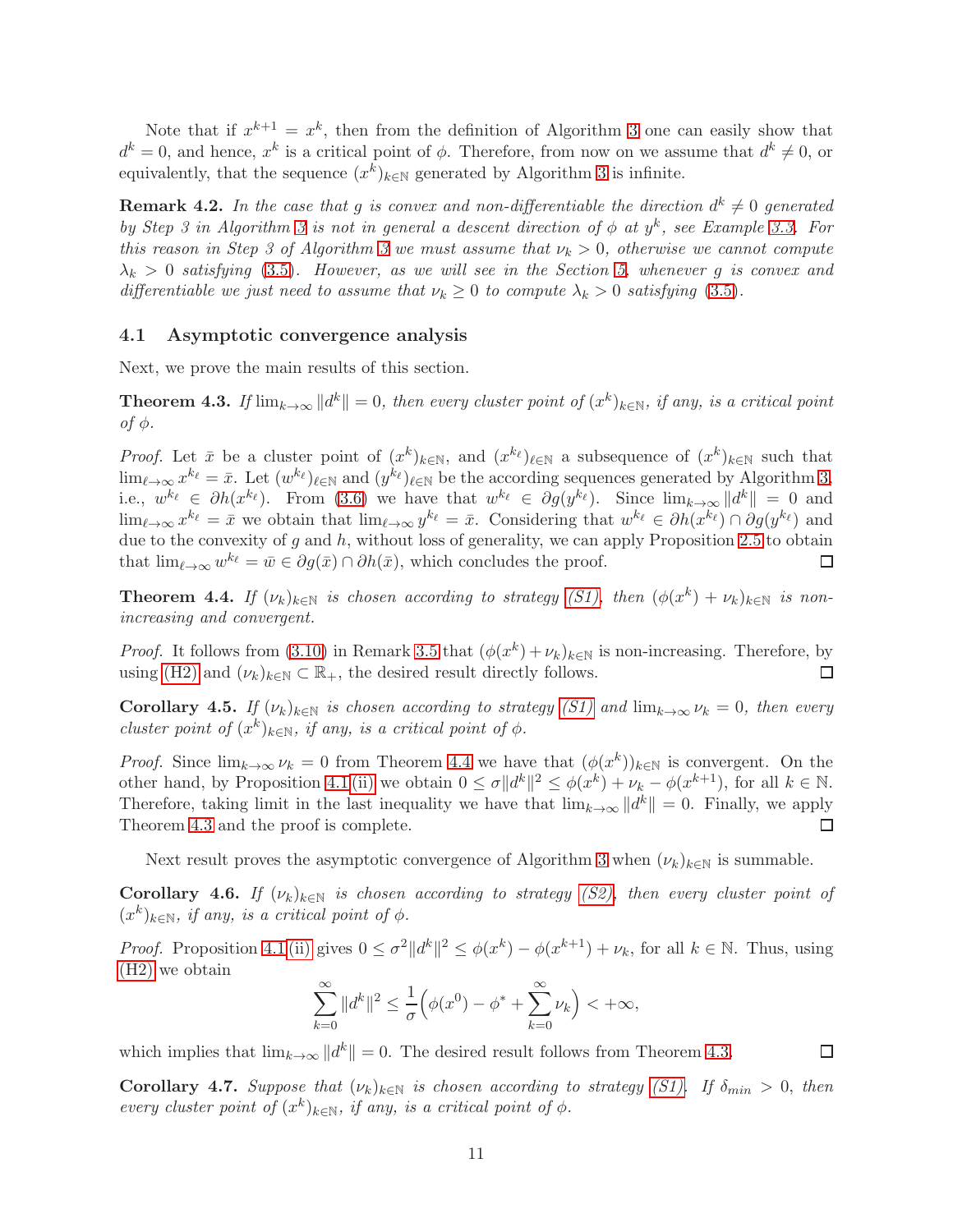Proof. It follows by combining Remark [3.5](#page-7-5) with Corollary [4.6.](#page-10-2)

<span id="page-11-0"></span>**Corollary 4.8.** If  $(\nu_k)_{k \in \mathbb{N}}$  is chosen according to strategy [\(S3\),](#page-7-1) then every cluster point of  $(x^k)_{k \in \mathbb{N}}$ , if any, is a critical point of  $\phi$ .

*Proof.* From the definition of strategy [\(S3\),](#page-7-1) there exists  $k_0 \in \mathbb{N}$  such that  $0 \leq \nu_k \leq \sigma ||d^k||^2/2$ , for all  $k \geq k_0$ . Thus,  $\sigma ||d^k||^2/2 \leq \sigma ||d^k||^2 - \nu_k$ , for all  $k \geq k_0$ . Hence, using Proposition [4.1](#page-8-1) [\(ii\)](#page-8-2) we have  $0 \le \sigma \|d^k\|^2/2 \le \phi(x^k) - \phi(x^{k+1})$ , for all  $k \ge k_0$ . Hence, using [\(H2\)](#page-3-3) we conclude that  $(\phi(x^k))_{k\geq k_0}$  is convergent. Furthermore, it follows that  $\lim_{k\to\infty} ||d^k|| = 0$ . Therefore, applying Theorem [4.3](#page-10-1) we obtain the desired result.

Remark 4.9. In particular, Corollary [4.8](#page-11-0) is also valid by replacing the strategy [\(S3\)](#page-7-1) by the alternative strategy [\(S3'\).](#page-7-6) Indeed, if we assume that  $(\nu_k)_{k\in\mathbb{N}}$  satisfies [\(S3'\),](#page-7-6) then using Propo-sition [4.1](#page-8-1) [\(ii\)](#page-8-2) we have  $0 < \sigma \|d^k\|^2 \leq \phi(x^k) - \phi(x^{k+1}) + \nu_k \leq \phi(x^k) - \phi(x^{k+1}) + \overline{\delta} \|d^k\|^2$  for all  $k \geq k_0$ , which implies that  $0 < (\sigma - \bar{\delta}) ||d^k||^2 \leq \phi(x^k) - \phi(x^{k+1})$ , for all  $k \geq k_0$ . Thus, using [\(H2\)](#page-3-3) we conclude that  $(\phi(x^k))_{k\geq k_0}$  is convergent and  $\lim_{k\to\infty} ||d^k|| = 0$ . Therefore, the assertion holds by using Theorem [4.3.](#page-10-1)

#### 4.2 Iteration-complexity analysis

In this section some iteration-complexity bounds for  $(x^k)_{k\in\mathbb{N}}$  generated by Algorithm [3](#page-4-1) are presented. Our results establish iteration-complexity bounds for the case where  $(\nu_k)_{k\in\mathbb{N}}$  is chosen according to each one of the strategies [\(S2\)](#page-7-0) and [\(S3\).](#page-7-1) Before present it, we first note that in particular Proposition [4.1](#page-8-1) [\(ii\)](#page-8-2) implies that

<span id="page-11-1"></span>
$$
\sigma \|d^k\|^2 \le \phi(x^k) - \phi(x^{k+1}) + \nu_k, \qquad \forall k \in \mathbb{N}.
$$
\n(4.6)

<span id="page-11-2"></span>**Theorem 4.10.** Suppose that  $(\nu_k)_{k \in \mathbb{N}}$  is chosen according to strategy [\(S2\).](#page-7-0) For each  $N \in \mathbb{N}$ , we have

$$
\min\left\{ \|d^k\| : k = 0, 1, \cdots, N - 1 \right\} \le \frac{\sqrt{\phi(x^0) - \phi^* + \sum_{k=0}^{\infty} \nu_k}}{\sqrt{\sigma}} \frac{1}{\sqrt{N}}.
$$
\n(4.7)

Consequently, for a given accuracy  $\epsilon > 0$ , if  $N \ge (\phi(x^0) - \phi^* + \sum_{k=0}^{\infty} \nu_k) / (\sigma \epsilon^2)$ , then  $\min\{||d^k|| : k =$  $0, 1, \cdots, N-1\} \leq \epsilon.$ 

*Proof.* Since  $\phi^* := \inf_{x \in \mathbb{R}^n} \phi(x) \leq \phi(x^k)$  for all  $k \in \mathbb{N}$ , from [\(4.6\)](#page-11-1) we obtain that

$$
\sum_{k=0}^{N-1} \|d^k\|^2 \le \frac{1}{\sigma} \Big( \phi(x^0) - \phi(x^N) + \sum_{k=0}^{N-1} \nu_k \Big) \le \frac{1}{\sigma} \Big( \phi(x^0) - \phi^* + \sum_{k=0}^{\infty} \nu_k \Big).
$$

Therefore,  $N \min\{\|d^k\|^2: k = 0, 1, \cdots, N-1\} \leq (\phi(x^0) - \phi^* + \sum_{k=0}^{\infty} \nu_k)/\sigma$ , and [\(4.7\)](#page-11-2) follows. The second statement is a directly consequence of the first one.

<span id="page-11-3"></span>**Theorem 4.11.** Suppose that  $(\nu_k)_{k\in\mathbb{N}}$  is chosen according to strategy [\(S3\).](#page-7-1) Let  $0 < \varsigma < 1$  and  $k_0 \in \mathbb{N}$  such that  $\nu_k \leq \varsigma \sigma ||d^k||^2$ , for all  $k \geq k_0$ . Then, for each  $N \in \mathbb{N}$  such that  $N > k_0$ , one has

$$
\min\{\|d^k\|: k=0,1,\cdots,N-1\} \le \frac{\sqrt{\phi(x^0)-\phi^*+\sum_{k=0}^{k_0-1}\nu_k}}{\sqrt{(1-\varsigma)\sigma}}\frac{1}{\sqrt{N}}.
$$

Consequently, for a given  $\epsilon > 0$  and  $k_0 \in \mathbb{N}$  such that  $\nu_k \leq \epsilon \sigma ||d^k||^2$  for all  $k \geq k_0$ , if  $N \geq$  $\max\{k_0,(\phi(x^0)-\phi^*+\sum_{k=0}^{k_0-1}\nu_k)/(\sigma(1-\varsigma)\epsilon^2)\},$  then the following inequality holds  $\min\left\{\|d^k\|:~k=0,1,\cdots,N-1\right\}$  $\epsilon$ .

 $\Box$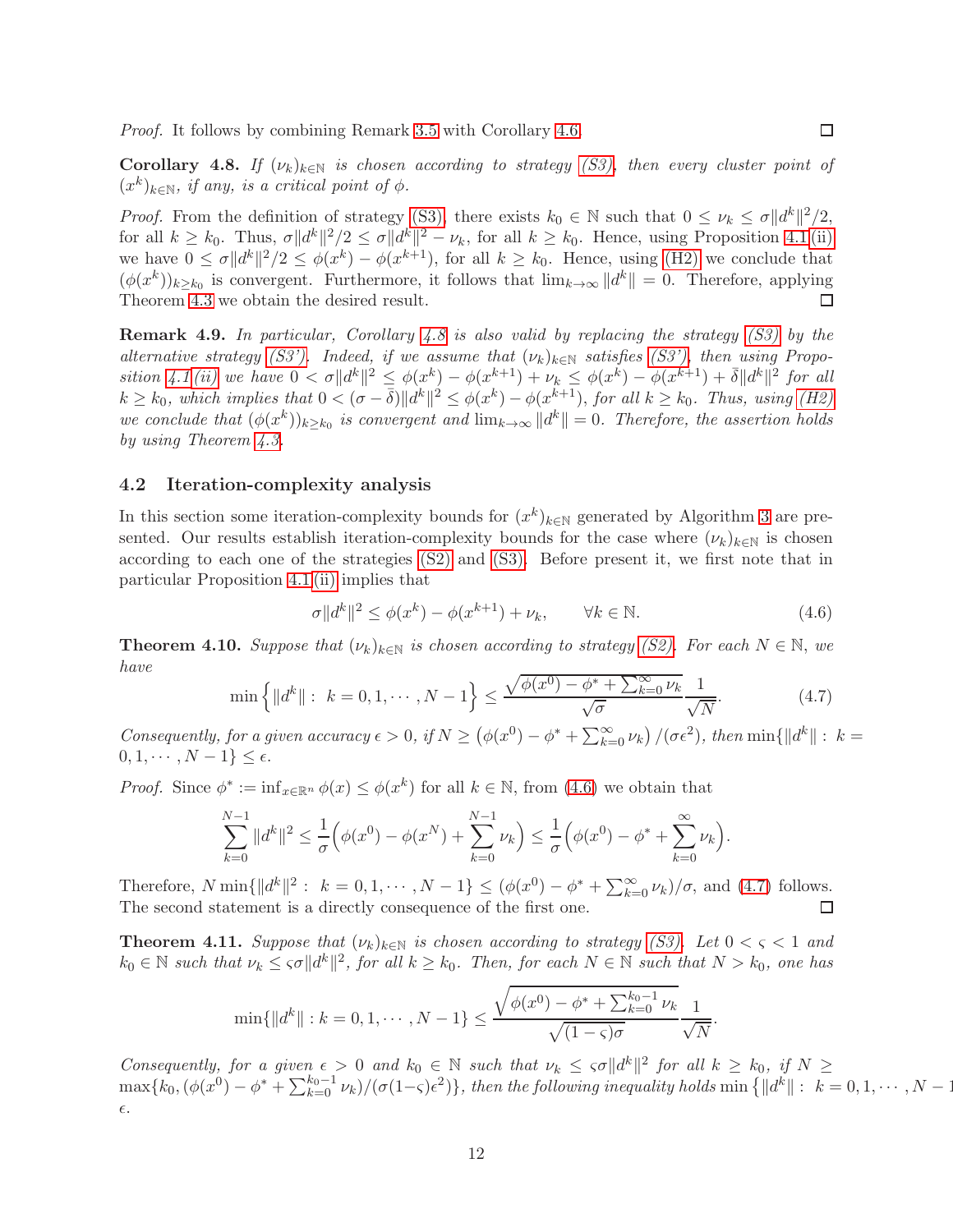Proof. Let  $\varsigma \in (0,1)$  and  $k_0 \in \mathbb{N}$  such that  $\nu_k \leq \varsigma \sigma ||d^k||^2$ , for all  $k \geq k_0$ . It follows from [\(4.6\)](#page-11-1) that  $\sigma ||d^k||^2 \leq \phi(x^k) - \phi(x^{k+1}) + \nu_k$ , for all  $k = 0, 1, \dots, N-1$ . Summing up the last inequality from  $k = 0$  to  $k = N - 1$  and using assumption [\(H2\)](#page-3-3) we have

$$
\sigma \sum_{k=0}^{N-1} \|d^k\|^2 \le \phi(x^0) - \phi^* + \sum_{k=0}^{k_0-1} \nu_k + \sum_{k=k_0}^{N-1} \nu_k.
$$

Hence, considering that  $\nu_k \leq \varsigma \sigma ||d^k||^2$ , for all  $k \geq k_0$ , the last inequality becomes

$$
\sum_{k=0}^{N-1} \sigma ||d^k||^2 \le \phi(x^0) - \phi^* + \sum_{k=0}^{k_0-1} \nu_k + \sum_{k=0}^{N-1} \varsigma \sigma ||d^k||^2,
$$

which is equivalent to  $\sum_{k=0}^{N-1} (1-\varsigma) \sigma ||d^k||^2 \leq \phi(x^0) - \phi^* + \sum_{k=0}^{k_0-1} \nu_k$ . Therefore, we have  $N \min\{||d^k||^2 : k = 0, 1, \cdots, N-1\} \leq (\phi(x^0) - \phi^* + \sum_{k=0}^{k_0-1} \nu_k)/((1-\varsigma)\sigma)$ , and the first inequality follows. The last inequality follows from the first one. П

<span id="page-12-5"></span>**Remark 4.12.** Theorem [4.11](#page-11-3) may not seem very useful at first look, since the integer  $k_0$  is not always known. However, specifically for the sequences  $(\nu_k)_{k\in\mathbb{N}}$  given in Example [3.8,](#page-8-5) we are able to compute such integer  $k_0$  explicitly. Indeed, given  $\omega > 0$  and  $0 < \zeta < 1$ , if  $\nu_k = \omega ||d^k||^2/(k+1)$ , then the integer  $k_0$  such that  $k \geq k_0$  implies  $\nu_k \leq \infty ||d^k||^2$  must satisfies  $k_0 \geq (\omega/\varsigma \sigma) - 1$ . On the other hand, if  $\nu_k = \omega ||d^k||^2 / \ln(k+2)$ , then some calculations show that  $k_0 \geq e^{(\omega/\varsigma \sigma)} - 2$ .

### <span id="page-12-0"></span>5 Convergence analysis:  $q$  continuously differentiable

In this section we present an iteration-complexity analysis of  $\mu$ BDCA when the function g is continuously differentiable. We remark that in this section we just need to assume that  $\nu_k \geq 0$ . Hence, it is worth mentioning that, if  $\nu_k = 0$  for all  $k \in \mathbb{N}$ , then non-monotone line search [\(3.5\)](#page-4-2) merges into monotone line search [\(3.3\)](#page-4-3), i.e., Algorithm [3](#page-4-1) is a natural extension of the BDCA introduced in [\[4\]](#page-28-2). If  $\nu_k > 0$ , for all  $k \in \mathbb{N}$ , then nmBDCA can be viewed as an inexact version of BDCA. To proceed with the analysis of Algorithm [3](#page-4-1) we need to assume, in addition to [\(H1\)](#page-3-2) and [\(H2\),](#page-3-3) the following condition:

<span id="page-12-1"></span>(H3) g is continuously differentiable and  $\nabla g$  is Lipschitz continuous with constant  $L > 0$ .

Our first task is to establish the well-definition of Algorithm [3,](#page-4-1) which will be done in the next proposition.

<span id="page-12-4"></span>**Proposition 5.1.** Suppose that  $g : \mathbb{R}^n \to \mathbb{R}$  satisfies [\(H3\).](#page-12-1) For each  $k \in \mathbb{N}$ , assume that  $d^k \neq 0$ and  $\nu_k \geq 0$ . Then, the following statements hold:

- <span id="page-12-2"></span>(i)  $\phi'(y^k; d^k) \leq -\sigma ||d^k||^2 < 0$  and there exists a constant  $\delta_k > 0$  such that  $\phi(y^k + \lambda d^k) \leq$  $\phi(y^k) - \rho \lambda^2 ||d^k||^2 + \nu_k$ , for all  $\lambda \in (0, \delta_k]$ . Consequently, the line search in Step 4 is welldefined.
- <span id="page-12-3"></span>(*ii*)  $\phi(x^{k+1}) \leq \phi(x^k) - (\sigma + \rho \lambda_k^2) ||d^k||^2 + \nu_k.$

*Proof.* The proof of item [\(i\)](#page-12-2) follows from [\[4,](#page-28-2) Proposition 3.1(ii)-(iii)] together with the fact of  $\nu_k \geq 0$ . Finally, the proof of item [\(ii\)](#page-6-4) follows from Proposition [3.4](#page-6-9) (ii) and item [\(i\).](#page-12-2)  $\Box$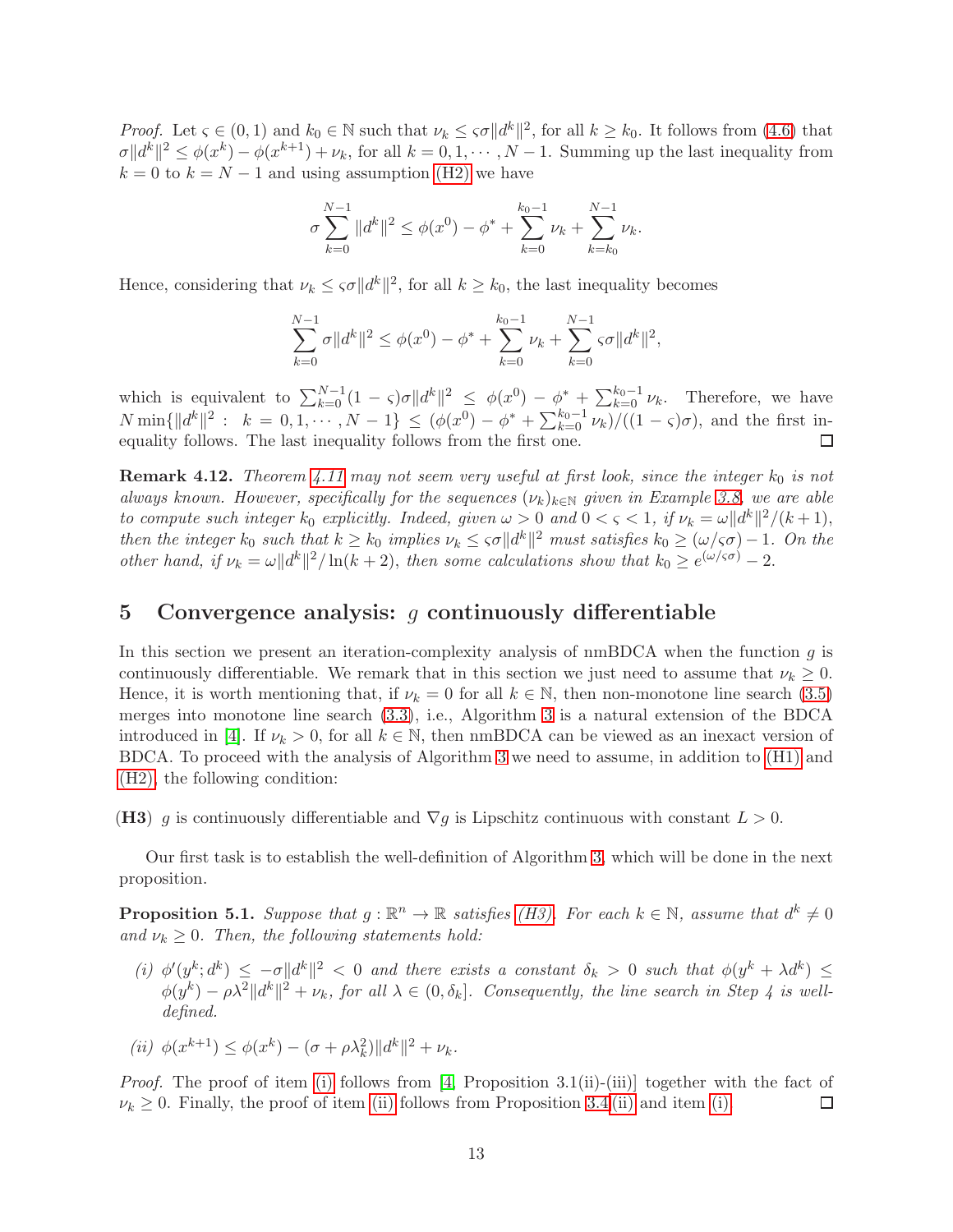In the sequel, we will establish a positive lower bound to the step-size  $\lambda_k > 0$  defined in Step 4 of Algorithm [3](#page-4-1) when g satisfies [\(H3\).](#page-12-1) Before proving such result, we will obtain a result that generalizes Lemma [2.10](#page-3-6) for DC functions. In fact, instead of assuming that the whole function  $\phi = g - h$  has gradient Lipschitz, we assume that only the first DC component g has such a property. The statement is as follows.

<span id="page-13-1"></span>**Lemma 5.2.** Let  $\phi : \mathbb{R}^n \to \mathbb{R}$  be given by  $\phi(x) = g(x) - h(x)$ , where g satisfies [\(H3\)](#page-12-1) and h is convex. Then, for all  $x, d \in \mathbb{R}^n$  and  $\lambda \in \mathbb{R}$ , there holds

$$
\phi(x + \lambda d) \le \phi(x) + \lambda \langle \nabla g(x) - w, d \rangle + \frac{L}{2} \lambda^2 ||d||^2, \qquad \forall w \in \partial h(x).
$$

Moreover, if h is strongly convex with modulus  $\sigma > 0$ , then

$$
\phi(x + \lambda d) \le \phi(x) + \lambda \langle \nabla g(x) - w, d \rangle + \frac{(L - \sigma)}{2} \lambda^2 ||d||^2, \qquad \forall w \in \partial h(x).
$$

*Proof.* Let  $x \in \mathbb{R}^n$  and an arbitrary  $w \in \partial h(x)$ . Define the function  $\psi : \mathbb{R}^n \to \mathbb{R}$  by  $\psi(z) = g(z) \langle w, z \rangle$ . Thus, we have  $\nabla \psi(z) = \nabla g(z) - w$  and, since  $\nabla g$  is Lipschitz continuous with constant L we obtain that  $\nabla \psi$  is also Lipschitz continuous with constant L. Given  $d \in \mathbb{R}^n$  and  $\lambda \in \mathbb{R}$ , by using Lemma [2.10](#page-3-6) with  $\phi = \psi$ , we obtain that  $\psi(x + \lambda d) \leq \psi(x) + \lambda \langle \nabla g(x) - w, d \rangle + L\lambda^2 ||d||^2 / 2$ . Since  $\psi(z) = g(z) - \langle w, z \rangle$ , the last inequality is equivalent to

<span id="page-13-0"></span>
$$
g(x + \lambda d) \le g(x) + \lambda \langle w, d \rangle + \lambda \langle \nabla g(x) - w, d \rangle + \frac{L}{2} \lambda^2 ||d||^2.
$$
 (5.1)

Since h is convex and  $w \in \partial h(x)$ , we have  $\lambda \langle w, d \rangle \leq h(x + \lambda d) - h(x)$ . Thus, by using [\(5.1\)](#page-13-0), we obtain that  $g(x + \lambda d) - h(x + \lambda d) \le g(x) - h(x) + \lambda \langle \nabla g(x) - w, d \rangle + L\lambda^2 ||d||^2 / 2$ . Due to  $\phi = g - h$ , the last inequality is equivalent to the first assertion. On the other hand, if we assume that  $h$ is strongly convex with modulus  $\sigma > 0$  and  $w \in \partial h(x)$ , it follows from item (ii) of Theorem [2.8](#page-2-1) that  $\lambda \langle w, d \rangle \le h(x + \lambda d) - h(x) - \sigma \lambda^2 ||d||^2/2$ . Hence, the last inequality together [\(5.1\)](#page-13-0) yield  $g(x + \lambda d) - h(x + \lambda d) \le g(x) - h(x) + \lambda \langle \nabla g(x) - w, d \rangle + (L - \sigma) \lambda^2 ||d||^2 / 2$ . Therefore, taking into account that  $\phi = g - h$  the proof is concluded. □

Remark 5.3. It is worth to note that in Lemma [5.2](#page-13-1) it is sufficient to assume [\(H3\).](#page-12-1) In this case [\[13,](#page-28-9) Corollary of Proposition 2.2.1, p. 32] ensures that if g is continuously differentiable, then g is locally Lipschitz. Hence, by Theorem [2.11,](#page-3-7) we have  $\partial_c \phi(x) = {\nabla g(x) \} - \partial h(x)$ , and the desired result follows. We also note that the Lemma [5.2](#page-13-1) generalizes Lemma [2.10.](#page-3-6) Indeed, taking  $h \equiv 0$  in the first part of Lemma [5.2,](#page-13-1) it becomes Lemma [2.10.](#page-3-6)

Before stating the next result, we need to define the following useful constant:

<span id="page-13-2"></span>
$$
\lambda_{\min} := \min \left\{ \lambda_{-1}, \frac{2\zeta\sigma}{(L+2\rho)} \right\}.
$$
\n(5.2)

<span id="page-13-4"></span>**Lemma 5.4.** If g satisfies [\(H3\),](#page-12-1) then  $\lambda_k \geq \lambda_{\min}$ , for all  $k \in \mathbb{N}$ .

*Proof.* We will show by induction on k that  $\lambda_k \geq \lambda_{\min}$ , for all  $k \in \mathbb{N}$ . Set  $k = 0$ . If  $j_0 = 0$ , then  $\lambda_0 = \lambda_{-1}$ . Thus, [\(5.2\)](#page-13-2) implies that  $\lambda_0 \ge \lambda_{\min}$ . Otherwise, assume that  $j_0 > 0$ . Since  $\lambda_0 = \zeta^{j_0} \lambda_{-1}$ we conclude from [\(3.5\)](#page-4-2) that

<span id="page-13-3"></span>
$$
\phi\left(y^0 + \frac{\lambda_0}{\zeta}d^0\right) - \phi(y^0) > -\rho\frac{\lambda_0^2}{\zeta^2}||d^0||^2 + \nu_0. \tag{5.3}
$$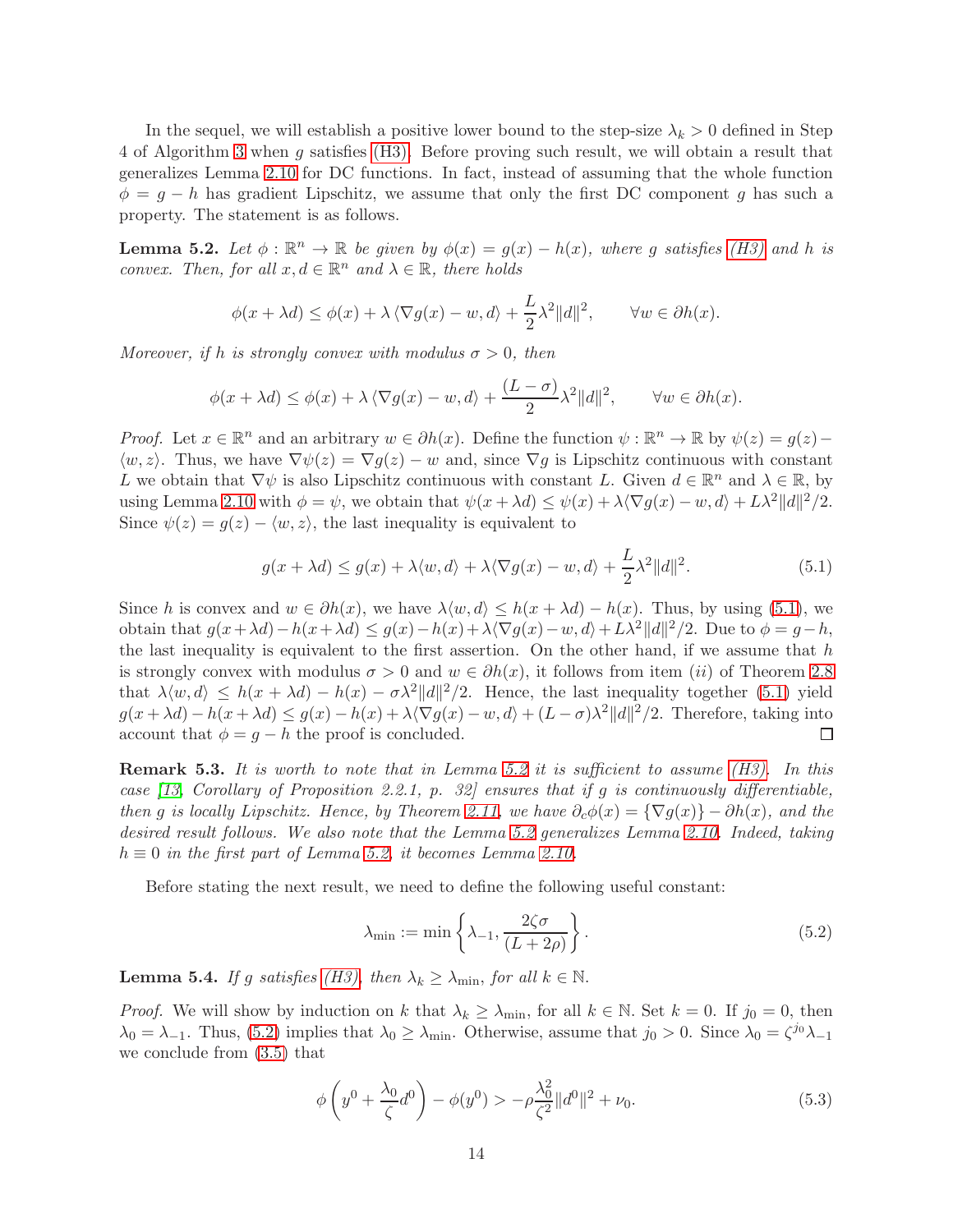On the other hand, using Lemma [5.2](#page-13-1) with  $x = y^0$ ,  $\lambda = \lambda_0/\zeta$  and  $d = d^0$  we obtain

$$
\phi\left(y^0 + \frac{\lambda_0}{\zeta}d^0\right) - \phi(y^0) \le \frac{\lambda_0}{\zeta}\langle \nabla g(y^0) - s^0, d^0 \rangle + \frac{L}{2}\frac{\lambda_0^2}{\zeta^2}||d^0||^2, \qquad \forall s^0 \in \partial h(y^0). \tag{5.4}
$$

From [\(3.6\)](#page-5-1) we have  $\nabla g(y^0) = w^0 \in \partial h(x^0)$ . Thus, from the strong convexity of h and Theo-rem [2.8](#page-2-1) [\(iii\)](#page-2-3) we have  $\langle \nabla g(y^0) - s^0, d^0 \rangle = \langle w^0 - s^0, y^0 - x^0 \rangle \le -\sigma ||d^0||^2$ . Therefore, since  $\nu_0 \ge 0$ , we obtain from the last inequality and [\(5.4\)](#page-14-0) that

$$
\phi\left(y^0 + \frac{\lambda_0}{\zeta}d^0\right) - \phi(y^0) \le -\frac{\lambda_0\sigma}{\zeta} \|d^0\|^2 + \frac{L}{2}\frac{\lambda_0^2}{\zeta^2} \|d^0\|^2 + \nu_0.
$$
\n(5.5)

Combining  $(5.3)$  and  $(5.5)$  we have

<span id="page-14-1"></span>
$$
-\frac{\lambda_0^2 \rho}{\zeta^2} \|d^0\|^2 < -\frac{\lambda_0 \sigma}{\zeta} \|d^0\|^2 + \frac{L}{2} \frac{\lambda_0^2}{\zeta^2} \|d^0\|^2.
$$

Hence, considering that  $\rho > 0$ ,  $L > 0$  and  $d^0 \neq 0$ , some algebraic manipulations show that  $\lambda_0 > 2\zeta\sigma/(L+2\rho) \geq \lambda_{\min}$ . Therefore, the inequality holds for  $k = 0$ . Now, we assume that  $\lambda_{k-1} \geq \lambda_{\min}$  for some  $k > 0$ . If  $j^k = 0$ , then  $\lambda_k = \lambda_{k-1} \geq \lambda_{\min}$ . Otherwise, if  $j_k > 0$ , then repeating the above argument with  $\lambda_0$  replaced by  $\lambda_{k-1}$ , we obtain that  $\lambda_k > 2\zeta \sigma/(L+2\rho) \ge \lambda_{\min}$ , which completes the proof. which completes the proof.

<span id="page-14-2"></span>**Corollary 5.5.** Assume that the function g satisfies conditions [\(H3\).](#page-12-1) Then  $(\sigma + \rho \lambda_{\min}^2) ||d^k||^2 \le$  $\phi(x^k) - \phi(x^{k+1}) + \nu_k$ , for all  $k \in \mathbb{N}$ .

Proof. It follows from Proposition [5.1](#page-12-4) [\(ii\)](#page-12-3) and Lemma [5.4.](#page-13-4)

<span id="page-14-0"></span>
$$
\overline{\Box}
$$

### 5.1 Iteration complexity bounds

The aim of this section is to present some iteration-complexity bounds for the sequence  $(x^k)_{k\in\mathbb{N}}$ generated by Algorithm [3](#page-4-1) in the case that  $g$  is differentiable.

<span id="page-14-3"></span>**Lemma 5.6.** Suppose that g satisfies [\(H3\).](#page-12-1) Let  $j_k \in \mathbb{N}$  be the integer defined in [\(3.5\)](#page-4-2), and  $J_k$ be the number of function evaluations  $\phi$  in [\(3.5\)](#page-4-2) after  $k \geq 1$  iterations of Algorithm [3.](#page-4-1) Then,  $j_k \leq (\log \lambda_{\min} - \log \lambda_{-1})/\log \zeta$  and

$$
J_k \le 2(k+1) + \frac{\log \lambda_{\min} - \log \lambda_{-1}}{\log \zeta}.
$$

*Proof.* It follows from the step 4 in Algorithm [3](#page-4-1) together with Lemma [5.4](#page-13-4) that  $0 < \lambda_{\min} \le$  $\lambda_k = \zeta^{j_k} \lambda_{k-1} \leq \lambda_{-1}$ , for all  $k \in \mathbb{N}$ . Thus, taking logarithm in last inequalities we obtain that  $\log \lambda_{\min} \leq \log \lambda_k = j_k \log \zeta + \log \lambda_{k-1} \leq \log \lambda_{-1}$ , for all  $k \in \mathbb{N}$ . Hence, taking into account that  $\zeta \in (0,1)$  and  $0 < \lambda_{k-1} \leq \lambda_{-1}$ , we have

$$
j_k = \frac{\log \lambda_k - \log \lambda_{k-1}}{\log \zeta} \le \frac{\log \lambda_{\min} - \log \lambda_{k-1}}{\log \zeta} \le \frac{\log \lambda_{\min} - \log \lambda_{-1}}{\log \zeta}, \quad \forall k \in \mathbb{N}.
$$

This prove the first inequality. To prove the second assertion, we sum up the above inequality from  $l = 0$  to k and we obtain

$$
\sum_{\ell=0}^k j_\ell = \sum_{\ell=0}^k \frac{\log \lambda_\ell - \log \lambda_{\ell-1}}{\log \zeta} = \frac{\log \lambda_k - \log \lambda_{-1}}{\log \zeta} \le \frac{\log \lambda_{\min} - \log \lambda_{-1}}{\log \zeta}.
$$

On the other hand, the definition of  $J_k$  implies that  $J_k = \sum_{\ell=0}^k (j_\ell + 2) = 2(k+1) + \sum_{\ell=0}^k j_\ell$ . Therefore, by using the last inequality the desired inequality follows.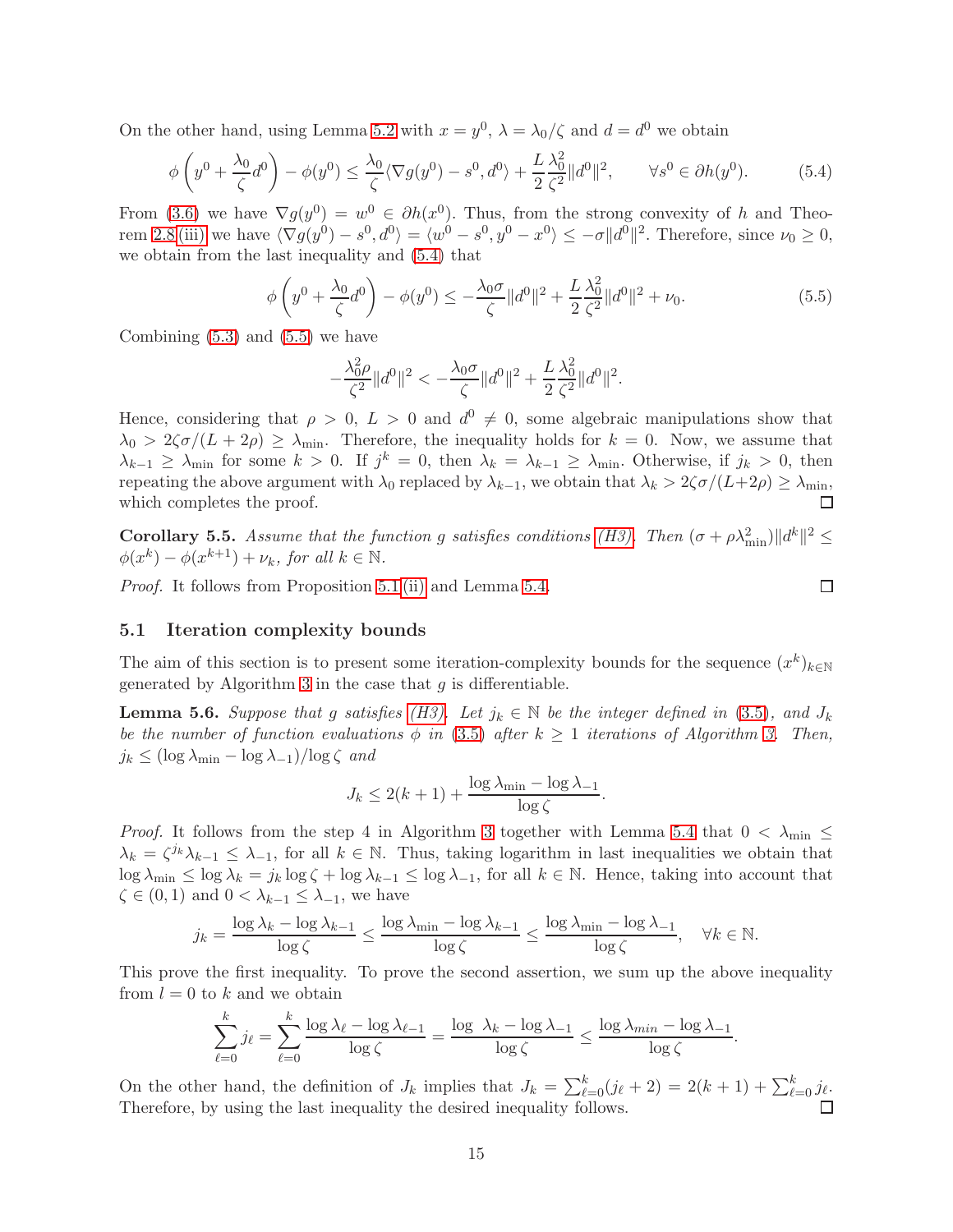Next results establish iteration-complexity bounds when  $(\nu_k)_{k \in \mathbb{N}}$  is summable.

<span id="page-15-1"></span>**Theorem 5.7.** Suppose that  $(\nu_k)_{k \in \mathbb{N}}$  is chosen according to strategy [\(S2\)](#page-7-0) and g satisfies [\(H3\).](#page-12-1) For each  $N \in \mathbb{N}$ , we have

<span id="page-15-0"></span>
$$
\min\left\{ \|d^k\| : k = 0, 1, \cdots, N - 1 \right\} \le \frac{\sqrt{\phi(x^0) - \phi^* + \sum_{k=0}^{\infty} \nu_k}}{\sqrt{\sigma + \rho \lambda_{\min}^2}} \frac{1}{\sqrt{N}}.
$$
\n(5.6)

Consequently, for a given  $\epsilon > 0$ , if  $N \ge (\phi(x^0) - \phi^* + \sum_{k=0}^{\infty} \nu_k)/((\sigma + \rho \lambda_{\min}^2)\epsilon^2)$ , then  $\min \{ ||d^k|| : k = 0, 1, \cdots, N\}$ ǫ.

*Proof.* Since  $\phi^* := \inf_{x \in \mathbb{R}^n} \phi(x) \leq \phi(x^k)$  for all  $k \in \mathbb{N}$ , from Corollary [5.5,](#page-14-2) we obtain

$$
(\sigma + \rho \lambda_{\min}^2) \sum_{k=0}^{N-1} \|d^k\|^2 \le \phi(x^0) - \phi(x^{N+1}) + \sum_{k=0}^{N-1} \nu_k \le \phi(x^0) - \phi^* + \sum_{k=0}^{\infty} \nu_k.
$$

Thus,

$$
N \min\{\|d^k\|^2: k = 0, 1, \cdots, N - 1\} \le \frac{\phi(x^0) - \phi^* + \sum_{k=0}^{\infty} \nu_k}{\sigma + \rho \lambda_{\min}^2},
$$

and [\(5.6\)](#page-15-0) follows. The second statement is an immediately consequence of the first one.

**Theorem 5.8.** Suppose that  $(\nu_k)_{k\in\mathbb{N}}$  is chosen according to strategy [\(S2\)](#page-7-0) and g satisfies [\(H3\).](#page-12-1) For a given  $\epsilon > 0$ , the number of function evaluations  $\phi$  in Algorithm [3](#page-4-1) to compute  $d^k$  such that  $||d^k|| \leq \epsilon$  is at most

$$
2\Big(\frac{\phi(x^0) - \phi^* + \sum_{k=0}^{\infty} \nu_k}{(\sigma + \rho \lambda_{\min}^2)\epsilon^2} + 1\Big) + \frac{\log \lambda_{\min} - \log \lambda_{-1}}{\log \zeta}.
$$

Proof. The proof follows upon combining Lemma [5.6](#page-14-3) with Theorem [5.7.](#page-15-1)

<span id="page-15-2"></span>**Theorem 5.9.** Suppose that [\(S3\)](#page-7-1) holds and g satisfies [\(H3\).](#page-12-1) Let  $0 < \varsigma < 1$  and  $k_0 \in \mathbb{N}$  such that  $\nu_k \leq \varsigma(\sigma + \rho \lambda_{\min}^2) \|d^k\|^2$ , for all  $k \geq k_0$ . Then, for each  $N \in \mathbb{N}$  such that  $N > k_0$ , there holds

$$
\min\{\|d^k\|: k=0,1,\cdots,N-1\} \le \frac{\sqrt{\phi(x^0)-\phi^*+\sum_{k=0}^{k_0-1}\nu_k}}{\sqrt{(1-\varsigma)(\sigma+\rho\lambda_{\min}^2)}}\frac{1}{\sqrt{N}}.
$$

Consequently, for a given  $\epsilon > 0$  and  $k_0 \in \mathbb{N}$  such that  $\nu_k \leq \varsigma(\sigma + \rho \lambda_{\min}^2) ||d^k||^2$  for all  $k \geq k_0$ , if  $N \ge \max\{k_0, (\phi(x^0) - \phi^* + \sum_{k=0}^{k_0-1} \nu_k)/((1-\varsigma)(\sigma + \rho \lambda_{\min}^2)\}\)$ , then the following inequality  $holds \min \{ ||d^k|| : k = 0, 1, \dots, N - 1 \} \le \epsilon.$ 

*Proof.* Let  $\varsigma \in (0,1)$  and  $k_0 \in \mathbb{N}$  such that  $\nu_k \leq \varsigma(\sigma + \rho \lambda_{\min}^2) ||d^k||^2$ , for all  $k \geq k_0$ . It follows from Corollary [5.5](#page-14-2) that

$$
(\sigma + \rho \lambda_{\min}^2) \|d^k\|^2 \le \phi(x^k) - \phi(x^{k+1}) + \nu_k, \qquad k = 0, 1, \cdots, N.
$$

Summing up last inequality from  $k = 0$  to  $k = N$  and using assumption [\(H2\),](#page-3-3) we have

$$
(\sigma + \rho \lambda_{\min}^2) \sum_{k=0}^{N-1} \|d^k\|^2 \le \phi(x^0) - \phi^* + \sum_{k=0}^{k_0 - 1} \nu_k + \sum_{k=k_0}^{N-1} \nu_k.
$$

 $\Box$ 

 $\Box$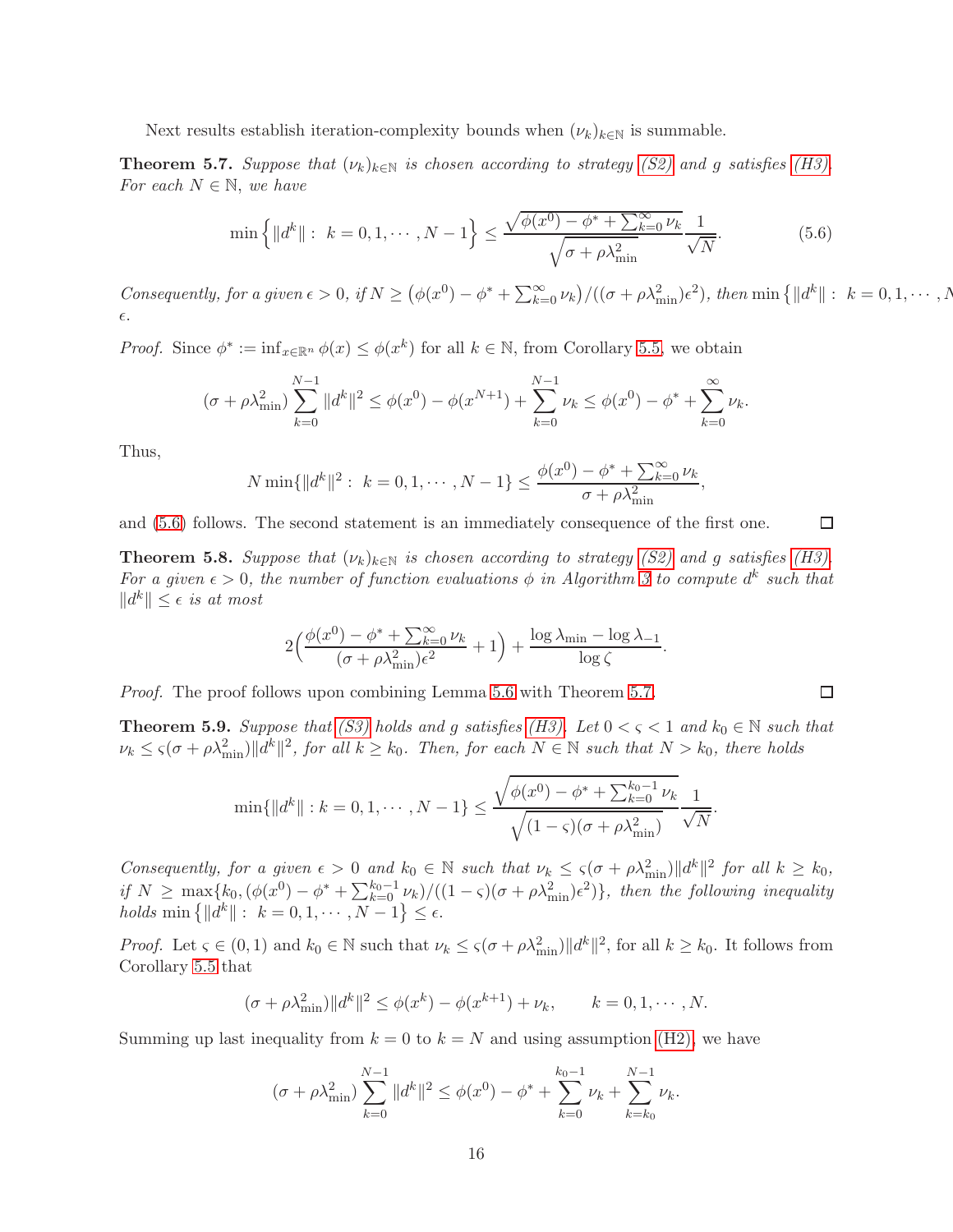Hence, due to  $\nu_k \leq \varsigma(\sigma + \rho \lambda_{\min}^2) ||d^k||^2$ , for all  $k \geq k_0$ , the last inequality becomes

$$
(\sigma + \rho \lambda_{\min}^2) \sum_{k=0}^{N-1} \|d^k\|^2 \le \phi(x^0) - \phi^* + \sum_{k=0}^{k_0 - 1} \nu_k + \varsigma(\sigma + \rho \lambda_{\min}^2) \sum_{k=0}^{N-1} \|d^k\|^2,
$$

which is equivalent to  $(1-\varsigma)(\sigma+\rho\lambda_{\min}^2)\sum_{k=0}^{N-1}||d^k||^2 \leq \phi(x^0)-\phi^*+\sum_{k=0}^{k_0-1}\nu_k$ . Thus  $N \min\{||d^k||^2: k=1, \ldots, N-1\}$  $(0,1,\dots,N-1\} \leq (\phi(x^0) - \phi^* + \sum_{k=0}^{k_0-1} \nu_k)/((1-\varsigma)(\sigma + \rho \lambda_{\min}^2))$ , and the first inequality follows. The last inequality follows from the first one. □

**Remark 5.10.** For each one of the sequences  $(\nu_k)_{k \in \mathbb{N}}$  that appears in Example [3.8,](#page-8-5) we already know the value of  $k_0$  satisfying Theorem [5.9,](#page-15-2) see Remark [4.12.](#page-12-5)

**Theorem 5.11.** Suppose that  $(\nu_k)_{k \in \mathbb{N}}$  is chosen according to strategy [\(S3\)](#page-7-1) and g satisfies [\(H3\).](#page-12-1) Let  $0 < \varsigma < 1$  and  $k_0 \in \mathbb{N}$  such that  $\nu_k \leq \varsigma(\sigma + \rho \lambda_{\min}^2) ||d^k||^2$ , for all  $k \geq k_0$ . Then, the number of function evaluations in Algorithm [3](#page-4-1) to compute  $d^k$  such that  $||d^k|| \leq \epsilon$  is at most

$$
2\Big(\frac{\phi(x^{0}) - \phi^* + \sum_{k=0}^{k_{0}-1} \nu_{k}}{(1-\varsigma)(\sigma + \rho \lambda_{\min}^{2})\epsilon^{2}} + 1\Big) + \frac{\log \lambda_{\min} - \log \lambda_{-1}}{\log \zeta}.
$$

Proof. The proof follows combining Lemma [5.6](#page-14-3) with Theorem [5.9.](#page-15-2)

### 5.2 Full convergence under the Kurdyka-Lojasiewicz property

The aim of this section is to present the full convergence for the sequence  $(x^k)_{k\in\mathbb{N}}$  generated by Algorithm [3](#page-4-1) under the assumption that  $\phi$  satisfies the Kurdyka-Lojasiewicz property (in short KL property) at a cluster point  $x^*$  of  $(x^k)_{k\in\mathbb{N}}$ . Before, let us recall the definition of KL property; see for instance [\[5,](#page-28-10) [6\]](#page-28-11) and [\[4,](#page-28-2) [15\]](#page-28-5) for this concept in the DC context.

**Definition 5.12.** Let  $C^1[(0, +\infty)]$  be the set of all continuously differentiable functions defined in  $(0, +\infty)$ ,  $f: \mathbb{R}^n \to \mathbb{R}$  be a locally Lipschitz function and  $\partial_c f(\cdot)$  be the Clarke's subdifferential of f. The function f is said to have the Kurdyka-Lojasiewicz property at  $x^*$  if there exist  $\eta \in (0, +\infty]$ , a neighborhood U of  $x^*$  and a continuous concave function  $\gamma : [0, \eta) \to \mathbb{R}_+$  (called desingularizing function) such that  $\gamma(0) = 0, \ \gamma \in C^1[(0, +\infty)]$  and  $\gamma'(t) > 0$  for all  $t \in (0, \eta)$ . In addition, the function f satisfies  $\gamma'(f(x) - f(x^*))$  dist $(0, \partial_c f(x)) \geq 1$ , for all  $x \in U \cap \{x \in \mathbb{R}^n \mid f(x^*) < f(x) <$  $f(x^*) + \eta$ , where  $dist(0, \partial_c f(x)) := \inf\{||s|| : s \in \partial_c f(x)\}.$ 

The technique in the proof of next theorem is similar to the one used in seminal works [\[5,](#page-28-10)6]. Since we used strategy [\(S3\),](#page-7-1) we decide to include the proof here for sake of completeness.

<span id="page-16-1"></span>**Theorem 5.13.** Suppose that  $(\nu_k)_{k \in \mathbb{N}}$  is chosen according to strategy [\(S3\).](#page-7-1) Assume that  $(x^k)_{k \in \mathbb{N}}$ has a cluster point  $x^*$ ,  $\nabla g$  is locally Lipschitz continuous around  $x^*$ , and that  $\phi$  satisfies the K-L property at  $x^*$ . Then  $(x^k)_{k\in\mathbb{N}}$  converges to  $x^*$ , which is a critical point of  $\phi$ .

*Proof.* Since  $(\nu_k)_{k \in \mathbb{N}}$  satisfies [\(S3\),](#page-7-1) there exists  $k_0 \in \mathbb{N}$  such that  $\nu_k \leq (\sigma/2) ||d^k||^2$ , for all  $k \geq k_0$ . Hence, we have

<span id="page-16-0"></span>
$$
0 < (\sigma/2) \|d^k\|^2 = \sigma \|d^k\|^2 - (\sigma/2) \|d^k\|^2 \le \sigma \|d^k\|^2 - \nu_k, \qquad \forall k \ge k_0.
$$

Combining the last inequality with Proposition [5.1](#page-12-4) [\(ii\)](#page-12-3) we obtain

$$
0 < (\sigma/2) \|d^k\|^2 \le (\sigma + \rho \lambda_k^2) \|d^k\|^2 - \nu_k \le \phi(x^k) - \phi(x^{k+1}), \qquad \forall k \ge k_0. \tag{5.7}
$$

 $\Box$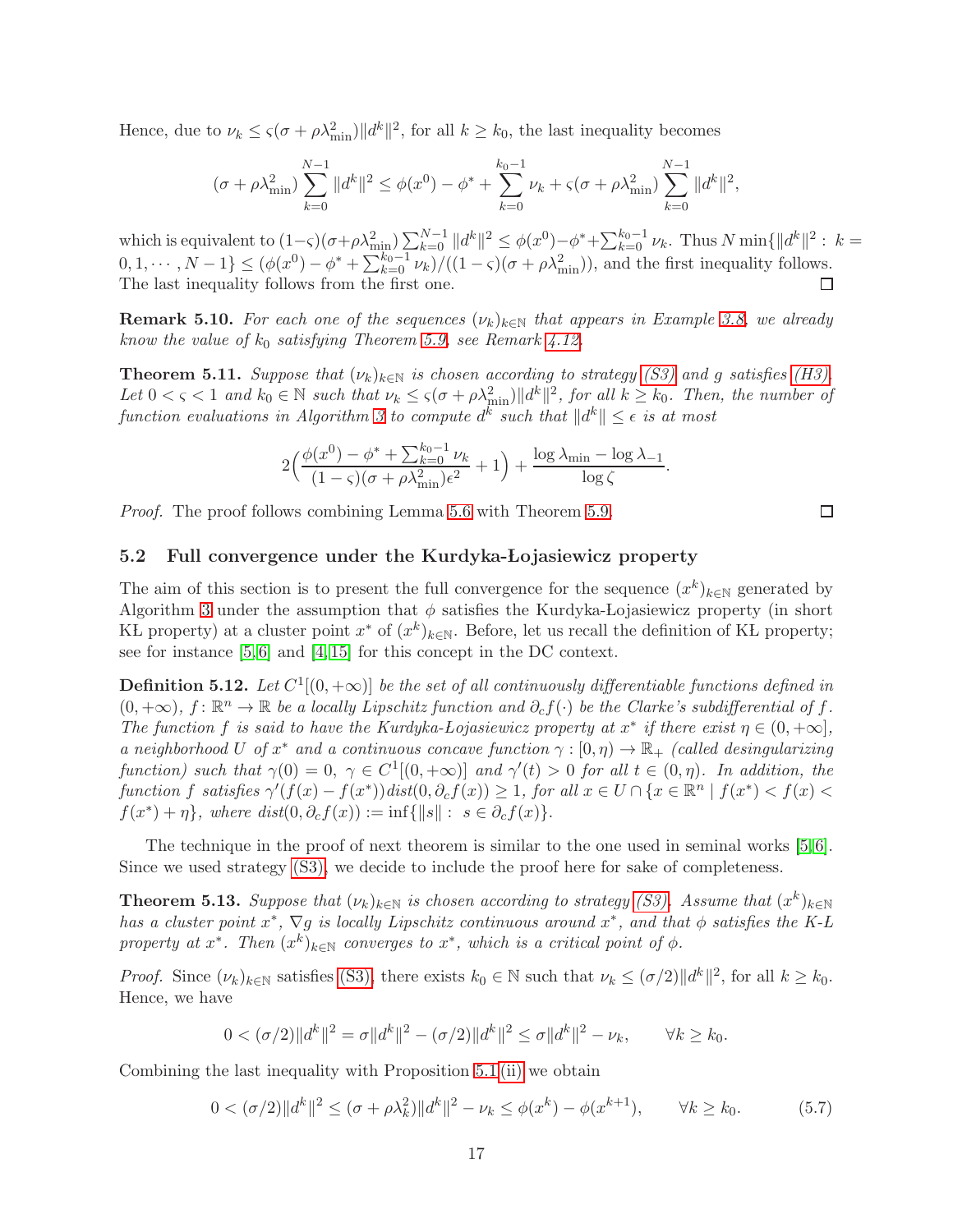Since  $x^*$  is a cluster point of  $(x^k)_{k\in\mathbb{N}}$ , there exists a subsequence  $(x^k)_{\ell\in\mathbb{N}}$  of  $(x^k)_{k\in\mathbb{N}}$  such that  $\lim_{\ell \to \infty} x^{k_{\ell}} = x^*$ , which combined with  $(5.7)$  implies that  $\lim_{k \to \infty} \phi(x^k) = \phi(x^*)$ . If there exists an integer  $k \geq k_0$  such that  $\phi(x^k) = \phi(x^*)$ , then [\(5.7\)](#page-16-0) implies that  $d^k = 0$ . In this case, Algorithm [3](#page-4-1) stops after a finite number of steps and the proof is concluded. Now, suppose that  $\phi(x^k) > \phi(x^*)$ for all  $k \geq k_0$ . Since  $\nabla g$  is locally Lipschitz around  $x^*$ , there exist  $\hat{\delta} > 0$  and  $L > 0$  such that

$$
\|\nabla g(x) - \nabla g(y)\| \le L\|x - y\|, \qquad \forall x, y \in B(x^*, \hat{\delta}).\tag{5.8}
$$

Since  $\phi$  satisfies the Kurdyka-Lojasiewicz inequality at  $x^*$ , there exist  $\eta \in (0, +\infty]$ , a neighborhood U of  $x^*$ , and a continuous and concave function  $\gamma : [0, \eta) \to \mathbb{R}_+$  such that for every  $x \in U$  with  $\phi(x^*) < \phi(x) < \phi(x^*) + \eta$ , we have

<span id="page-17-1"></span><span id="page-17-0"></span>
$$
\gamma'(\phi(x) - \phi(x^*))\text{dist}(0, \partial_c\phi(x)) \ge 1. \tag{5.9}
$$

Take  $\tilde{\delta} > 0$  such that  $B(x^*, \tilde{\delta}) \subset U$  and set  $\delta := \frac{1}{2} \min\{\hat{\delta}, \tilde{\delta}\} > 0$ . Considering that  $\lim_{k \to \infty} \phi(x^k) =$  $\phi(x^*)$ , it follows from [\(5.7\)](#page-16-0) that  $\lim_{k\to\infty} d^k = 0$ . Then, there exists  $k_1 \in \mathbb{N}$  such that  $||y^k - x^k|| =$  $||d^k|| \leq \delta$  for all  $k \geq k_1$ . Thus, for all  $k \geq k_1$  such that  $x^k \in B(x^*, \delta)$  we obtain that  $||y^k - x^*|| \leq$  $\|y^k - x^k\| + \|x^k - x^*\| \leq 2\delta \leq \hat{\delta}$ . Hence, for all  $k \geq k_1$  such that  $x^k \in B(x^*,\delta)$  we obtain  $x^k, y^k \in B(x^*, \hat{\delta})$ , and using [\(5.8\)](#page-17-0) we conclude that  $\|\nabla g(x^k) - \nabla g(y^k)\| \le L \|x^k - y^k\|$ . Hence, using that  $\nabla g(x^k) - w^k \in \partial_c \phi(x^k)$ ,  $w^k = \nabla g(y^k)$  and  $x^{k+1} - x^k = (1 + \lambda_k)(y^k - x^k)$  we have

$$
dist(0, \partial_c \phi(x^k)) \le ||\nabla g(x^k) - w^k|| = ||\nabla g(x^k) - \nabla g(y^k)|| \le \frac{L}{1 + \lambda_k} ||x^{k+1} - x^k||,
$$
(5.10)

for all  $k \geq k_1$  such that  $x^k \in B(x^*, \delta)$ . To simplify the notations we set

<span id="page-17-6"></span><span id="page-17-4"></span><span id="page-17-3"></span><span id="page-17-2"></span>
$$
K := \frac{2L(1 + \lambda_{-1})}{\sigma} > 0.
$$
\n(5.11)

Since  $\lim_{\ell\to\infty} x^{k_{\ell}} = x^*$ ,  $\lim_{k\to\infty} \phi(x^k) = \phi(x^*)$  and  $\phi(x^k) > \phi(x^*)$ , for all  $k \geq k_0$ , and  $\phi$  is continuous, we can take an index  $N \ge \max\{k_0, k_1\}$  such that

$$
x_N \in B(x^*, \delta) \subset U, \qquad \phi(x^*) < \phi(x^N) < \phi(x^*) + \eta. \tag{5.12}
$$

Furthermore, due to  $\gamma(0) = 0$ , we can also assume that  $N \ge \max\{k_0, k_1\}$  satisfies

<span id="page-17-5"></span>
$$
||x^N - x^*|| + K\gamma(\phi(x^N) - \phi(x^*)) < \delta.
$$
 (5.13)

On the other hand, for  $k \geq N$  such that  $x^k \in B(x^*,\delta) \subset U$ , [\(5.9\)](#page-17-1) and [\(5.10\)](#page-17-2) yield

$$
\gamma'(\phi(x^k) - \phi(x^*)) \ge \frac{1}{\text{dist}(0, \partial_c \phi(x^k))} \ge \frac{1 + \lambda_k}{L||x^k - x^{k+1}||}.
$$

Thus, due to  $\gamma$  be concave, combining the last inequality with [\(5.7\)](#page-16-0) we have

$$
\gamma(\phi(x^k) - \phi(x^*)) - \gamma(\phi(x^{k+1}) - \phi(x^*)) \ge \gamma'(\phi(x^k) - \phi(x^*)) (\phi(x^k) - \phi(x^{k+1}))
$$
  

$$
\ge \frac{1 + \lambda_k}{L \|x^{k+1} - x^k\|} \frac{\sigma \|d^k\|^2}{2}.
$$

Hence, using that  $x^{k+1} - x^k = (1 + \lambda_k)d^k$ ,  $0 < \lambda_k \leq \lambda_{-1}$  and [\(5.11\)](#page-17-3), we obtain

$$
||x^{k+1} - x^k|| \le K\left(\gamma(\phi(x^k) - \phi(x^*)) - \gamma(\phi(x^{k+1}) - \phi(x^*))\right),\tag{5.14}
$$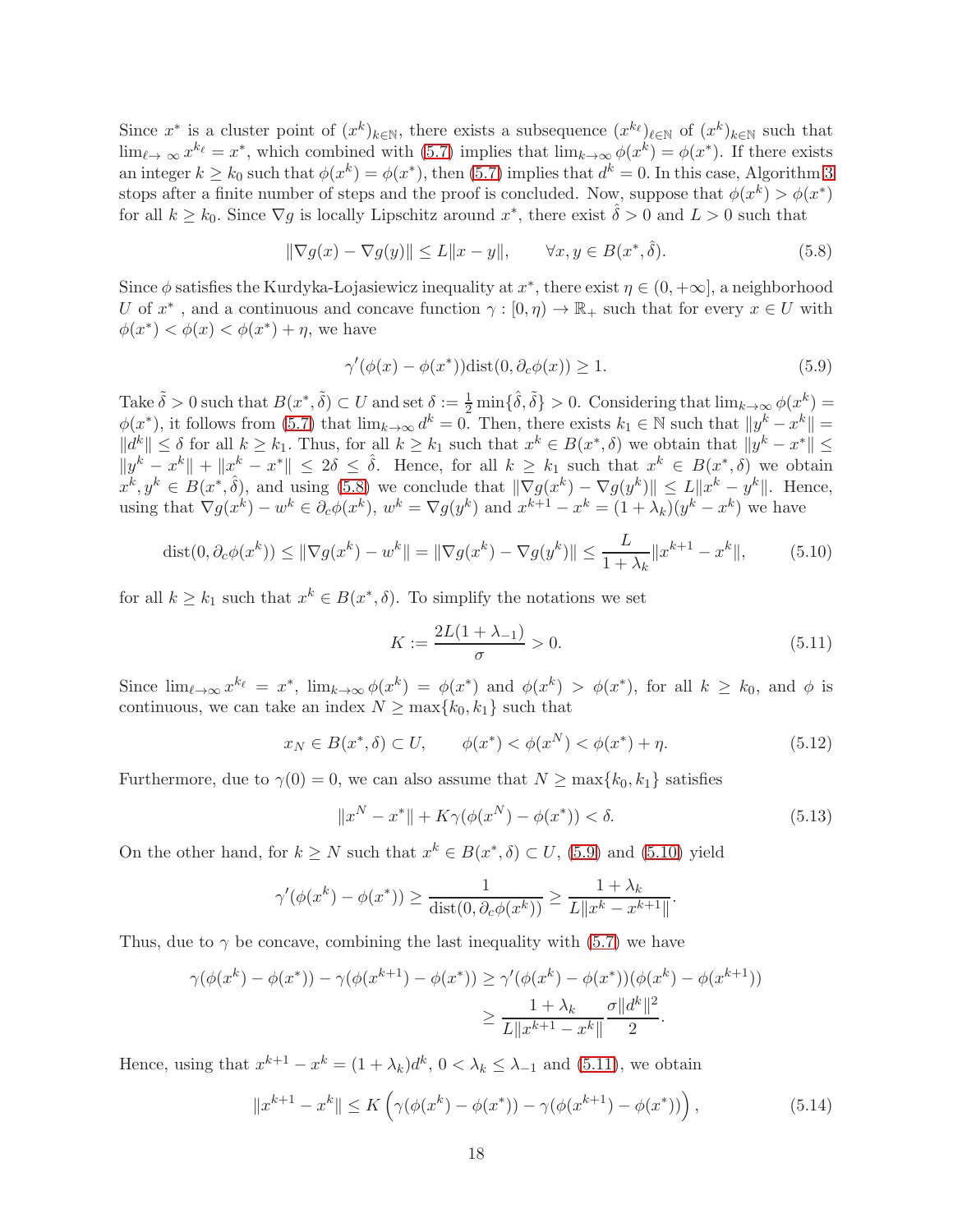for all  $k \geq N$  such that  $x^k \in B(x^*, \delta)$ . In the next step we will prove by induction that  $x^k \in$  $B(x^*,\delta)$  for all  $k \geq N$ . For  $k = N$ , the statement is valid due to the inclusion in [\(5.12\)](#page-17-4). Now, suppose that  $x^k \in B(x^*,\delta)$  for all  $k = N + 1, \cdots, N + p - 1$  for some  $p \ge 2$ . Since  $\phi(x^k) > \phi(x^*)$ for all  $k \geq k_0$ , from [\(5.7\)](#page-16-0), [\(5.12\)](#page-17-4) and  $N \geq \max\{k_0, k_1\}$  we conclude that  $\phi(x^*) < \phi(x^{k+1})$  $\phi(x^k) < \phi(x^*) + \eta$ , for all  $k = N + 1, \dots, N + p - 1$ . We proceed to prove that  $x^{N+p} \in B(x^*, \delta)$ . First, by using triangular inequality, induction hypothesis and [\(5.14\)](#page-17-5), we have

$$
||x^{N+p} - x^*|| \le ||x^N - x^*|| + \sum_{i=1}^p ||x^{N+i} - x^{N+i-1}||
$$
  

$$
\le ||x^N - x^*|| + K \sum_{i=1}^p \left[ \gamma(\phi(x^{N+i-1}) - \phi(x^*)) - \gamma(\phi(x^{N+i}) - \phi(x^*)) \right].
$$

Summing up last inequality and taking into account that  $\gamma(\phi(x^{N+p}) - \phi(x^*)) \ge 0$  and [\(5.13\)](#page-17-6) we obtain

$$
||x^{N+p} - x^*|| = ||x^N - x^*|| + K\gamma(\phi(x^N) - \phi(x^*)) - K\gamma(\phi(x^{N+p}) - \phi(x^*))
$$
  
\n
$$
\le ||x^N - x^*|| + K\gamma(\phi(x^N) - \phi(x^*)) < \delta,
$$

which concludes the induction. Finally, considering that  $x^k \in B(x^*,\delta)$  for all  $k \geq N$ , similar argument used above together with [\(5.13\)](#page-17-6) and [\(5.14\)](#page-17-5) yields

$$
\sum_{k=N}^{N+p} ||x^{k+1} - x^k|| \le \sum_{k=N}^{N+p} K(\gamma(\phi(x^k) - \phi(x^*)) - \gamma(\phi(x^{k+1}) - \phi(x^*))
$$
  
=  $K\gamma(\phi(x^N) - \phi(x^*)) - K\gamma(\phi(x^{N+p}) - \phi(x^*))$   
 $\le K\gamma(\phi(x^N) - \phi(x^*) < \delta.$ 

Taking the limit in last inequality as p goes to  $\infty$  we have  $\sum_{k=N}^{\infty} ||x^k - x^{k+1}|| < \infty$ , which implies that  $(x^k)_{k\in\mathbb{N}}$  is a Cauchy sequence. Hence, due to  $x^*$  be a cluster point of  $(x^k)_{k\in\mathbb{N}}$ , then the whole sequence  $(x^k)_{k\in\mathbb{N}}$  converges to  $x^*$ . Therefore, by using Corollary [4.8,](#page-11-0) the proof is concluded.

**Remark 5.14.** If  $\nu_k \equiv 0$ , then Algorithm [3](#page-4-1) becomes the BDCA given in [\[4\]](#page-28-2), and consequently Theorem [5.13](#page-16-1) merges into  $\begin{bmatrix} 4 \\ 7 \end{bmatrix}$ . Theorem 4.3.

### <span id="page-18-0"></span>6 Numerical experiments

In this section, we present some numerical experiments to verify the practical efficiency of the proposed non-monotone BDCA. The experiments were coded in MATLAB R2020b on a notebook 8 GB RAM Core i7. To evaluate its performance, we run it for some academic tests functions existing in the DC literature (see [\[4,](#page-28-2) [14,](#page-28-1) [27\]](#page-29-11)).

The aim of this section is to show that the non-monotone BDCA has a good performance as its monotone version proposed by [\[4\]](#page-28-2) compared to the classical DC Algorithm (DCA [\[41\]](#page-30-5)). Additionally, we also compare its performance with the proximal point method for DC functions (PPMDC [\[34,](#page-30-8) [38,](#page-30-9) [39\]](#page-30-10)). All the methods require to solve a minimization problem (here it is called "subproblem"). We solve the subproblems of all methods using fminsearch, a build-in MATLAB solver, with the optionset ('TolX', 1e-7, 'TolFun', 1e-7). The stopping rule of the outer loop in all methods is  $||x^{k+1} - x^k|| < 10^{-7}$ . In each running, the methods take the same random initial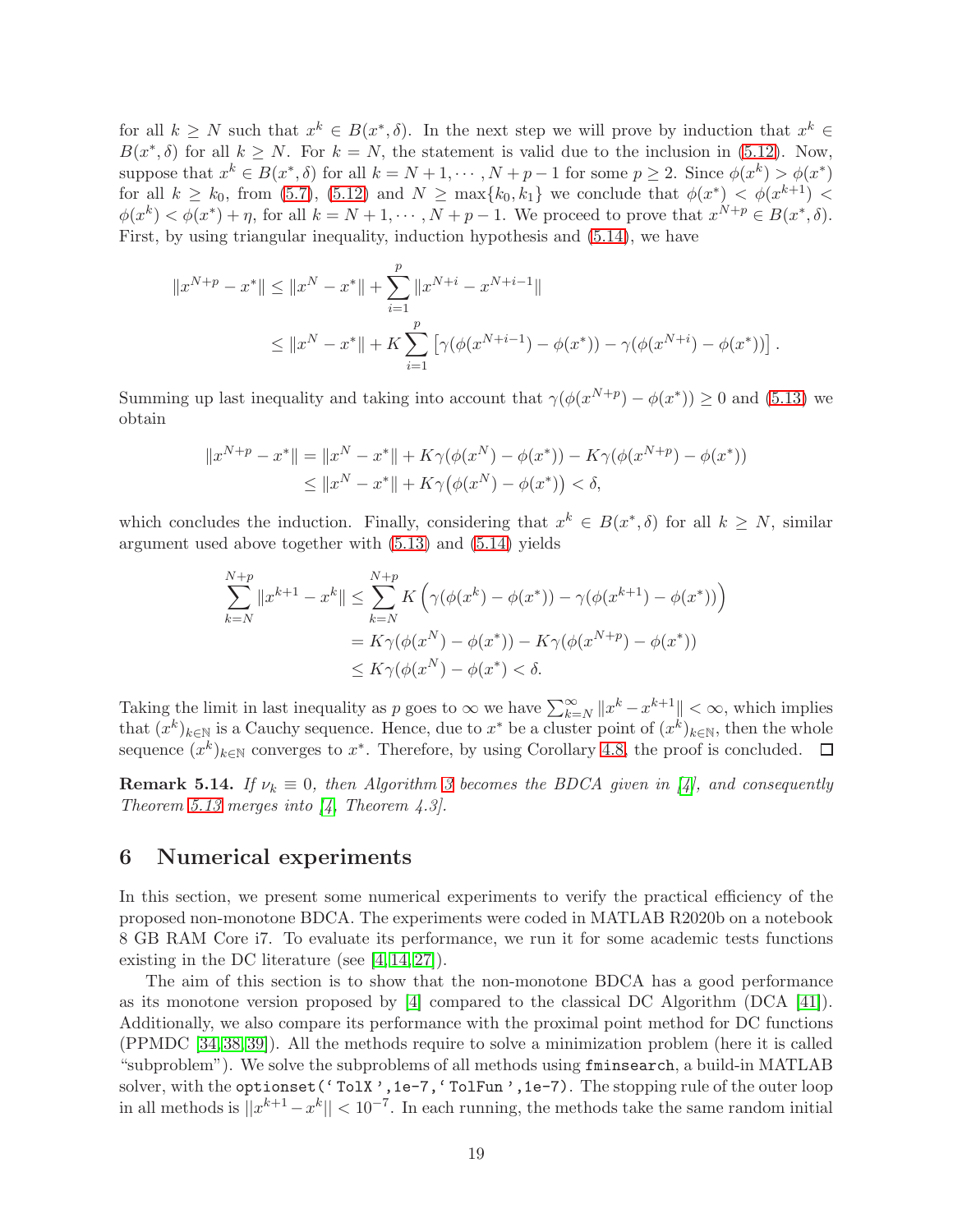<span id="page-19-5"></span><span id="page-19-4"></span><span id="page-19-3"></span>point  $x^0 \in [-10, 10]^n$  in  $\mathbb{R}^n$ . In the PPMDC, we take the proximal parameter in the regularization term  $\alpha_k = 0.01$ , for all  $k \in \mathbb{N}$ . In nmBDCA, for all problems, we take the same configuration of parameters  $\rho = \zeta = 0.5$  and  $\nu_k := \omega ||d^k||^2 / (k+1)$  as suggested in Example [3.8](#page-8-5) with  $\omega = 0.01$ . The initial value  $\lambda_{-1}$  are taken as follows:  $\lambda_{-1} = 3.9, \lambda_{-1} = 16.0, \lambda_{-1} = 1.5, \lambda_{-1} = 5.4, \lambda_{-1} = 2.8,$  $\lambda_{-1} = 30.0$  and  $\lambda_{-1} = 6.6$  for Problem [6.1](#page-19-0) – [6.7,](#page-20-0) respectively. We make the MATLAB implementation of solvers nmBDCA, DCA and PPMDC as well as the list of initial points and the test problems freely available at the link [https://sites.google.com/ufpi.edu.br/souzajco/publications.](https://sites.google.com/ufpi.edu.br/souzajco/publications)

To proceed the comparison, we perform all methods 100 times starting from the same random initial point. We show the results of  $\mu_{\text{BDCA}}$ , DCA and PPMDC in Tables [1,](#page-22-0) where *n* denotes the number of variables of the problem, the columns min. k (resp. min. time), max. k (resp. max. time) and med. k (resp. med. time) present the minimum, maximum and median of iterations (resp. CPU time in seconds) until the stopping rule is satisfied,  $\phi(x^k)$  denotes the best value of the objective function for all the solutions found and % opt. value presents the rate in which the method approximately found the best solution known. The values of  $|\phi(x^k) - \phi^*|$ and  $||x^{k+1} - x^k||$  for one run of each method are presented in Figures [2–](#page-21-0)[8.](#page-23-0) In these figures, we can clearly see that although nmBDCA sometimes does not decrease DCA (when the red line is above of blue line in the  $||\phi(x^k) - \phi^*||$ -axis) nmBDCA still outperforms DCA and PPMDC. We run all the methods for two different starting points which for one of them all the methods find the global solution and the other one which DCA and PPMDC stop at a critical point while nmBDCA keeps running until to find the global solution (except for Problem [6.3](#page-19-1) where all the methods always find the global minimum).

<span id="page-19-0"></span>**Problem 6.1.** [\[14,](#page-28-1) Problem 4.1] Let  $\phi : \mathbb{R}^2 \to \mathbb{R}$  be a DC function with DC components

$$
g(x) = \sin\left(\sqrt{|3x_1 + |x_1 - x_2| + 2x_2|}\right) + 5(x_1^2 + x_2^2)
$$

and

$$
h(x) = 5(x_1^2 + x_2^2).
$$

The optimum value is  $\phi^* = -1$ .

<span id="page-19-2"></span>**Problem 6.2.** Example [3.3](#page-5-0) revisited ( [\[4,](#page-28-2) Example 3.4]) Let  $\phi : \mathbb{R}^2 \to \mathbb{R}$  be a DC function with DC components

$$
g(x) = -\frac{5}{2}x_1 + x_1^2 + x_2^2 + |x_1| + |x_2|
$$

and

$$
h(x) = \frac{1}{2}(x_1^2 + x_2^2).
$$

The minimum point of  $\phi$  is  $x^* = (1.5, 0)^\top$  and the optimum value is  $\phi^* = -1.125$ .

<span id="page-19-1"></span>**Problem 6.3.** [\[27,](#page-29-11) Problem 1] Let  $\phi : \mathbb{R}^2 \to \mathbb{R}$  be a DC function with DC components

$$
g(x) = \max\{f_{1,1}(x), f_{1,2}(x), f_{1,3}(x)\} + f_{2,1}(x) + f_{2,2}(x) + f_{2,3}(x)
$$

and

$$
h(x) = \max\{f_{2,1}(x) + f_{2,2}(x), f_{2,2}(x) + f_{2,3}(x), f_{2,1}(x) + f_{2,3}(x)\},\
$$

where  $f_{1,1}(x) = x_1^4 + x_2^2$ ,  $f_{1,2}(x) = (2-x_1)^2 + (2-x_2)^2$ ,  $f_{1,3}(x) = 2e^{-x_1+x_2}$ ,  $f_{2,1}(x) = x_1^2 - 2x_1 +$  $x_2^2 - 4x_2 + 4$ ,  $f_{2,2}(x) = 2x_1^2 - 5x_1 + x_2^2 - 2x_2 + 4$  and  $f_{2,3}(x) = x_1^2 + 2x_2^2 - 4x_2 + 1$ . The minimum point of  $\phi$  is  $x^* = (1, 1)^\top$  and the optimum value is  $\phi^* = 2$ .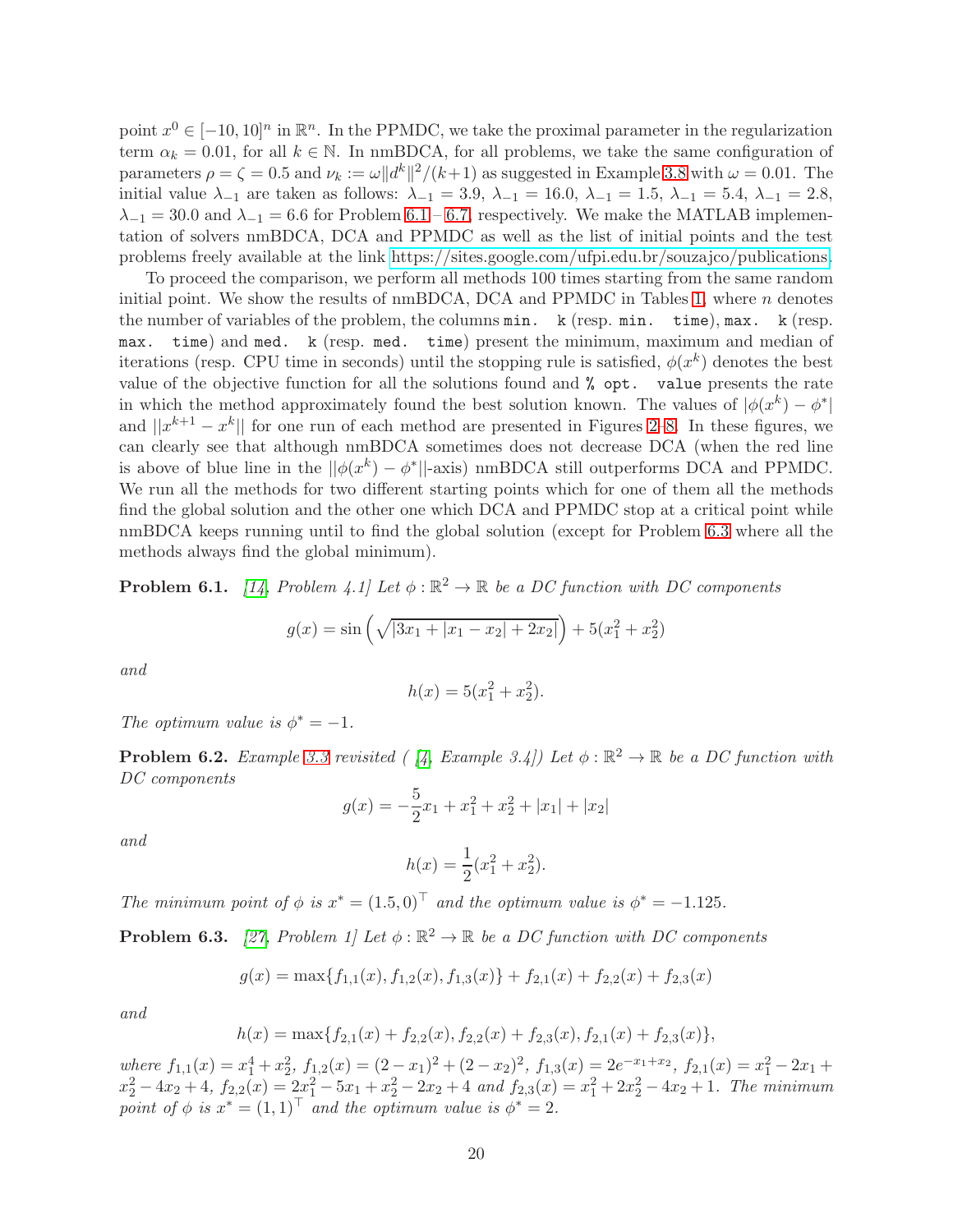<span id="page-20-2"></span>**Problem 6.4.** [\[27,](#page-29-11) Problem 2] Let  $\phi : \mathbb{R}^2 \to \mathbb{R}$  be a DC function with DC components

 $g(x) = |x_1 - 1| + 200 \max\{0, |x_1| - x_2\}$ 

and

<span id="page-20-7"></span><span id="page-20-6"></span><span id="page-20-5"></span><span id="page-20-4"></span>
$$
h(x) = 100(|x_1| - x_2).
$$

The minimum point of  $\phi$  is  $x^* = (1,1)^\top$  and the optimum value is  $\phi^* = 0$ .

<span id="page-20-3"></span>**Problem 6.5.** [\[27,](#page-29-11) Problem 3] Let  $\phi : \mathbb{R}^4 \to \mathbb{R}$  be a DC function with DC components

$$
g(x) = |x_1 - 1| + 200 \max\{0, |x_1| - x_2\} + 180 \max\{0, |x_3| - x_4\} + |x_3 - 1|
$$
  
+10.1(|x\_2 - 1| + |x\_4 - 1|) + 4.95|x\_2 + x\_4 - 2|

and

$$
h(x) = 100(|x_1| - x_2) + 90(|x_3| - x_4) + 4.95|x_2 - x_4|.
$$

The minimum point of  $\phi$  is  $x^* = (1, 1, 1, 1)^\top$  and the optimum value is  $\phi^* = 0$ .

<span id="page-20-1"></span>**Problem 6.6.** [\[27,](#page-29-11) Problem  $\gamma$ ] Let  $\phi : \mathbb{R}^2 \to \mathbb{R}$  be a DC function with DC components

$$
g(x) = |x_1 - 1| + 200 \max\{0, |x_1| - x_2\}
$$
  
+10 max{ $x_1^2 + x_2^2 + |x_2|, x_1 + x_1^2 + x_2^2 + |x_2| - 0.5, |x_1 - x_2| + |x_2| - 1, x_1 + x_1^2 + x_2^2\}$ 

and

$$
h(x) = 100(|x_1| - x_2) + 10(x_1^2 + x_2^2 + |x_2|).
$$

The minimum point of  $\phi$  is  $x^* = (0.5, 0.5)^T$  and the optimum value is  $\phi^* = 0.5$ .

<span id="page-20-0"></span>**Problem 6.7.** [\[27,](#page-29-11) Problem 8] Let  $\phi : \mathbb{R}^3 \to \mathbb{R}$  be a DC function with DC components

$$
g(x) = 9 - 8x_1 - 6x_2 - 4x_3 + 2|x_1| + 2|x_2| + 2|x_3|
$$
  
+4x<sub>1</sub><sup>2</sup> + 2x<sub>2</sub><sup>2</sup> + 2x<sub>3</sub><sup>2</sup> + 10 max{0, x<sub>1</sub> + x<sub>2</sub> + 2x<sub>3</sub> - 3, -x<sub>1</sub>, -x<sub>2</sub>, -x<sub>3</sub>}

and

$$
h(x) = |x_1 - x_2| + |x_1 - x_3|.
$$

The minimum point of  $\phi$  is  $x^* = (0.75, 1.25, 0.25)^\top$  and the optimum value is  $\phi^* = 3.5$ .

As we can see in Table [1,](#page-22-0) nmBDCA outperforms DCA and PPMDC in the quality of the solution found in all the test problems. In three of the seven test problems, nmBDCA finds the global minimum in all run while the other methods do the same only in one test problem. In terms of performance (number of iterates and CPU time), nmBDCA also outperforms DCA and PPMDC. This is clear when we see the lines for Problem [6.1](#page-19-0) and [6.3](#page-19-1) in Table [1](#page-22-0) where all the methods have the same rate of finding the global solution. In these cases, nmBDCA is 16 times and 3 times more efficient in terms of the median of iterates and CPU time than DCA and PPMDC for Problem [6.1](#page-19-0) and [6.3,](#page-19-1) respectively. In Problem [6.2](#page-19-2) and [6.6,](#page-20-1) nmBDCA has a better performance in terms of median of iteration and CPU time compare with DCA and PPMDC. Note that in these problems nmBDCA finds the global solution in the rate of 100% and 56%, respectively, against 63% and 30% for DCA and PPMDC, respectively. In Problem [6.4,](#page-20-2) [6.5](#page-20-3) and [6.7,](#page-20-0) nmBDCA needs more iterates and CPU time to obtain a solution than DCA and PPMDC. This is why in these problems, DCA and PPMDC stop in few iterates but they find the global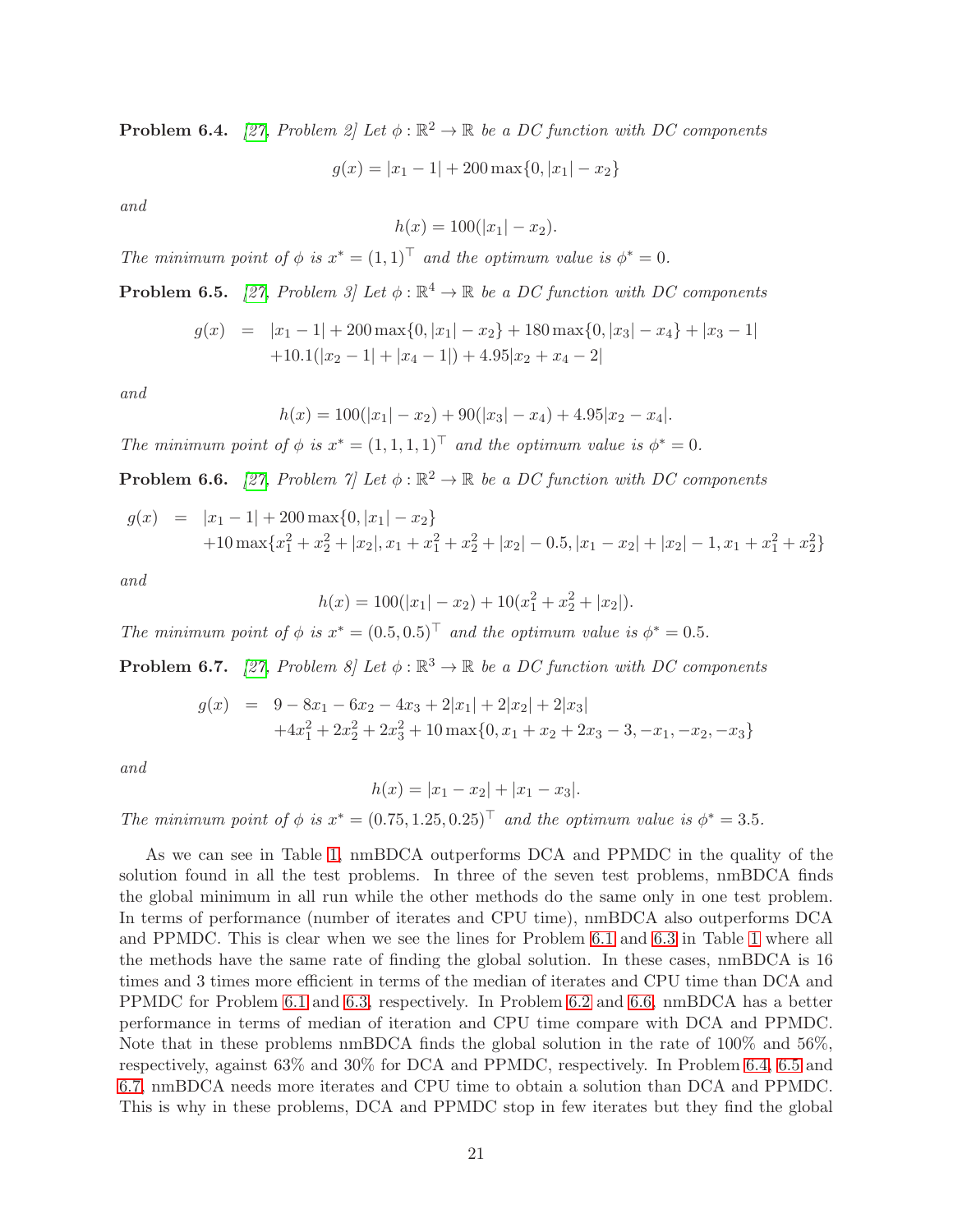solution only in the rate of 49%, 17% and 18% for DCA and 48%, 18% and 18% for PPMDC while nmBDCA finds the global solution in the rate of  $100\%$ ,  $31\%$  and  $67\%$ , respectively. It is worth to note that, in these problems, nmBDCA underperforms the other methods meanly because the sequence  $\nu_k := \omega ||d^k||^2/(k+1)$  (with  $\omega = 0.01$ ) enables a large increasing of  $\phi(x^{k+1})$ compared to  $\phi(y^k)$  in the first steps. Our simulations show that if we consider small values of  $\omega$ in these problems, then the performance of nmBDCA is quite similar to DCA and PPMDC but with better rates of finding global minimum.

Summing up, our numerical experiments show that nmBDCA has a good performance compared with DCA and PPMDC such as its monotone version BDCA. The freedom to a possible growth given by the parameter  $\nu_k$  does not affect the efficiency of the method. This is an important feature which increases the range of application of boosted DC algorithms.



<span id="page-21-0"></span>Figure 2: Value of  $||\phi(x^k) - \phi^*||$  and  $||x^{k+1} - x^k||$  (using log. scale) for Problem [6.1.](#page-19-0)



Figure 3: Value of  $||\phi(x^k) - \phi^*||$  and  $||x^{k+1} - x^k||$  (using log. scale) for Problem [6.2.](#page-19-2)



Figure 4: Value of  $||\phi(x^k) - \phi^*||$  and  $||x^{k+1} - x^k||$  (using log. scale) for Problem [6.3.](#page-19-1)

It is worth to mention that the freedom in the choice of the parameters  $\lambda_{-1}$ ,  $\rho$  and  $\zeta$  in the line search of nmBDCA enables the possibility of speed up the method, specially as done in [\[4\]](#page-28-2) with the self-adaptive trial step size on the parameter  $\lambda_k$ . It is remarked in [\[4\]](#page-28-2) that this strategy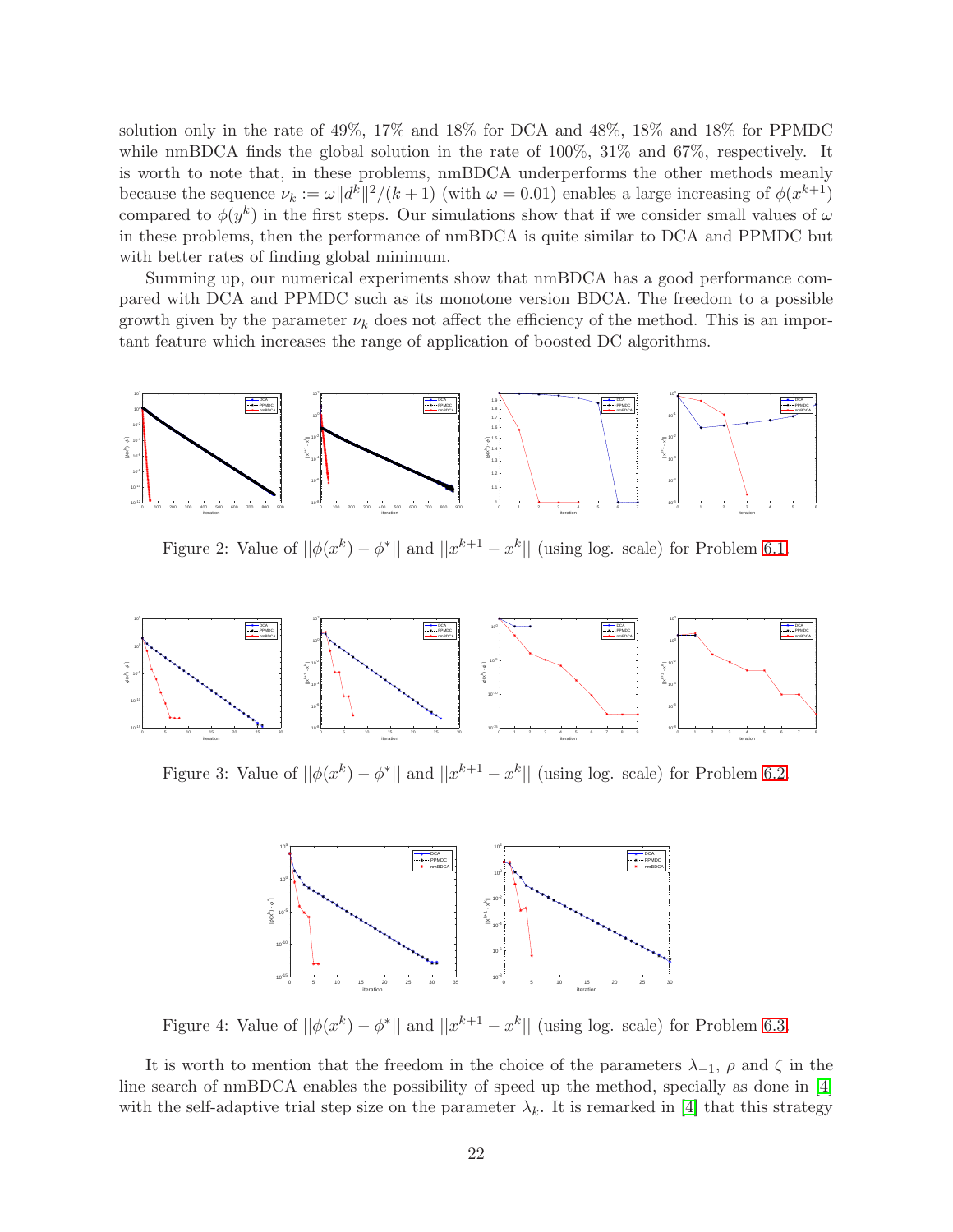| Problem      | $\boldsymbol{n}$ | min. k          | max. k         | med. $k$          | min. time | max. time | med. time   | $\phi(x^k)$           | $%$ opt. value |
|--------------|------------------|-----------------|----------------|-------------------|-----------|-----------|-------------|-----------------------|----------------|
| nmBDCA       |                  |                 |                |                   |           |           |             |                       |                |
| 6.1          | $\overline{2}$   | 3               | 83             | 46.28             | 0.0026649 | 0.0568138 | 0.030465146 | -0.99999999999859     | 97             |
| $6.2\,$      | $\overline{2}$   | $\overline{7}$  | 16             | 10.82             | 0.005585  | 0.0136846 | 0.008780246 | $-1.125000000000000$  | 100            |
| 6.3          | $\overline{2}$   | 6               | 15             | 9.81              | 0.0082839 | 0.0211974 | 0.012511895 | 2.000000000000004     | 100            |
| 6.4          | $\overline{2}$   | $\overline{3}$  | 6              | 4.02              | 0.0022413 | 0.0081915 | 0.004182691 | 3.960432204408448e-09 | 100            |
| $6.5\,$      | 4                | $\overline{4}$  | 13             | $\overline{7}.28$ | 0.0078985 | 0.0395438 | 0.021201167 | 4.348665016973285e-08 | 31             |
| 6.6          | $\overline{2}$   | 3               | 21             | 8.8               | 0.0022562 | 0.0213988 | 0.009153369 | 0.500000002033778     | 56             |
| 6.7          | 3                | 3               | 8              | 6.41              | 0.009874  | 0.0205232 | 0.013033188 | 3.499999999999999     | 67             |
| DCA          |                  |                 |                |                   |           |           |             |                       |                |
| 6.1          | $\overline{2}$   | $\overline{2}$  | 1072           | 749.5599999       | 0.0023714 | 0.8463685 | 0.499823531 | -0.999999999996628    | 97             |
| 6.2          | $\overline{2}$   | $\overline{2}$  | 27             | 17.19             | 0.0011749 | 0.0150196 | 0.008793059 | $-1.125000000000000$  | 63             |
| 6.3          | $\overline{2}$   | $\overline{23}$ | 35             | 30.5599999        | 0.0268213 | 0.0439881 | 0.036820655 | 2.000000000000052     | 100            |
| 6.4          | $\overline{2}$   | $\overline{2}$  | $\overline{5}$ | 2.15              | 0.0012365 | 0.0040823 | 0.001967687 | 2.274440946692380e-08 | 49             |
| $6.5\,$      | $\overline{4}$   | $\overline{3}$  | 12             | 6.59              | 0.0068355 | 0.043065  | 0.018513736 | 9.012336862346258e-08 | 17             |
| 6.6          | $\overline{2}$   | $\overline{2}$  | 359            | 58.4399999        | 0.0013686 | 0.3862458 | 0.062961467 | 0.500000013656637     | 30             |
| 6.7          | 3                | $\overline{2}$  | 6              | 2.54              | 0.0035983 | 0.0169846 | 0.006560558 | 3.500000000000000     | 18             |
| <b>PPMDC</b> |                  |                 |                |                   |           |           |             |                       |                |
| 6.1          | $\overline{2}$   | $\overline{2}$  | 1067           | 751.4299999       | 0.0025088 | 0.8645138 | 0.510410394 | -0.999999999997184    | 97             |
| 6.2          | $\overline{2}$   | $\overline{2}$  | 27             | 17.51             | 0.0012693 | 0.0180685 | 0.009237261 | $-1.125000000000000$  | 63             |
| $6.3\,$      | $\overline{2}$   | $\overline{23}$ | 35             | 30.53             | 0.027967  | 0.0532839 | 0.038431424 | 2.000002000000055     | 100            |
| 6.4          | $\overline{2}$   | $\overline{2}$  | $\overline{4}$ | 2.09              | 0.0012844 | 0.0036622 | 0.001996839 | 1.526064075108025e-08 | 48             |
| $6.5\,$      | 4                | $\overline{3}$  | 14             | 6.5               | 0.0064865 | 0.0394513 | 0.019424618 | 6.207930470791823e-08 | 18             |
| 6.6          | $\overline{2}$   | $\overline{2}$  | 359            | 58.46             | 0.0014268 | 0.4039013 | 0.065365052 | 0.500000011319287     | 30             |
| 6.7          | 3                | $\overline{2}$  | 29             | 5.3               | 0.0067166 | 0.0536524 | 0.0127099   | 3.500000000000002     | 18             |

<span id="page-22-0"></span>Table 1: Summary of the numerical results of nmBDCA, DCA and PPMDC for <sup>100</sup> run.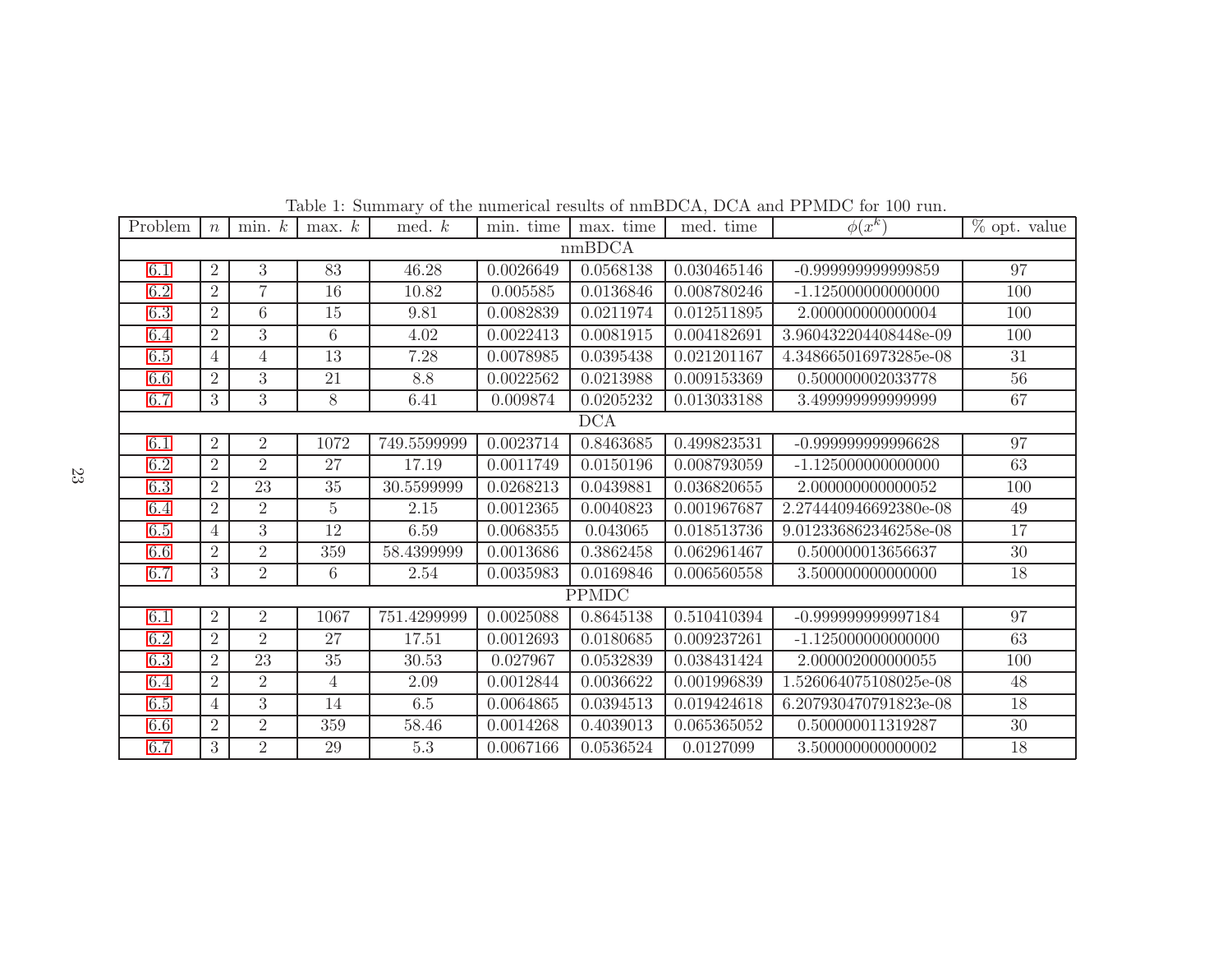

Figure 5: Value of  $||\phi(x^k) - \phi^*||$  and  $||x^{k+1} - x^k||$  (using log. scale) for Problem [6.4.](#page-20-2)



Figure 6: Value of  $||\phi(x^k) - \phi^*||$  and  $||x^{k+1} - x^k||$  (using log. scale) for Problem [6.5.](#page-20-3)



Figure 7: Value of  $||\phi(x^k) - \phi^*||$  and  $||x^{k+1} - x^k||$  (using log. scale) for Problem [6.6.](#page-20-1)



<span id="page-23-0"></span>Figure 8: Value of  $||\phi(x^k) - \phi^*||$  and  $||x^{k+1} - x^k||$  (using log. scale) for Problem [6.7.](#page-20-0)

allowed to obtain a two times speed up BDCA in their numerical experiments, when compared with the constant strategy. More precisely, other possibilities in the choice of the trial step size could improve the performance of nmBDCA.

Other important question is the computational influence in nmBDCA of the strongly convexity modulus  $\sigma > 0$  in the DC components. It does not explicitly appear neither in nmBDCA nor DCA (and PPMDC) but its influence can be seem for instance in Proposition [3.4](#page-6-9) [\(ii\)](#page-6-4) and Propo-sition [4.1](#page-8-1) [\(ii\).](#page-8-2) As mentioned in Remark [3.1,](#page-3-8) given a DC function  $\phi(x)$  with DC decomposition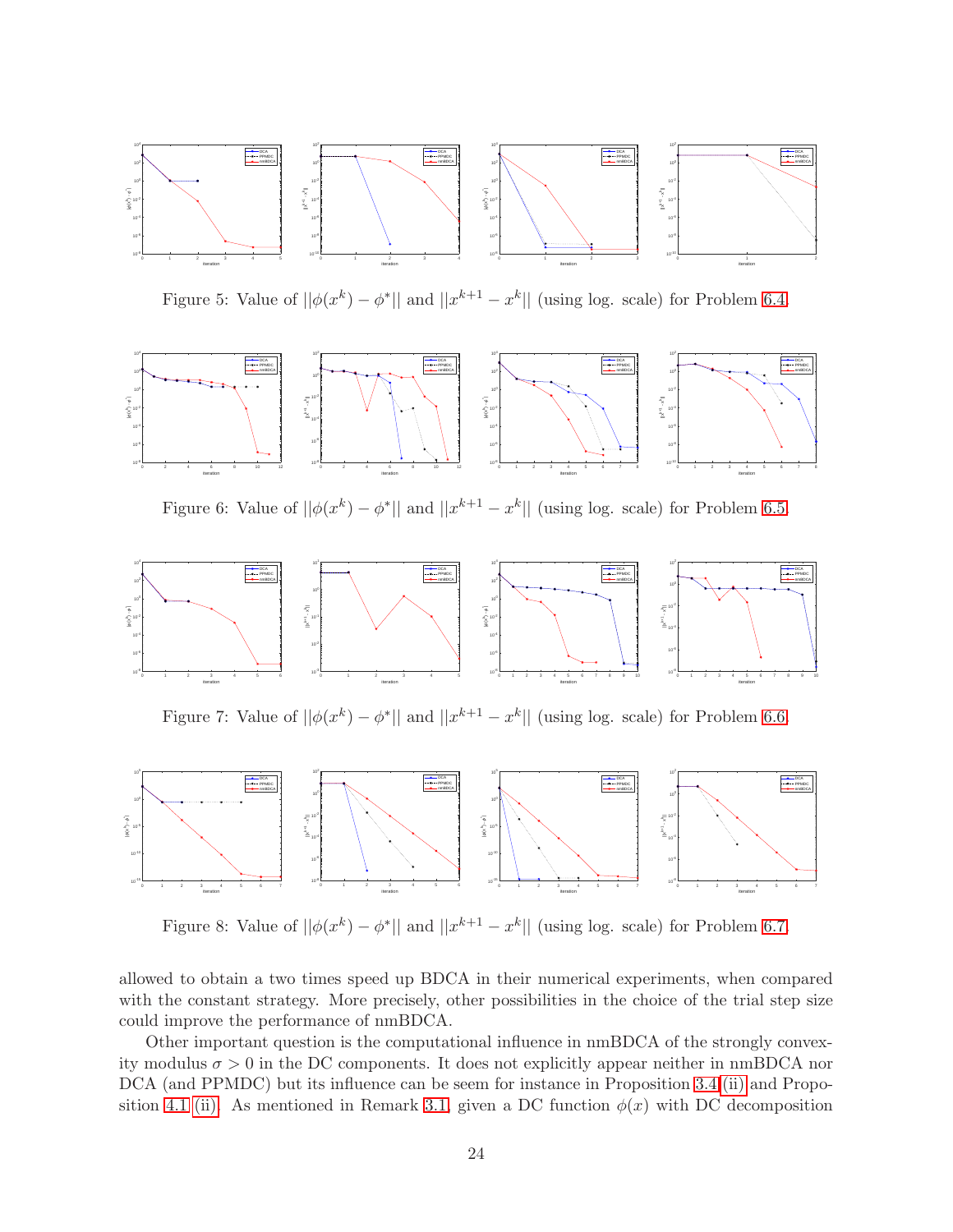$\phi(x) = g(x) - h(x)$ , we can add to both DC decomposition a strongly convex term  $(\sigma/2) ||x||^2$  to obtain a new DC representation  $\phi(x) = (g(x) + \frac{\sigma}{2}||x||^2) - (h(x) + \frac{\sigma}{2}||x||^2)$ . It leads to the open problem whose answer is crucial to a deep understanding of the DC structure: Does exist an "optimal" (in some sense) DC decomposition? This problem is intimately related to the notion of more convex and less convex (domination concept) introduced by Moreau; see [\[33\]](#page-30-13). This issue has been dealt for polynomial functions with in [\[17\]](#page-29-12) and quadratic functions by [\[11\]](#page-28-12).

In order to clarify the importance of this question, let us consider the following concept and a simple example.

**Definition 6.8.** We say that  $\phi(x) = g(x) - h(x)$  is an undominated DC decomposition for  $\phi$ if there is no other DC decomposition  $\tilde{g}$  and h for  $\phi$  such that  $g(x) = \tilde{g}(x) + p(x)$  and  $h(x) =$  $h(x) + p(x)$ , for some non-constant convex function p.

The key idea of algorithms for DC functions is to minimize convex bound functions instead of the possibly non-convex DC function. The following simple example shows that the interest for undominated DC decompositions lies in the fact that they allow us to deliver better bounds.

**Example 6.9.** [\[31,](#page-30-14) Example 4.85] Let  $\phi(x) = x^3 - x^2$  in  $X = [0, 1]$ . Then,

$$
g_t(x) = x^3 + tx^2
$$
 and  $h_t(x) = (t+1)x^2$ ,  $t \ge 0$ ,

define an infinite class of DC decomposition of  $\phi$  over X, all dominated by the decomposition with  $t = 0$ . Assume that we want to find the convex understimator of  $\phi$  over X, i.e.,  $\psi_t(x) =$  $g_t(x)-(t+1)x$  which is obtained by replacing the concave function  $-h_t(x)$  by its convex envelope over X. Thus, the maximum distance between  $\phi$  and its convex understimator  $\psi_t$  is attained at  $x = 0.5$  and is equal to

$$
\max_{x \in X} \phi(x) - \psi_t(x) = \frac{1}{4}(1+t).
$$

Therefore, the maximum distance is minimized for  $t = 0$ , where  $g_t$  and  $h_t$  are undominated.

From a theoretical point of view  $\sigma$  adds more structure to the DC representation. Nevertheless, from a computational point of view adding  $\sigma$  may be a drawback. Next, we run nmBDCA, DCA and PPMDC in order to find a DC decomposition (related to  $\sigma$ ) for Problem [6.1](#page-19-0) and [6.2](#page-19-2) which needs less iterates and CPU time until the methods stop (in this sense it is more efficient). The results are presented in Figure [10](#page-25-0) and [9.](#page-25-1) To this end, we consider the following DC components for Problem [6.1](#page-19-0)

$$
g(x) = \sin\left(\sqrt{|3x_1 + |x_1 - x_2| + 2x_2|}\right) + \sigma(x_1^2 + x_2^2)
$$
 and  $h(x) = \sigma(x_1^2 + x_2^2)$ ,

and for Problem [6.2](#page-19-2)

$$
g(x) = -\frac{5}{2}x_1 + |x_1| + |x_2| + \sigma(x_1^2 + x_2^2) \quad \text{and} \quad h(x) = (\sigma - 0.5)(x_1^2 + x_2^2).
$$

In our numerical experiments, we consider positive integer values for  $\sigma$  from 1 to 20. In Figure [9,](#page-25-1) we can see that  $\sigma = 5$  provides the best performance for nmBDCA while  $\sigma = 1$  is the best choice for DCA and PPMDC in Problem [6.1.](#page-19-0) In Problem [6.2,](#page-19-2) all the methods have the best performance for  $\sigma = 1$  as we can see in Figure [10.](#page-25-0) In both problems, Figures [9](#page-25-1) and [10](#page-25-0) clearly show that the higher the value of  $\sigma$ , the worse the performance of the methods.

However, some questions still rise. Which is the best DC decomposition from a computational point of view and how can it be obtained? Could it be connected with some suitable theoretical concept? We refrain from discussing these questions to our general context of non-smooth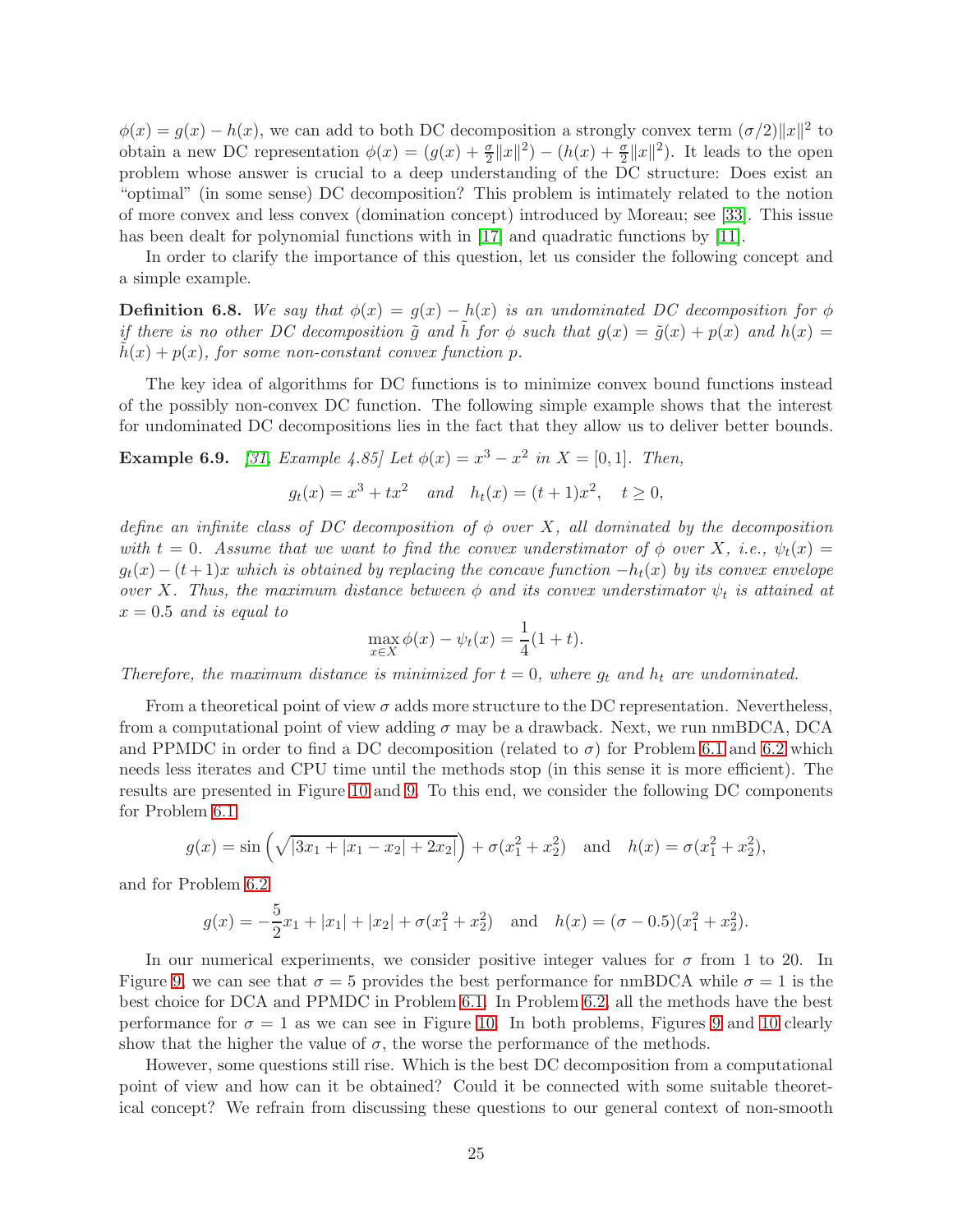

<span id="page-25-1"></span>Figure 9: Median of 100 run for different values of  $\sigma$  in Problem [6.1.](#page-19-0)



<span id="page-25-0"></span>Figure 10: Median of 100 run for different values of  $\sigma$  in Problem [6.2.](#page-19-2)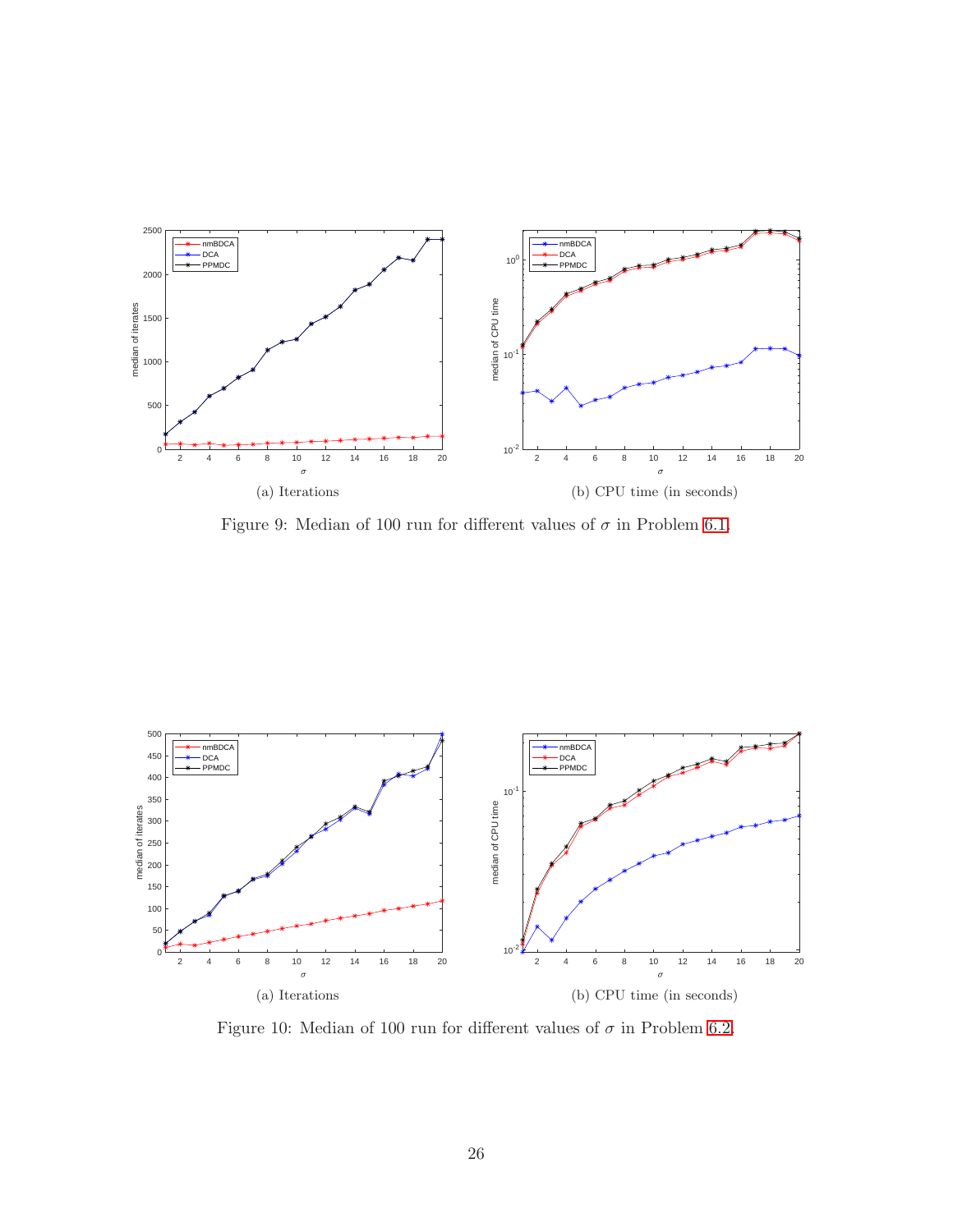DC functions because we understand it deserves to be deeply studied and maybe it cannot be completely answered unless it is considered for some specific cases. To illustrate how difficult are these questions we refer to [\[11\]](#page-28-12) where it is presented a quadratic problem which admits an infinite number of undominated DC decompositions.

# 7 Conclusions

We have developed a non-monotone version of the boosted DC algorithm (BDCA) proposed in [\[4\]](#page-28-2) for DC programming when both DC components are not differentiable. Under mild conditions on the parameter that control the non-monotonicity of the objective function and standard assumptions on the DC function some convergence results and iteration-complexity bounds were obtained. In the case where the first DC component is differentiable, the global convergence and different iteration-complexity bounds were established assuming the Kurdyka-Lojasiewicz property of the objective function. We have applied this non-monotone boosted DC algorithm (nmBDCA) for some academic tests. Our numerical experiments indicate that nmBDCA outperforms DC Algorithm (DCA [\[41\]](#page-30-5)) and Proximal Point Method for DC functions (PPMDC [\[39\]](#page-30-10)) in both computational performance and quality of the solution found.

A very interesting topic of future research is that the idea of using non-monotone line search to establish the well-definition of the nmBDCA can also be employed in other methods of nondifferentiable convex optimization. For instance, let  $f : \mathbb{R}^2 \to \mathbb{R}$  be non-differentiable and convex function given by  $f(x,y) = (x^2 + y^2)/4 + |x| + 2|y|$ . The subdifferential of f is given by

$$
\partial f(x) = \begin{cases}\n([-1, 1], y/2 + 2sgn(y)), & \text{if } x = 0, y \neq 0; \\
(x/2 + sgn(x), [-2, 2]), & \text{if } x \neq 0, y = 0; \\
([-1, 1], [-2, 2]), & \text{if } x = 0, y = 0; \\
(x/2 + sgn(x), y/2 + 2sgn(y)), & \text{if } x \neq 0, y \neq 0.\n\end{cases}
$$
\n(7.1)

Take  $x^0 := (4, 4)$ . Since f is differentiable at  $x^0$ , we have  $\partial f(x^0) = \{(3, 4)\}\$ and setting  $s^0 =$  $(3,4) \in \partial f(x^0)$ , we know that  $-s^0$  is a descent direction of f at  $x^0$ . Taking  $\lambda_{-1} = 1 > 0$ ,  $\rho = \zeta = 1/2 \in (0,1)$  we obtain

$$
5/4 = f(x^{0} - \zeta^{0}\lambda_{-1}s^{0}) \le f(x^{0}) - \rho\zeta^{0}\lambda_{-1}||s^{0}||^{2} = 30/4,
$$

where  $j^0 = 0$ . Thus,  $\lambda_0 = 1$  and setting  $x^1 = x^0 - \lambda_0 s^0 = (1, 0)$ , we obtain that

<span id="page-26-0"></span>
$$
f(x^1) \le f(x^0) - \lambda_0 \|s^0\|^2.
$$

This shows that starting with  $x^0$  we can apply a monotone line search in order to find  $x^1 = (1, 0)$ . This was possible because f is differentiable at  $x^0 = (4, 4)$  and  $-s^0 = (-3, -4)$  is a descent direction of f at  $x^0$ . On the other hand, since f is not differentiable at  $x^1 = (1,0)$ , given an arbitrary  $s^1 \in \partial f(x^1)$ , the direction  $-s^1$  may not be a descent direction, which means that we cannot apply monotone line search strategies in this case. Indeed, first note that [\(7.1\)](#page-26-0) gives  $\partial f(x^1) = (3/2, [-2, 2])$ . Taking  $s^1 := (3/2, -2)$  and  $\lambda \in (0, 2/3)$ , we have

$$
f(x^{1} - \lambda s^{1}) - f(x^{1}) = \frac{7}{4}\lambda + \frac{25}{16}\lambda^{2}.
$$

Hence, we conclude that  $f'(x^1, -s^1) = 7/4 > 0$ , which means that  $-s^1 = (-3/2, 2)$  is an ascent direction of f at  $x^1$ . Thus, a monotone line search cannot be performed in this case. However,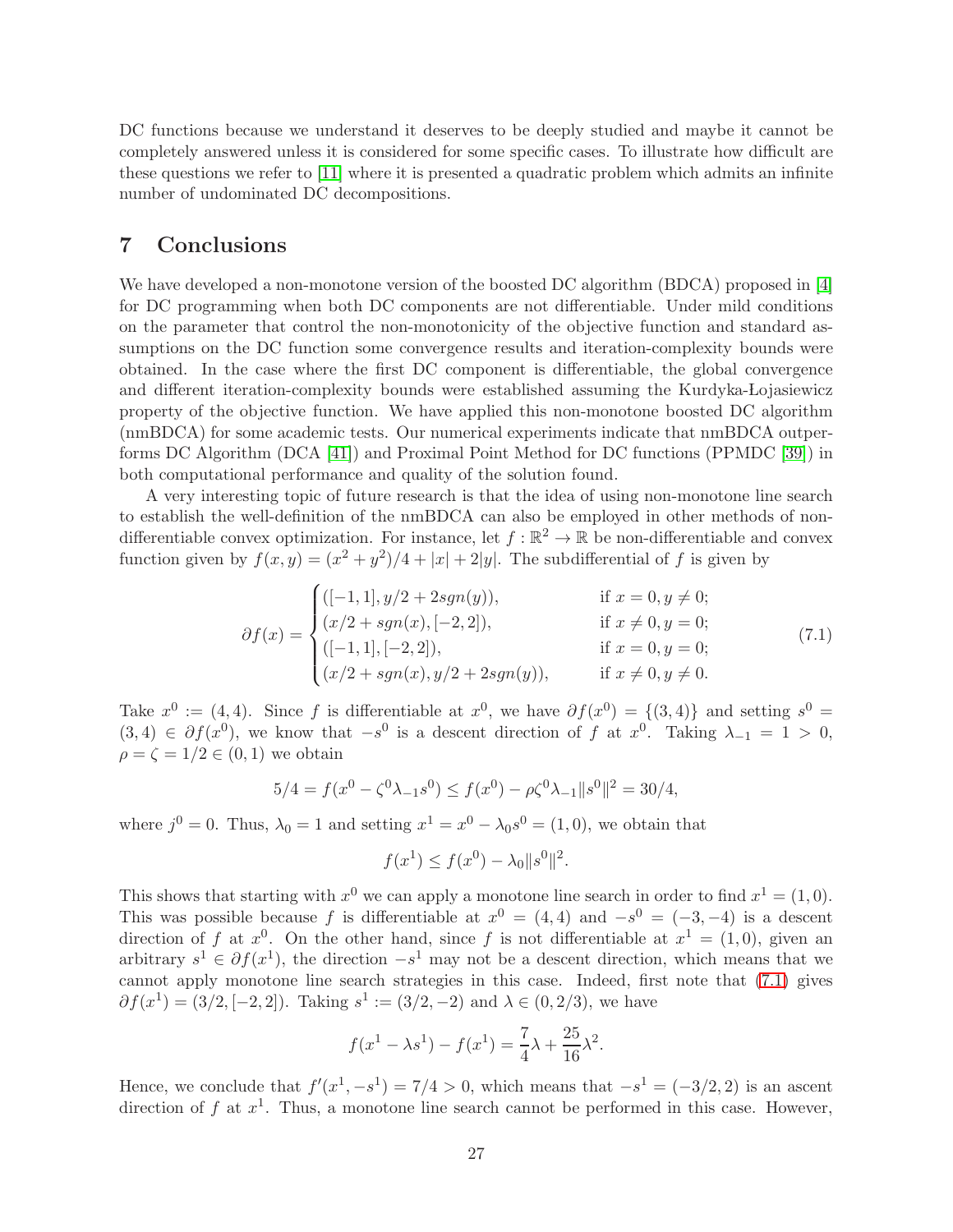$\lim_{\lambda\to 0^+} (f(x^1-\lambda s^1)-f(x^1)+\rho\lambda\|s^1\|^2)=0.$  Thus, for any  $\nu_1>0$ , there exists  $\delta>0$  such that  $f(x^1 - \lambda s^1) - f(x^1) + \rho \lambda \|s^1\|^2 < \nu_1$ , for all  $\lambda \in (0, \delta)$ . Therefore, a non-monotone line search such as

$$
j_k := \min \left\{ j \in \mathbb{N} : f(x^k - \zeta^j \lambda_{k-1} s^k) \le f(x^k) - \rho \left( \zeta^j \lambda_{k-1} \right) \| s^k \|^2 + \nu_k \right\}.
$$

can be performed. This motivates us to define the following subgradient method with nonmonotone line search to minimize a convex function  $f : \mathbb{R}^n \to \mathbb{R}$ .

### <span id="page-27-2"></span>Algorithm 4: SubGrad method with non-monotone line search

- 1: Fix  $\lambda_{-1} > 0$ ,  $0 < \rho < 1$  and  $\zeta \in (0,1)$ . Choose  $x^0 \in \mathbb{R}^n$ . Set  $k = 0$ .
- 2: Choose  $s^k \in \partial f(x^k)$ . If  $s^k = 0$ , then STOP and return  $x^k$ . Otherwise, take  $\nu_k \in \mathbb{R}_{++}$  and set  $\lambda_k := \zeta^{j_k} \lambda_{k-1}$ , where

<span id="page-27-4"></span>
$$
j_k := \min \left\{ j \in \mathbb{N} : f(x^k - \zeta^j \lambda_{k-1} s^k) \le f(x^k) - \rho \left( \zeta^j \lambda_{k-1} \right) \| s^k \|^2 + \nu_k \right\}.
$$
 (7.2)

3: Set  $x^{k+1} := x^k - \lambda_k s^k$ , and  $k \leftarrow k+1$  and go to Step 2.

As we can see in the sequel, Algorithm [4](#page-27-2) is well-defined. More precisely, if  $\nu_k > 0$ , for all  $k \in \mathbb{N}$ , then Algorithm [4](#page-27-2) is well defined. Indeed, since f is a convex function, it is also continuous. Thus, we conclude that  $\lim_{\lambda\to 0^+} (f(x^k - \lambda s^k) - f(x^k) + \rho \lambda \|s^k\|^2) = 0$ . Hence, due to  $\nu_k > 0$ , there exists  $\eta_k > 0$  such that

<span id="page-27-3"></span>
$$
f(x^k - \lambda s^k) - f(x^k) + \rho \lambda \|s^k\|^2 < \nu_k, \qquad \forall \lambda \in (0, \eta_k]. \tag{7.3}
$$

On the other hand, due to  $\zeta \in (0,1)$  we have  $\lim_{j \in \mathbb{N}} \zeta^j \lambda_{k-1} = 0$ . Hence, considering that  $\eta_k > 0$ , there exists  $j_* \in \mathbb{N}$  such that  $\zeta^j \lambda_{k-1} \in (0, \eta_k]$ , for all  $j \geq j_*$ . Therefore, [\(7.3\)](#page-27-3) implies that there exists  $j_k$  satisfying [\(7.2\)](#page-27-4) and the claim is proved.

It is worth to point out that  $s^k$  in step 2 of Algorithm [4](#page-27-2) is not in general a descent direction at  $x^k$ . However, it follows from [\[26,](#page-29-10) Theorem 4.2.3] that the set where convex functions fail to be differentiable is of zero measure. Consequently, almost every  $s^k \neq 0$  is a descent direction. Therefore, we expect that Algorithm [4](#page-27-2) has a behavior similar to gradient method with nonmonotone line search. We believe this is an issue that deserves to be investigated.

### Acknowledgments

We would like to thank the reviewers for their constructive remarks which allow us to improve the paper.

# <span id="page-27-1"></span>References

- [1] L. T. H. An and P. D. Tao, d.c. programming approach to the multidimensional scaling problem, in From local to global optimization (Rimforsa, 1997), vol. 53 of Nonconvex Optim. Appl., Kluwer Acad. Publ., Dordrecht, 2001, pp. 231–276, [https://doi.org/10.1007/978-1-4757-5284-7\\_11](https://doi.org/10.1007/978-1-4757-5284-7_11).
- <span id="page-27-0"></span>[2] N. T. An, N. M. Nam, and N. D. Yen, A d.c. algorithm via convex analysis approach for solving a location problem involving sets, J.Convex Analysis, 23 (2016), pp. 77–101, <https://www.heldermann.de/JCA/JCA23/JCA231/jca23004.htm>.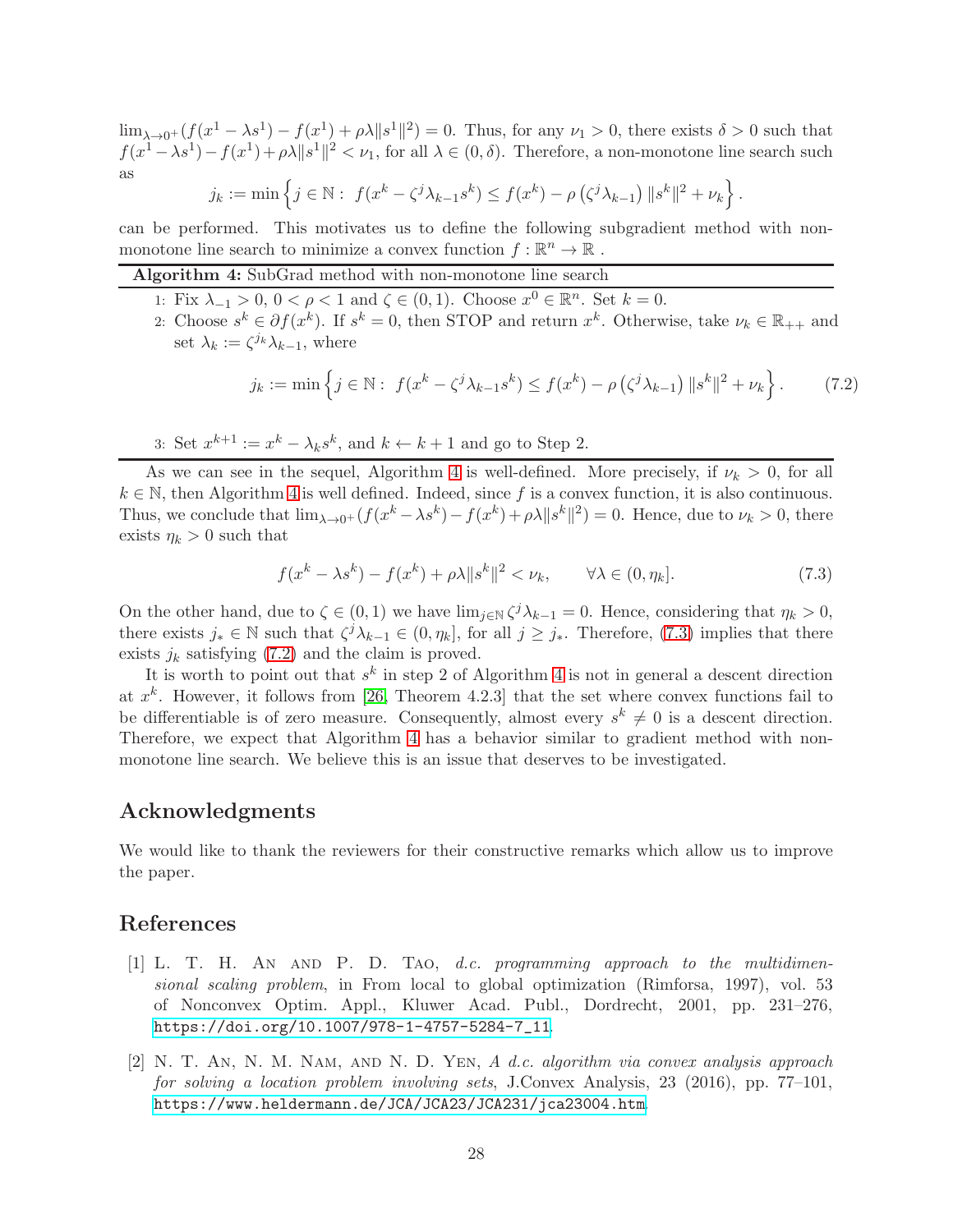- <span id="page-28-7"></span><span id="page-28-2"></span>[3] F. J. ARAGÓN ARTACHO, R. M. T. FLEMING, AND P. T. VUONG, Accelerating the dc algorithm for smooth functions, Mathematical Programming, (2018), pp. 95–118.
- $[4]$  F. J. ARAGÓN ARTACHO AND P. T. VUONG, The boosted difference of convex functions algorithm for nonsmooth functions, SIAM J. Optim., 30 (2020), pp. 980–1006, <https://doi.org/10.1137/18M123339X>.
- <span id="page-28-10"></span>[5] H. Attouch, J. Bolte, P. Redont, and A. Soubeyran, Proximal alternating minimization and projection methods for nonconvex problems: an approach based on the Kurdyka-lojasiewicz inequality, Math. Oper. Res., 35 (2010), pp. 438–457, <https://doi.org/10.1287/moor.1100.0449>.
- <span id="page-28-11"></span>[6] H. Attouch, J. Bolte, and B. F. Svaiter, Convergence of descent methods for semi-algebraic and tame problems: proximal algorithms, forward-backward splitting, and regularized Gauss-Seidel methods, Math. Program., 137 (2013), pp. 91–129, <https://doi.org/10.1007/s10107-011-0484-9>.
- <span id="page-28-6"></span>[7] A. M. BAGIROV AND J. UGON, *Codifferential method for minimiz*ing nonsmooth DC functions, J. Global Optim., 50 (2011), pp. 3–22, <https://doi.org/10.1007/s10898-010-9569-x>.
- <span id="page-28-3"></span>[8] A. M. BAGIROV AND J. UGON, Nonsmooth DC programming approach to clusterwise linear regression: optimality conditions and algorithms, Optim. Methods Softw., 33 (2018), pp. 194– 219, <https://doi.org/10.1080/10556788.2017.1371717>.
- <span id="page-28-8"></span><span id="page-28-4"></span>[9] A. Beck, First-Order Methods in Optmization, Society for Industrial and Applied Mathematics-SIAM and Mathematical Optimization Society, 1st ed., 2017.
- [10] A. Beck and N. Hallak, On the convergence to stationary points of deterministic and randomized feasible descent directions methods, SIAM J. Optim., 30 (2020), pp. 56–79, <https://doi.org/10.1137/18M1217760>.
- <span id="page-28-12"></span>[11] I. Bomze and M. Locatelli, Undominated DC decompositions of quadratic functions and applications to branch-and-bound approaches, Computational Optimization and Application, 28(2) (2004), pp. 227–245, <https://doi.org/10.1023/B:COAP.0000026886.61324.e4>.
- <span id="page-28-0"></span>[12] J. Brimberg, The Fermat-Weber location problem revisited, Math. Programming, 71 (1995), pp. 71–76, <https://doi.org/10.1007/BF01592245>.
- <span id="page-28-9"></span>[13] F. Clarke, Optimization and Nonsmooth Analysis, Canadian Mathematical Society series of monographs and advanced texts, Wiley, 1983.
- <span id="page-28-1"></span>[14] J. X. Cruz Neto, J. O. Lopes, P. S. M. Santos, and J. C. O. Souza, An interior proximal linearized method for DC programming based on Bregman distance or second-order homogeneous kernels, Optimization, 68 (2019), pp. 1305–1319, <https://doi.org/10.1080/02331934.2018.1476859>.
- <span id="page-28-5"></span>[15] J. X. Cruz Neto, P. R. Oliveira, A. Soubeyran, and J. C. O. Souza, A generalized proximal linearized algorithm for DC functions with application to the optimal size of the firm problem, Ann. Oper. Res., 289 (2020), pp. 313–339, <https://doi.org/10.1007/s10479-018-3104-8>.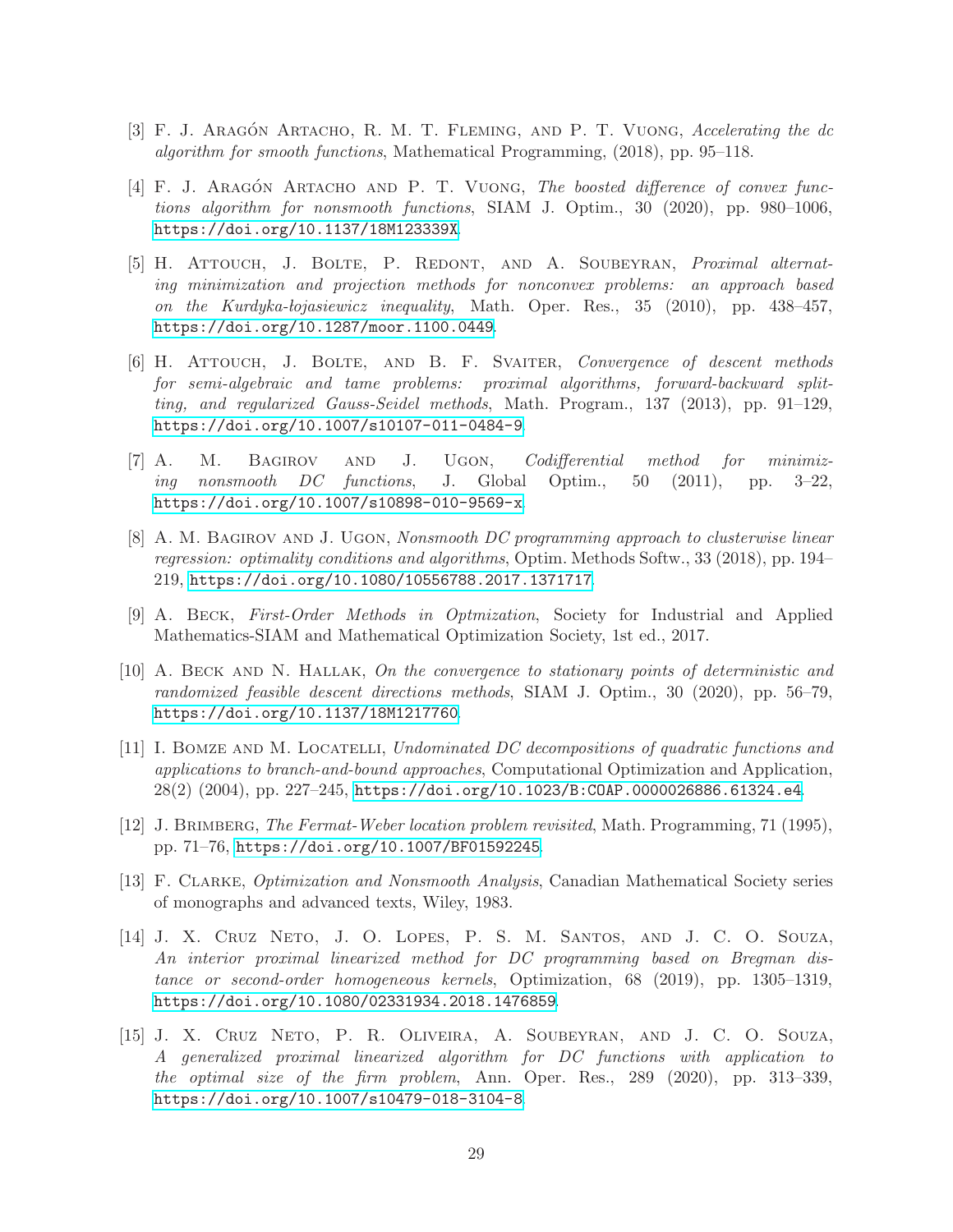- <span id="page-29-1"></span>[16] T. H. Cuong, J.-C. Yao, and N. D. Yen, Qualitative properties of the minimum sum-of-squares clustering problem, Optimization, 69 (2020), pp. 2131–2154, <https://doi.org/10.1080/02331934.2020.1778685>.
- <span id="page-29-12"></span>[17] A. FERRER AND J.E. MARTINEZ-LEGAZ, Improving the efficiency of DC global optimization methods by improving the DC representation of the objective function, Journal of Global Optimization, 43 (2009), pp. 513–531, <https://doi.org/10.1007/s10898-008-9343-5>.
- <span id="page-29-4"></span><span id="page-29-3"></span>[18] W. DE OLIVEIRA, *Proximal bundle methods for nonsmooth DC programming*, J. Global Optim., 75 (2019), pp. 523–563, <https://doi.org/10.1007/s10898-019-00755-4>.
- <span id="page-29-6"></span>[19] W. de Oliveira, The ABC of DC programming, Set-Valued Var. Anal., 28 (2020), pp. 679– 706, <https://doi.org/10.1007/s11228-020-00566-w>.
- [20] W. de Oliveira and M. P. Tcheou, An inertial algorithm for DC programming, Set-Valued Var. Anal., 27 (2019), pp. 895–919, <https://doi.org/10.1007/s11228-018-0497-0>.
- <span id="page-29-2"></span>[21] W. Geremew, N. M. Nam, A. Semenov, V. Boginski, and E. Pasiliao, A DC programming approach for solving multicast network design problems via the Nesterov smoothing technique, J. Global Optim., 72 (2018), pp. 705–729, <https://doi.org/10.1007/s10898-018-0671-9>.
- <span id="page-29-0"></span>[22] J.-Y. GOTOH, A. TAKEDA, AND K. TONO, DC formulations and algorithms for sparse optimization problems, Math. Program., 169 (2018), pp. 141–176, <https://doi.org/10.1007/s10107-017-1181-0>.
- <span id="page-29-8"></span>[23] G. N. Grapiglia and E. W. Sachs, On the worst-case evaluation complexity of non-monotone line search algorithms, Comput. Optim. Appl., 68 (2017), pp. 555–577, <https://doi.org/10.1007/s10589-017-9928-3>.
- <span id="page-29-9"></span>[24] G. N. Grapiglia and E. W. Sachs, A generalized worst-case complexity analysis for non-monotone line searches, Numer. Algorithms, (2020), pp. 1–18, <https://doi.org/10.1007/s11075-020-00987-6>.
- <span id="page-29-7"></span>[25] L. GRIPPO, F. LAMPARIELLO, AND S. LUCIDI, A nonmonotone line search technique for Newton's method, SIAM J. Numer. Anal., 23 (1986), pp. 707–716, <https://doi.org/10.1137/0723046>.
- <span id="page-29-10"></span>[26] J.-B. HIRIART-URRUTY AND C. LEMARÉCHAL, Convex analysis and minimization algorithms. I, vol. 305 of Grundlehren der Mathematischen Wissenschaften [Fundamental Principles of Mathematical Sciences], Springer-Verlag, Berlin, 1993. Fundamentals.
- <span id="page-29-11"></span>[27] K. JOKI, A. M. BAGIROV, N. KARMITSA, AND M. M. MÄKELÄ, A proximal bundle method for nonsmooth dc optimization utilizing nonconvex cutting planes, J. Global Optim., 68 (2017), pp. 501–535, <https://doi.org/10.1007%2Fs10898-016-0488-3>.
- <span id="page-29-5"></span>[28] K. JOKI, A. M. BAGIROV, N. KARMITSA, M. M. MÄKELÄ, AND S. TAHERI, Double bundle method for finding Clarke stationary points in nonsmooth DC programming, SIAM J. Optim., 28 (2018), pp. 1892–1919, <https://doi.org/10.1137/16M1115733>.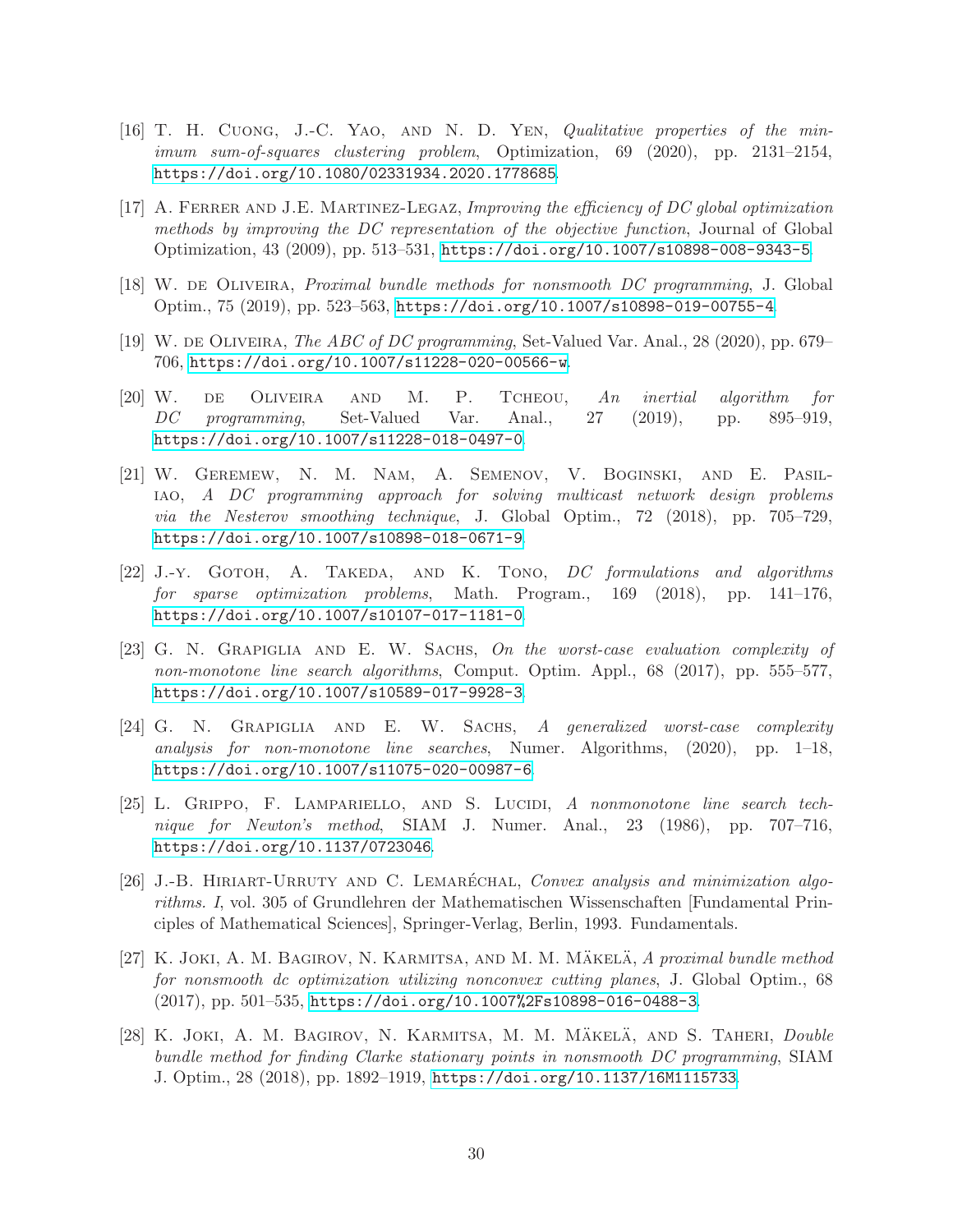- <span id="page-30-7"></span>[29] K. KHAMARU AND M. J. WAINWRIGHT, Convergence guarantees for a class of non-convex and non-smooth optimization problems, J. Mach. Learn. Res., 20 (2019), pp. Paper No. 154, 52.
- <span id="page-30-6"></span>[30] H. A. Le Thi and T. Pham Dinh, DC programming and DCA: thirty years of developments, Math. Program., 169 (2018), pp. 5–68, <https://doi.org/10.1007/s10107-018-1235-y>.
- <span id="page-30-14"></span><span id="page-30-0"></span>[31] M. LOCATELLI AND F. SCHOEN, Global Optimization: Theory, Algorithms, and Applications, MOS-SIAM Ser. Optim. 15, SIAM, Philadelphia, PA, 2013.
- [32] Y. Lou, T. Zeng, S. Osher, and J. Xin, A weighted difference of anisotropic and isotropic total variation model for image processing, SIAM J. Imaging Sci., 8 (2015), pp. 179–1823, <https://doi.org/10.1137/14098435X>.
- <span id="page-30-13"></span><span id="page-30-8"></span>[33] J.J. MOREAU, A proximité et dualité dans un espace Hilbertien, Bull. Soc. Math. France 93 (1965), pp. 273–299.
- <span id="page-30-3"></span>[34] A. MOUDAFI AND P.-E. MAINGÉ, On the convergence of an approximate proximal method for DC functions, J. Comput. Math., 24 (2006), pp. 475–480.
- [35] N. M. NAM, W. GEREMEW, S. REYNOLDS, AND T. TRAN, Nesterov's smoothing technique and minimizing differences of convex functions for hierarchical clustering, Optim. Lett., 12 (2018), pp. 455–473, <https://doi.org/10.1007/s11590-017-1183-0>.
- <span id="page-30-2"></span>[36] B. ORDIN AND A. M. BAGIROV, A heuristic algorithm for solving the minimum sum-of-squares clustering problems, J. Global Optim., 61 (2015), pp. 341–361, <https://doi.org/10.1007/s10898-014-0171-5>.
- <span id="page-30-11"></span><span id="page-30-9"></span>[37] E. W. SACHS AND S. M. SACHS, Nonmonotone line searches for optimization algorithms, Control Cybernet., 40 (2011), pp. 1059–1075.
- [38] J. C. O. SOUZA, P. R. OLIVEIRA, AND A. SOUBEYRAN, *Global convergence of a proximal* linearized algorithm for difference of convex functions, Optim. Lett., 10 (2016), pp. 1529– 1539, <https://doi.org/10.1007/s11590-015-0969-1>.
- <span id="page-30-10"></span><span id="page-30-4"></span>[39] W.-y. Sun, R. J. B. SAMPAIO, AND M. A. B. CANDIDO, *Proximal point algorithm for* minimization of DC function, J. Comput. Math., 21 (2003), pp. 451–462.
- $[40]$  P. D. TAO AND L. T. H. AN, Convex analysis approach to d.c. programming: theory, algorithms and applications, Acta Math. Vietnam., 22 (1997), pp. 289–355.
- <span id="page-30-5"></span>[41] P. D. TAO AND E. B. SOUAD, Algorithms for solving a class of nonconvex optimization problems. Methods of subgradients, in FERMAT days 85: mathematics for optimization (Toulouse, 1985), vol. 129 of North-Holland Math. Stud., North-Holland, Amsterdam, 1986, pp. 249–271, [https://doi.org/10.1016/S0304-0208\(08\)72402-2](https://doi.org/10.1016/S0304-0208(08)72402-2).
- <span id="page-30-12"></span>[42] J. F. TOLAND, On subdifferential calculus and duality in nonconvex optimization, Bull. Soc. Math. France, 60 (1979), pp. 177–183.
- <span id="page-30-1"></span>[43] P. YIN, Y. LOU, Q. HE, AND J. XIN, *Minimization of*  $\ell_{1-2}$  for compressed sensing, SIAM J. SCI. COMPUT., 37 (2015), pp. A536–A563, <https://doi.org/10.1137/140952363>.